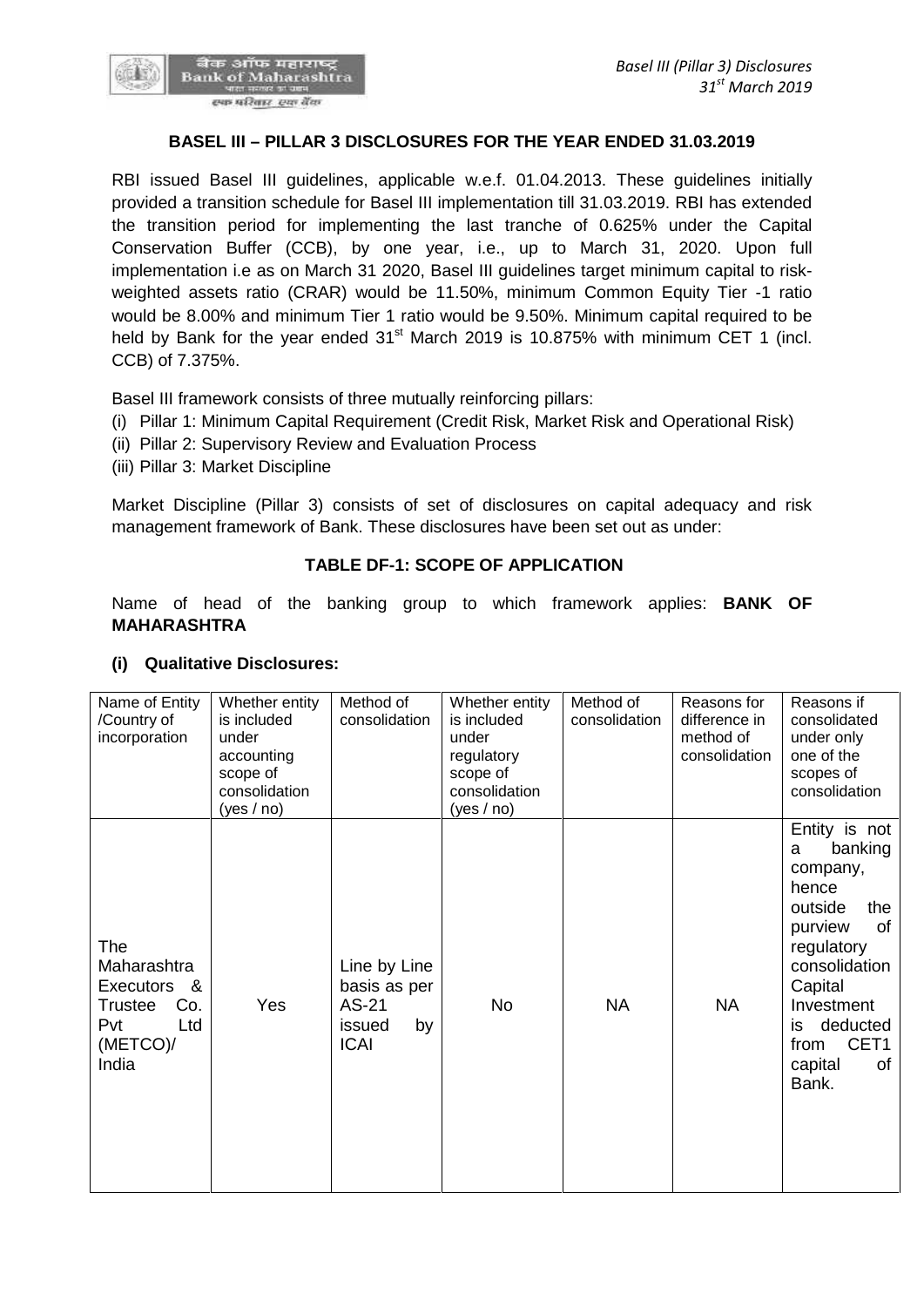

| Name of Entity<br>/Country of<br>incorporation | Whether entity<br>is included<br>under<br>accounting<br>scope of<br>consolidation<br>(yes / no) | Method of<br>consolidation                                                                   | Whether entity<br>is included<br>under<br>regulatory<br>scope of<br>consolidation<br>(yes / no) | Method of<br>consolidation | Reasons for<br>difference in<br>method of<br>consolidation | Reasons if<br>consolidated<br>under only<br>one of the<br>scopes of<br>consolidation                                                                                       |
|------------------------------------------------|-------------------------------------------------------------------------------------------------|----------------------------------------------------------------------------------------------|-------------------------------------------------------------------------------------------------|----------------------------|------------------------------------------------------------|----------------------------------------------------------------------------------------------------------------------------------------------------------------------------|
| Maharashtra<br>Gramin Bank<br>(MGB)/ India     | Yes                                                                                             | Equity<br>method<br><b>Basis</b><br><b>as</b><br>AS-23<br>per<br>by<br>issued<br><b>ICAI</b> | <b>No</b>                                                                                       | <b>NA</b>                  | <b>NA</b>                                                  | is<br>Entity<br>RRB,<br>an<br>associate,<br>hence<br>outside<br>the<br>purview<br>0f<br>regulatory<br>consolidation<br>Investment<br>is<br>risk<br>weighted<br>at<br>250%. |

# **a. List of group entities considered for consolidation**

- 1. The Maharashtra Executors & Trustee Company Private Limited (METCO)
- 2. Maharashtra Gramin Bank (MGB)
- **b. List of group entities not considered for consolidation both under the accounting and regulatory scope of consolidation**

| Name of the<br>entity /<br><b>Country of</b><br>incorporation | <b>Principle</b><br>activity of<br>the entity | <b>Total Balance</b><br>sheet equity<br>(as stated in<br>the.<br>accounting<br>balance sheet<br>of the legal<br>entity) | % of bank's<br>holding in<br>the total<br>equity | <b>Regulatory</b><br>treatment of<br>bank's<br>investments in<br>the capital<br>instruments of<br>the entity | <b>Total balance</b><br>sheet assets<br>(as stated in<br>the accounting<br>balance sheet<br>of the legal<br>entity) |
|---------------------------------------------------------------|-----------------------------------------------|-------------------------------------------------------------------------------------------------------------------------|--------------------------------------------------|--------------------------------------------------------------------------------------------------------------|---------------------------------------------------------------------------------------------------------------------|
|                                                               |                                               |                                                                                                                         | NIL                                              |                                                                                                              |                                                                                                                     |

#### **(ii) Quantitative Disclosures**

#### **c. List of group entities considered for consolidation (accounting)**

|                                                  |                                               | (Amount in Rs million)                                                                                        |                                                                                                               |  |  |  |
|--------------------------------------------------|-----------------------------------------------|---------------------------------------------------------------------------------------------------------------|---------------------------------------------------------------------------------------------------------------|--|--|--|
| Name of the entity / Country of<br>incorporation | <b>Principle</b><br>activity of<br>the entity | <b>Total Balance sheet</b><br>equity (as stated in<br>the accounting<br>balance sheet of the<br>legal entity) | <b>Total balance sheet</b><br>assets (as stated in<br>the accounting<br>balance sheet of<br>the legal entity) |  |  |  |
| The Maharashtra Executors &                      | Trusteeship                                   | 44.05                                                                                                         | 156.73                                                                                                        |  |  |  |
| Trustee Co. Pvt Ltd (METCO)/ India               |                                               | (BOM share 100%)                                                                                              |                                                                                                               |  |  |  |
| Maharashtra Gramin Bank                          | <b>Banking</b>                                | 4707.65                                                                                                       | 115732.81                                                                                                     |  |  |  |
| (MGB)/India                                      |                                               | (BOM share 35%)                                                                                               |                                                                                                               |  |  |  |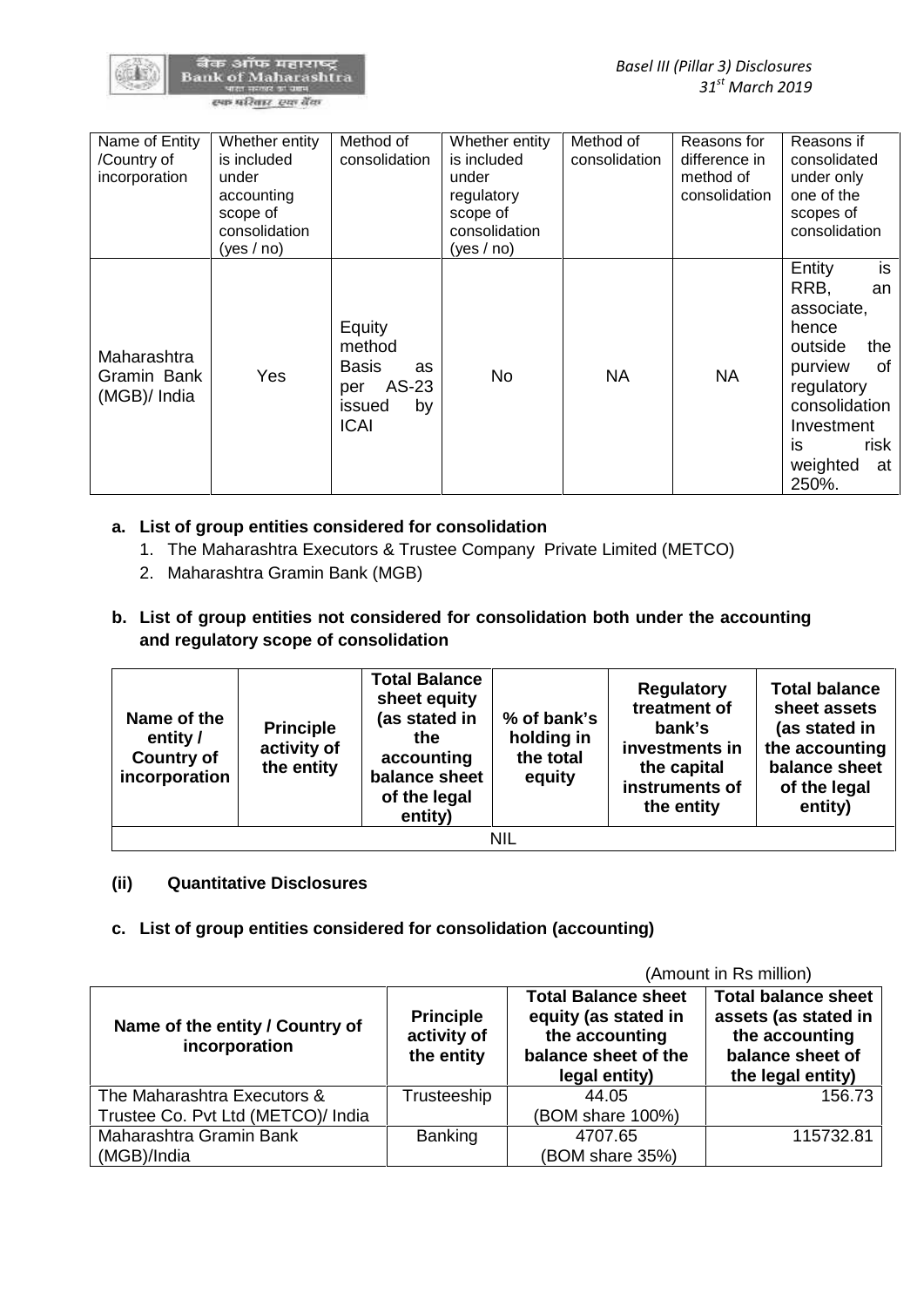

# **d. The aggregate amount of capital deficiencies in all subsidiaries which are not included in the regulatory scope of consolidation i.e. that are deducted:**

There is no capital deficiency in the subsidiary of Bank which is not included in regulatory scope of consolidation as of March 31, 2019.

# **e. The aggregate amounts (e.g. current book value) of the bank's total interests in insurance entities, which are risk weighted**

| Name of the<br>insurance entity /<br><b>Country of</b><br>incorporation | <b>Principle</b><br>activity of the<br>entity | <b>Total Balance</b><br>sheet equity (as<br>stated in the<br>accounting<br>balance sheet of<br>the legal entity) | % of bank's<br>holding in<br>the total<br>equity /<br>proportion<br>of voting<br>power | Quantitative<br>impact<br>on regulatory capital<br><b>of</b><br>risk<br>using<br>weighting<br>method<br>versus using the full<br>deduction method |
|-------------------------------------------------------------------------|-----------------------------------------------|------------------------------------------------------------------------------------------------------------------|----------------------------------------------------------------------------------------|---------------------------------------------------------------------------------------------------------------------------------------------------|
| Bank is not having any subsidiary having insurance business.            |                                               |                                                                                                                  |                                                                                        |                                                                                                                                                   |

# **f. Any restrictions or impediments on transfer of funds or regulatory capital within the banking group**

There is no restriction or impediments on transfer of funds or regulatory capital within banking group as of March 31, 2019.

# **TABLE DF – 2:CAPITAL ADEQUACY**

#### **Qualitative Disclosures**

#### **a. Capital Management**

Bank has a process for assessing its overall capital adequacy in relation to Bank's risk profile and a strategy for maintaining its capital levels. Process provides an assurance that Bank has adequate capital to support all risks inherent to its business. Bank actively manages its capital to meet regulatory norms by considering available options of raising capital.

#### **Organisational Set-up:**

Capital Management is administered by Financial Management and Accounts Department in co-ordination with Integrated Risk Management Department under the supervision of Board of Directors. Bank has also formed Capital Planning Committee to provide guidance and assess the capital position on quarterly basis.

#### **Internal Assessment of Capital:**

Bank's Capital Management framework includes a comprehensive Internal Capital Adequacy Assessment Process (ICAAP) conducted annually which determines adequate level of capitalisation for Bank to meet regulatory norms and current and future business need,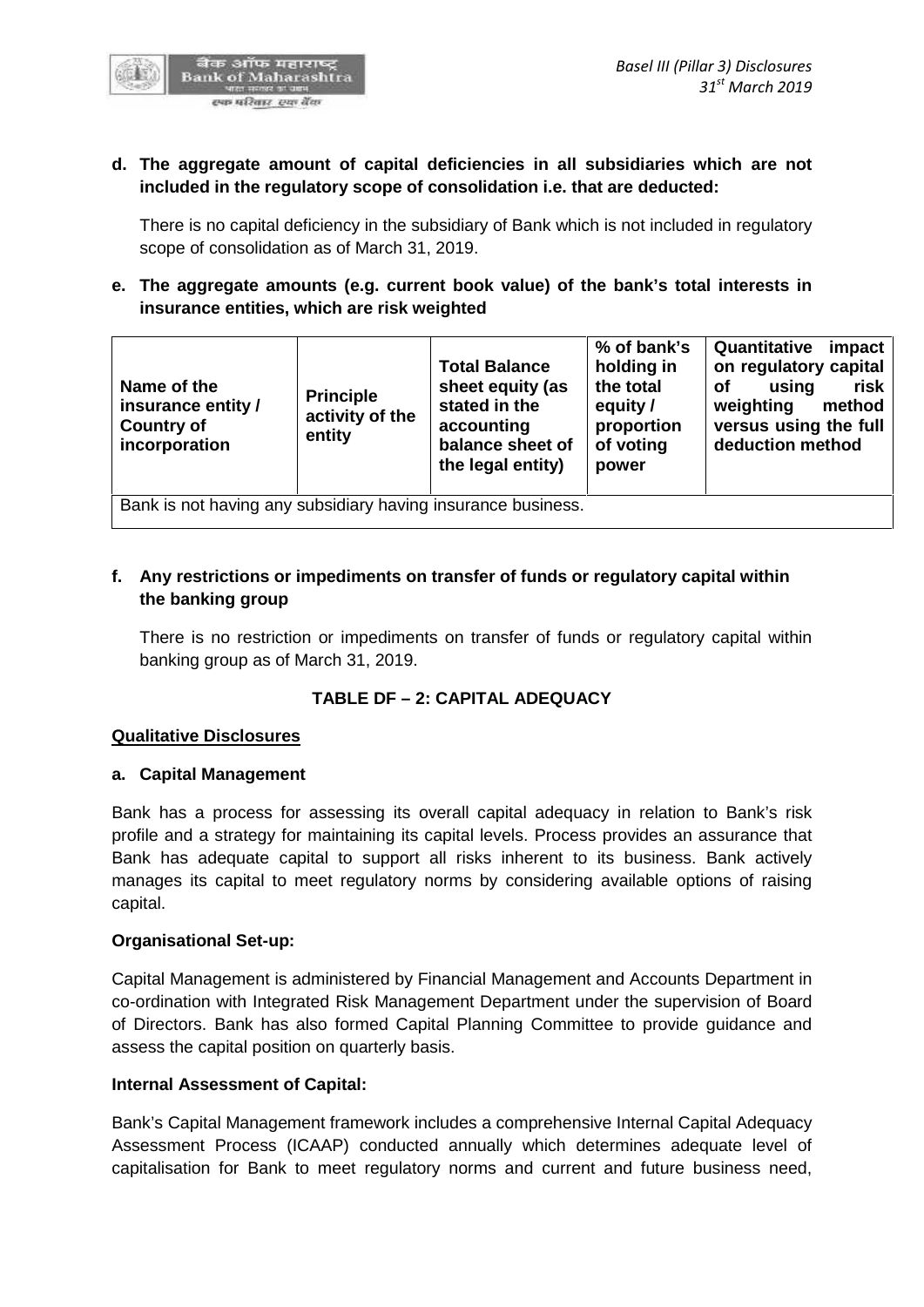

including under stressed scenarios. ICAAP encompasses capital planning for two years time horizon, after identification and evaluation of significance of all risks that Bank faces, which may have an adverse material impact on its financial position. Bank considers following as risks it is exposed to in the normal course of its business and considers them for capital planning:

- 
- 
- 
- 
- Interest Rate Risk in the Banking Book Model Risk
- Risk of under-estimation of RWAs Strategic Risk
- Currency Induced Credit Risk Reputational Risk
- 
- 
- Group Risk **Country Risk Country Risk**
- Capital Risk **Capital Risk Compliance Risk** 
	- Liquidity Risk **Legal Risk Contract Contract Contract Act October 10 Act 2016**
- Concentration Risk **Concentration Risk Concentration Residual risk of Securitization** 
	-
	-
	-
- Settlement Risk **Constant Constant Constant Pension Obligation Risk**
- Securitization Risk **Communist Communist Communist Communist Communist Communist Communist Communist Communist Communist Communist Communist Communist Communist Communist Communist Communist Communist Communist Communist**

Bank periodically assesses and refines its stress tests in an effort to ensure that stress scenarios capture material risks as well as reflect possible extreme market moves that could arise as a result of business environment conditions. Stress tests are used in conjunction with Bank's business plans for the purpose of capital planning.

# **Monitoring and Reporting:**

The Board of Directors of the Bank monitors capital adequacy levels of Bank. An analysis of the capital adequacy position and risk weighted assets and an assessment of various aspects of Basel III on capital and risk management are undertaken by Board on a quarterly basis

# **Quantitative Disclosures**

# **b. Capital Requirement**

Bank's capital requirements have been computed using Standardized Approach for Credit Risk, Standardized Duration Method for Market Risk and Basic Indicator Approach for Operational Risk. Minimum capital required to be held by Bank for the year ended  $31<sup>st</sup>$  March 2019 is 10.875% with minimum CET 1 (incl. CCB) of 7.375% for credit, market and operational risks is given below:

(Amount in Rs million)

| Sr.<br>No. | <b>Particulars</b>                                                          | Amount   | Amount   |
|------------|-----------------------------------------------------------------------------|----------|----------|
| (A)        | <b>Capital Required for Credit Risk</b>                                     |          |          |
| (i)        | Portfolios subject to Standardised Approach                                 | 61415.74 |          |
| (ii)       | For Securitisation Exposure                                                 | 0.00     |          |
|            | Total capital charge for credit risks under<br>standardized approach (i+ii) |          | 61415.74 |
| (B)        | <b>Market Risk</b>                                                          |          |          |
| (i)        | <b>Interest Rate Risk</b>                                                   | 4441.84  |          |
| (ii)       | Foreign Exchange Risk (including Gold)                                      | 45.00    |          |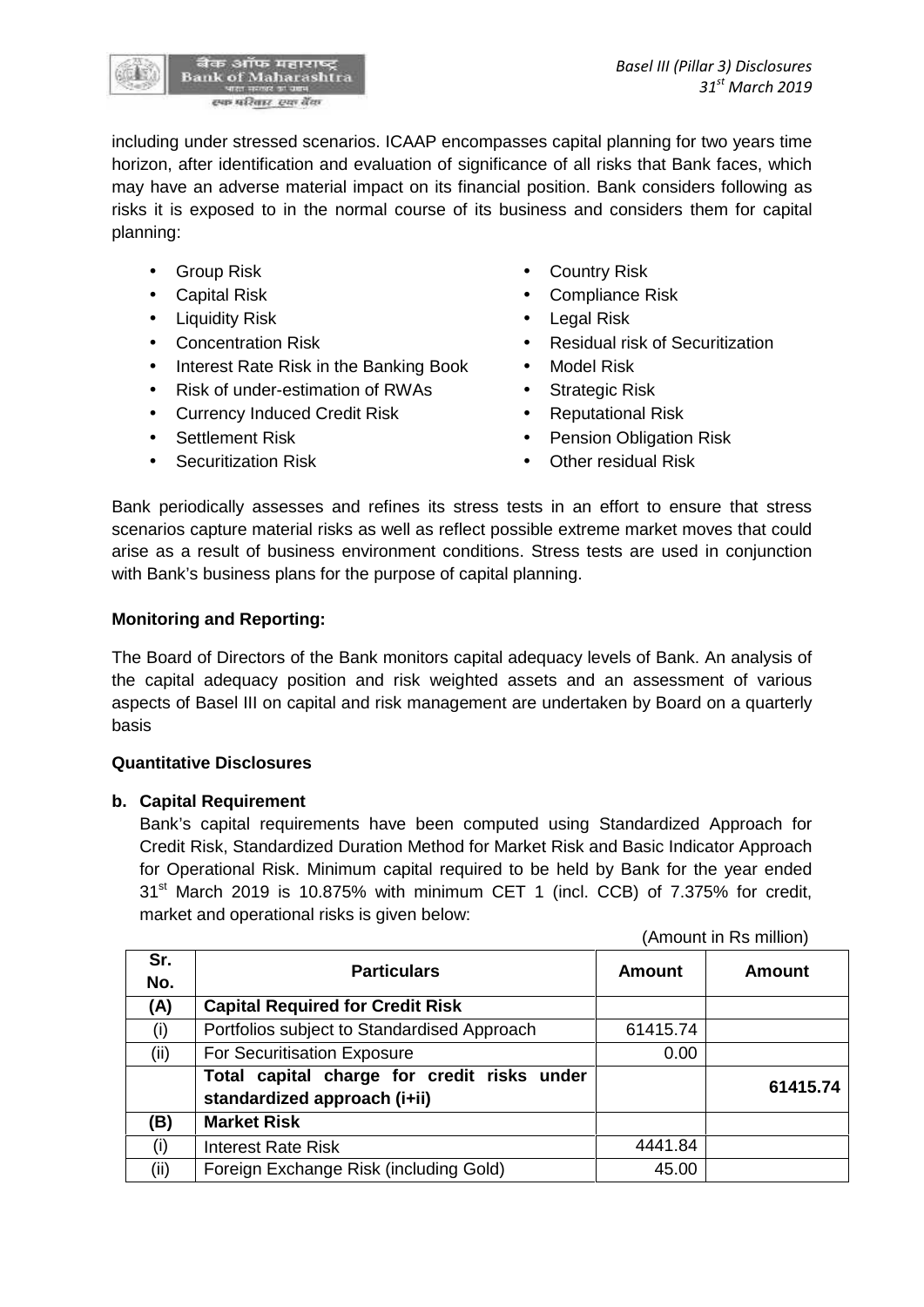

| Sr.<br>No. | <b>Particulars</b>                                                                       | <b>Amount</b> | <b>Amount</b>               |
|------------|------------------------------------------------------------------------------------------|---------------|-----------------------------|
| (iii)      | <b>Equity Risk</b>                                                                       | 989.35        |                             |
|            | Total capital charge for market risks under<br>standardized duration approach (i+ii+iii) |               | *5476.19                    |
| (C)        | <b>Capital Charge for Operational Risk</b>                                               |               |                             |
|            | <b>Under Basic Indicator Approach</b>                                                    |               | *7032.71                    |
|            | <b>Under The Standardized Approach (Parallel</b><br>run)                                 |               | *7041.80                    |
| (D)        | <b>Capital Ratios</b>                                                                    |               | <b>Standalone</b><br>(ln %) |
|            | <b>Common Equity Tier 1 Capital Ratio (Incl CCB)</b>                                     |               | 9.883%                      |
|            | <b>Tier 1 Capital Ratio (Incl CCB)</b>                                                   |               | 9.912%                      |
|            | <b>Total Capital Ratio( CRAR) - Including CCB</b>                                        |               | 11.859%                     |

(\*For market and operational risks capital charge is converted in RWA @ 12.50 to arrive at CRAR as per RBI guidelines. Details in DF7 and DF 8)

# **TABLE DF-3: CREDIT RISK - GENERAL DISCLOSURES**

#### **Qualitative Disclosures**

Credit Risk is defined as possibility of losses associated with diminution in credit quality of borrowers or counterparties. In a bank's portfolio, losses stem from outright default due to inability or unwillingness of a customer or counterparty to meet commitments in relation to lending, trading, settlement and other financial transactions.

#### **Organizational Structure for Credit Risk Management**

Bank has comprehensive credit risk management architecture. Board of Directors of Bank endorses its Credit Risk strategy and approves credit risk policies. The Board has formed committees to oversee risk management processes, procedures and systems. Risk Management Committee (RMC) is responsible for devising policy and strategy for credit risk management. For this purpose, committee co-ordinates with Credit Risk Management Committee (CRMC) of Bank. CRMC is responsible for overseeing implementation of credit risk management framework across Bank and providing recommendations to RMC.

#### **Policy & Strategy**

Bank has been following a conservative risk philosophy. The important aspects of risk philosophy are embodied in various policies, circulars, guidelines etc. The business objectives and strategy of Bank are decided taking into account profit considerations, level of various risks faced, level of capital, market scenario and competition. Bank is conscious of its asset quality and earnings and judiciously matches profit maximization with risk control.

Bank has put in place following policies approved by Board.

i) Lending & Loan Review Policy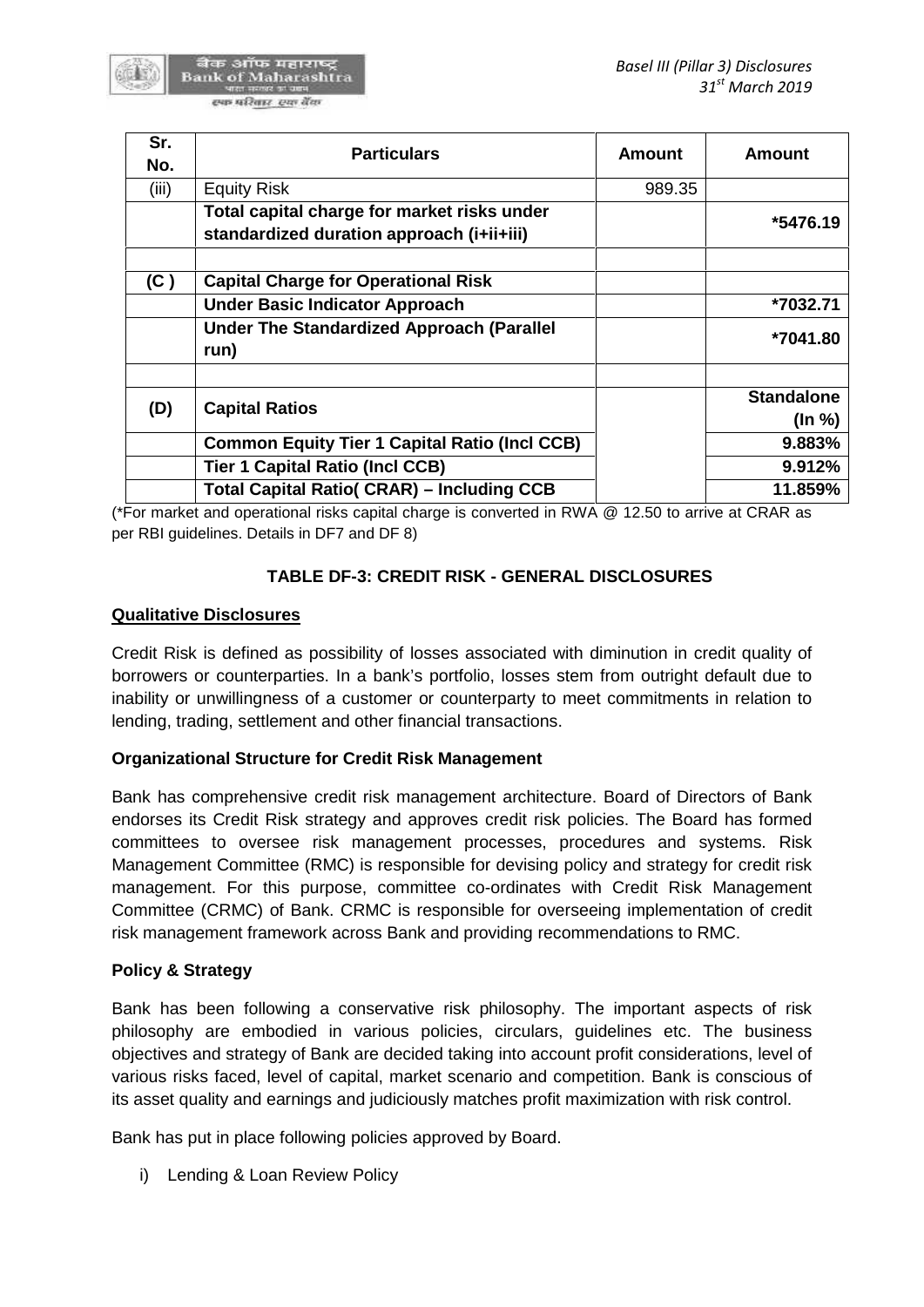

- ii) Credit Risk Management Policy
- iii) Credit Risk Mitigation Techniques & Collateral Management
- iv) Investment Management Policy
- v) Policy for Exposure to Real Estate
- vi) Policy for Issuance of Bank Guarantees
- vii) Policy for Financing of NBFC

Lending & Loan Review Policy, Credit Risk Management Policy documents define organizational structure, role and responsibilities and, processes and tools whereby credit risks carried by Bank can be identified, quantified and managed within framework that Bank considers consistent with its mandate and risk appetite. The policies prescribe various prudential and exposure limits, collateral standards, financial benchmarks for the purpose of credit risk management. The policy on Credit Risk Mitigation Techniques & Collateral Management lays down details of eligible collaterals for credit risk mitigation under Basel III framework. The Investment Management Policy, Policy on Exposure to Real Estate, Policy for issuance of Bank Guarantee and Policy for Financing of NBFCs forms an integral part of credit risk management.

#### **Systems / Process / tools for Credit Risk Management**

**Credit Appraisal standards:** Bank has in place proactive credit risk management practices like consistent standard for credit origination, maintenance and documentation for all credit exposures including off balance sheet items. Systems of periodic reviews, periodic inspections and collateral management systems are in place.

**Exposure Limits:** Credit risk limits including single / group borrower limits, substantial exposure limits, exposure limits in respect of sectors / industries are in place. The exposure vis-à-vis the limits are monitored on a quarterly basis.

**Credit Approval Committees:** Credit Approval committees have been constituted at various levels covering very large branches / Zonal offices / Head Office for considering fresh / existing proposals with or without enhancement. Bank has also setup centralized processing cells at zonal level for considering credit proposals above specified limit.

**Sanctioning Powers:** Bank follows a well-defined multi-layered discretionary power structure for sanctioning of loans. Higher sanctioning powers are delegated to sanctioning authorities for sanctioning loans and advances to better rated customers in line with RBI guidelines. In respect of high value loans, committee approach is adopted.

**Credit Risk Rating and Appraisal Process:** Bank manages its credit risk through continuous measuring and monitoring of risks at each obligor (borrower) and portfolio level. Bank has in place an internal Credit Risk Rating Framework (CRRF) and well established standardized credit appraisal / approval processes. Credit risk rating enables Bank to accurately assess risk in a credit proposition and take a decision to accept or reject proposal based on risk appetite of Bank. It also enables risk pricing of credit facilities for risk return trade off.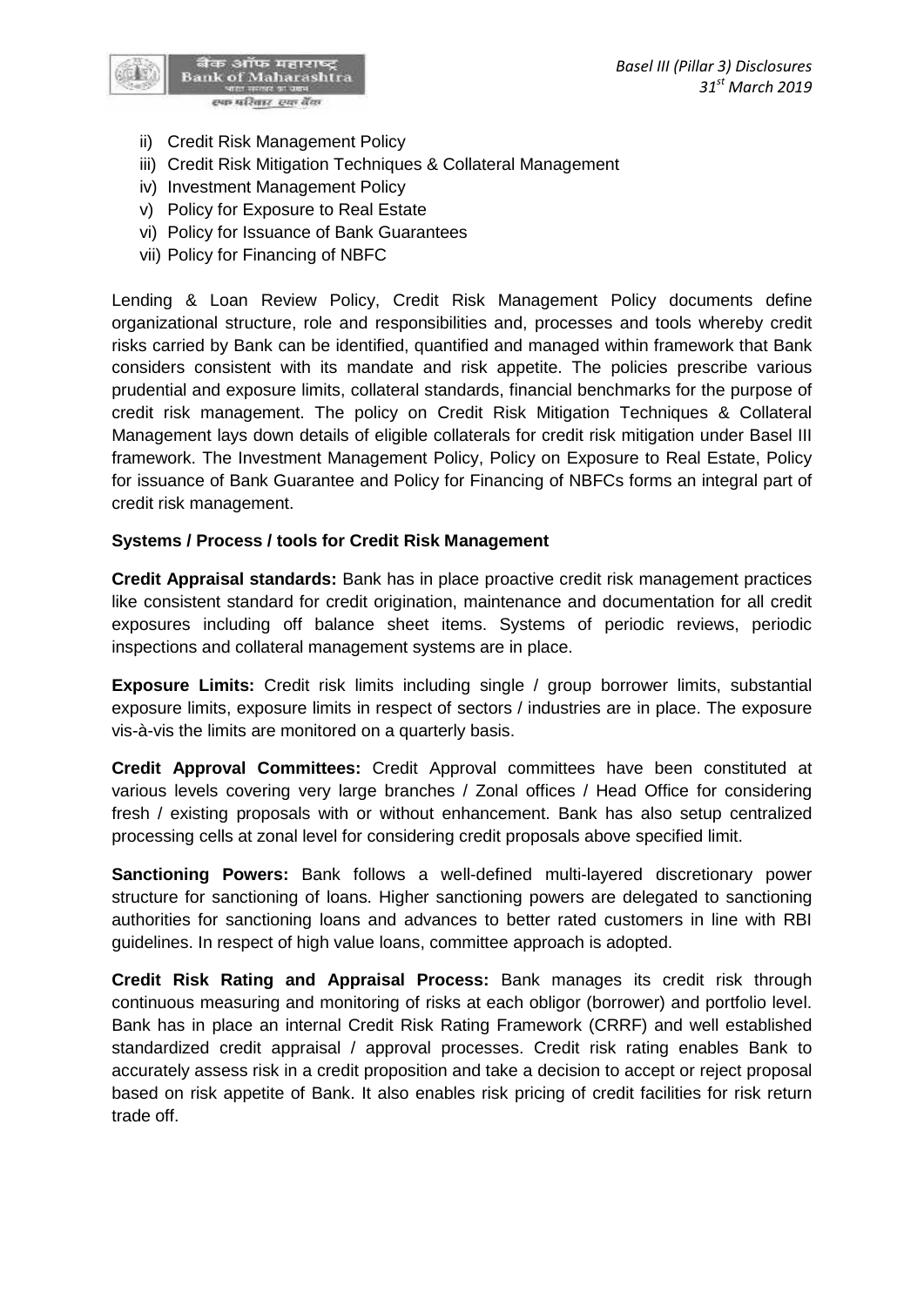As a measure of robust credit risk management practices, Bank has in place a framework for approval of credit risk ratings. Rating for every borrower is reviewed at least once in a year. Credit risk rating, as a concept, has been well internalized in Bank.

**Loan review Mechanism:** Objectives of Loan Review Mechanism are:

- i) To ensure that credit decisions by various authorities are in conformity with Bank's Lending Policy and delegated lending powers.
- ii) To ensure that stipulated terms & conditions of sanction are complied with and various post sanction follow up, monitoring and supervision measures prescribed by Bank are adhered to.
- iii) To ensure that all credit facilities are reviewed / renewed well in time so as to revise risk perception and take necessary corrective action if necessary, immediately.
- iv) To aim at achieving maintenance of standard assets quality and up gradation in non performing assets (NPAs) so as to have a favourable impact on profitability of Bank through prevention / reduction / up gradation of NPAs.
- v) To assess health of credit portfolio of Bank and to apprise Top Management about the same from time to time.

Checks and balances viz. separation of credit risk management from credit sanctions, system of assigning credit risk rating, validation of ratings, mechanism to price credit facilities depending on risk rating of customer, credit audit etc. are in place. Minimum entry level rating benchmarks are stipulated. A suitable mechanism is in place to monitor aggregate exposure on other banks and country exposures. A diversified credit portfolio is maintained and a system to conduct regular analysis of portfolio so as to ensure ongoing control of credit is in place.

#### **Loans past due and Impaired:**

Regulatory guidelines are adhered to in respect of income recognition, asset classification and provisioning. Bank considers following categories of loans and advances as Non performing Assets, wherein:

- Interest and/or installment of principal remain overdue for a period of more than 90 days in respect of a Term Loan
- Account remains 'out of order' in respect of an Overdraft/Cash Credit (OD/CC) for 90 days or more
- Bill remains overdue for a period of more than 90 days in case of Bills Purchased and **Discounted**
- In case of agricultural advances, interest and/or installment of principal remains overdue for 2 crop seasons (in respect of short duration crops) & 1 crop season (in respect of long duration crops).
- Any amount receivable that remains overdue for a period of more than 90 days in respect of other accounts.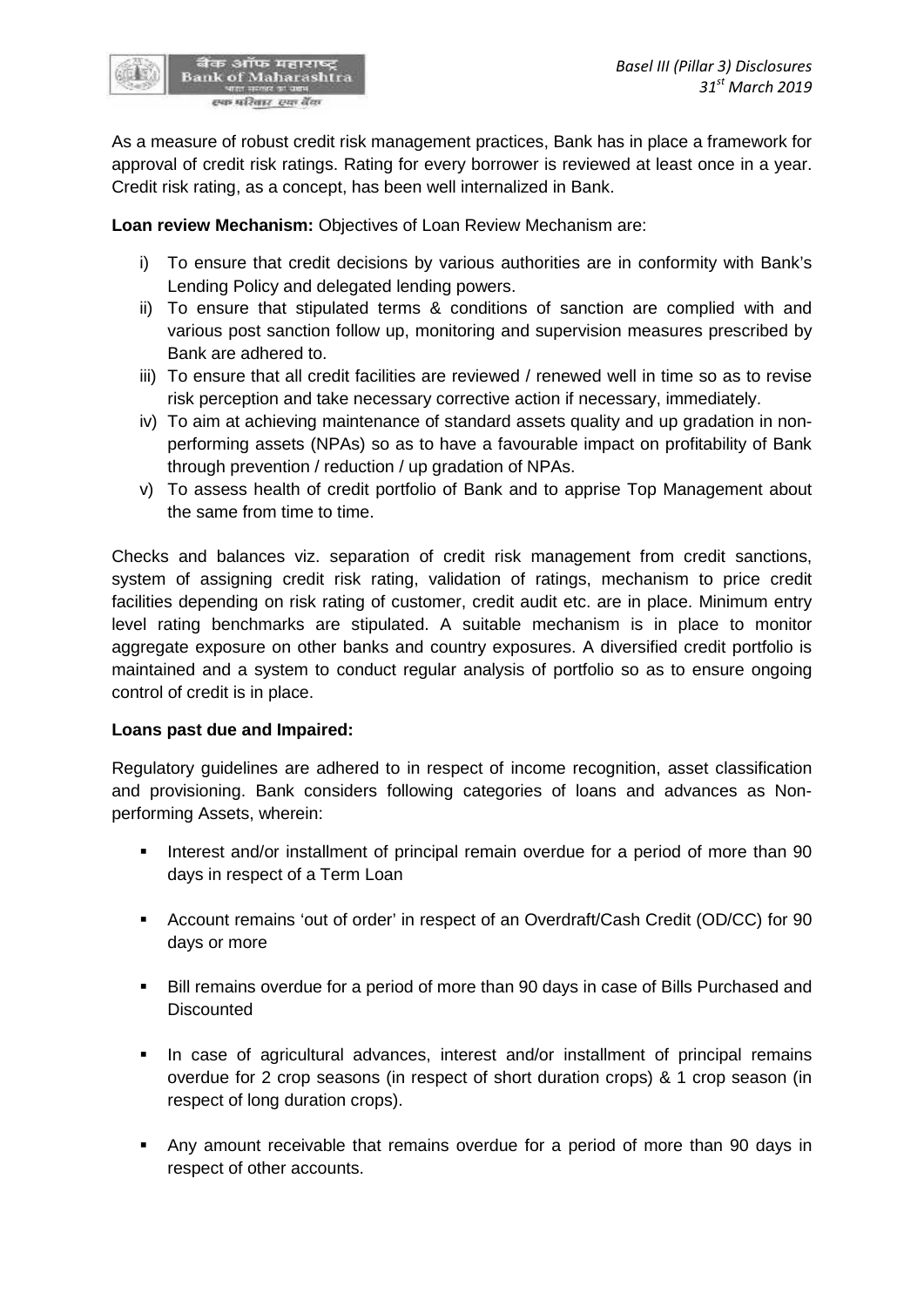

**'Out of Order' status:** An account is treated as **'out of order'** if the outstanding balance remains continuously in excess of sanctioned limit/drawing power. In cases where outstanding balance in the principal operating account is less than sanctioned limit/drawing power, but there are no credits continuously for 90 days as on date of Balance Sheet or credits are not enough to cover interest debited during same period, these accounts are also treated as **'out of order'**.

**Overdue:** Any amount due to Bank under any credit facility is 'overdue' if it is not paid on due date fixed by Bank.

Advances against term deposits, National Savings Certificates, Indira Vikas Patra, Kisan Vikas Patra and Life insurance policies need not be treated as NPAs, provided adequate margin is available in the accounts. Credit facilities backed by Central Government Guarantees though overdue may be treated as NPA only when the Government repudiates its guarantee when invoked. State Government guaranteed advances and investments in State Government guaranteed securities would attract asset classification and provisioning norms if interest and /or principal or any other amount due to the Bank remains overdue for more than 90 days.

#### **Quantitative Disclosures**

#### **1. Total Gross Credit exposure:**

|                | (Amount in Rs million) |  |  |
|----------------|------------------------|--|--|
| Category       | 31.03.2019             |  |  |
| Fund Based     | 1067695.80             |  |  |
| Non-Fund Based | 134325.30              |  |  |

#### **2. Geographic Distribution of credit exposure :**

| (Amount in Rs million) |                 |                 |  |  |  |
|------------------------|-----------------|-----------------|--|--|--|
|                        | 31.03.2019      |                 |  |  |  |
| Category               | <b>Overseas</b> | <b>Domestic</b> |  |  |  |
| Fund Based             | NIL             | 1067695.80      |  |  |  |
| Non-Fund Based         | NII             | 134325.30       |  |  |  |

#### **3. Industry-wise Distribution:**

(Amount in Rs million)

| Sr.<br>No. | <b>Industry</b>                             | <b>Funded Exposure</b> |          | <b>Non-Fund Exposure</b> |         |
|------------|---------------------------------------------|------------------------|----------|--------------------------|---------|
| 3.1        | <b>Mining and Quarrying</b><br>(incl. Coal) |                        | 6857.80  |                          | 159.40  |
| 3.2        | <b>Food Processing</b>                      |                        | 2638.40  |                          | 7.30    |
| 3.2.1      | Sugar                                       | 2044.60                |          | 0.00                     |         |
| 3.2.2      | Edible Oil and Vanaspati                    | 79.70                  |          | 0.10                     |         |
| 3.2.3      | Tea                                         | 0.70                   |          | 0.00                     |         |
| 3.2.4      | <b>Others</b>                               | 513.40                 |          | 7.20                     |         |
| 3.3        | <b>Beverage and Tobacco</b>                 |                        | 11.60    |                          | 17.00   |
| 3.4        | <b>Textiles</b>                             |                        | 19606.30 |                          | 2738.70 |
| 3.4.1      | <b>Cotton Textiles</b>                      | 5093.70                |          | 821.70                   |         |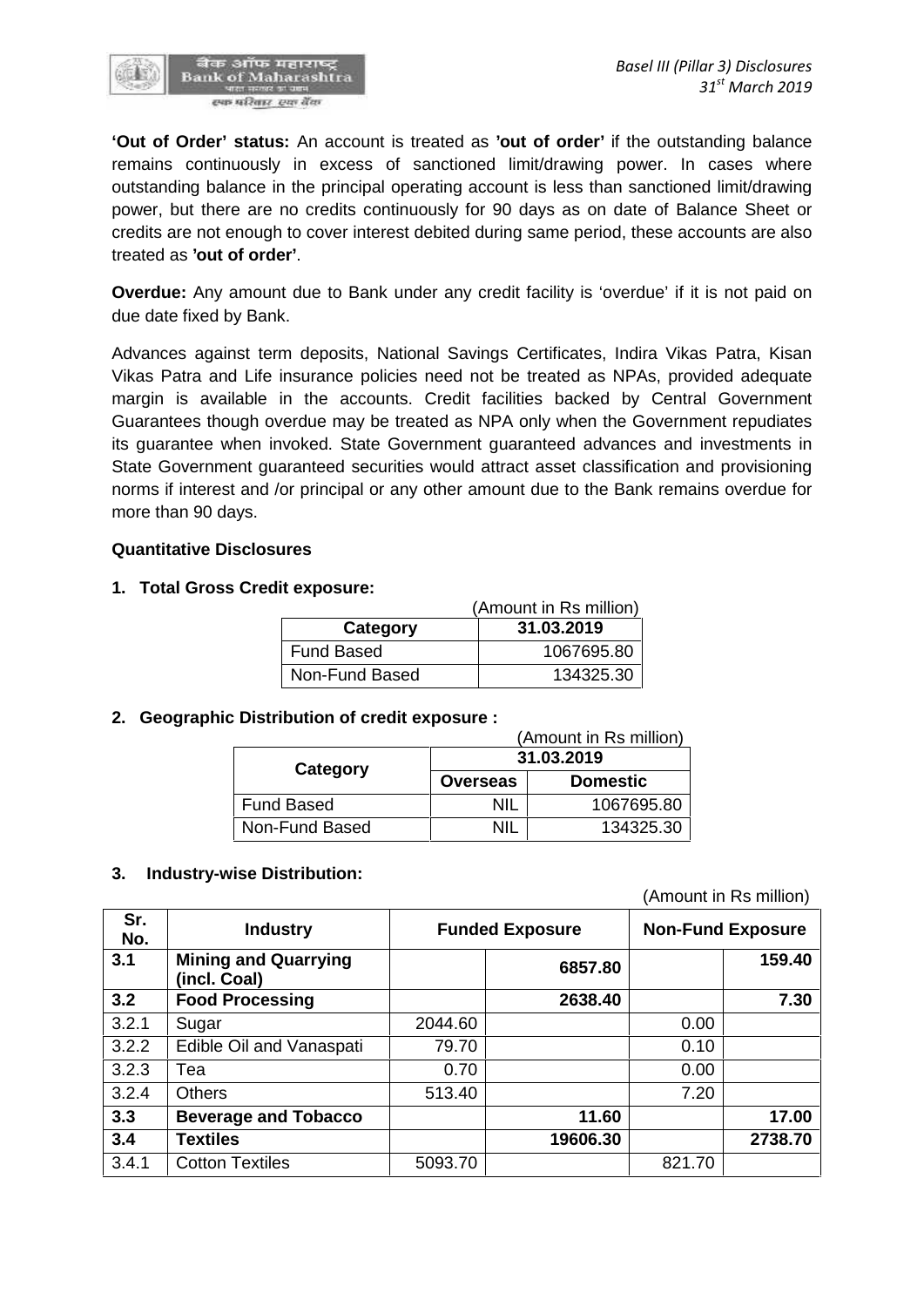硫酸

| Sr.<br>No.       | <b>Industry</b>                                                      |          | <b>Funded Exposure</b> | <b>Non-Fund Exposure</b> |                                                  |
|------------------|----------------------------------------------------------------------|----------|------------------------|--------------------------|--------------------------------------------------|
| 3.4.2            | <b>Jute Textiles</b>                                                 | 27.30    |                        | 0.00                     |                                                  |
| 3.4.3            | <b>Man-Made Textiles</b>                                             | 18.80    |                        | 0.80                     |                                                  |
| 3.4.4            | <b>Other Textiles</b>                                                | 14466.50 |                        | 1916.20                  |                                                  |
| 3.5              | Leather<br>Leather<br>and                                            |          |                        |                          |                                                  |
|                  | <b>Products</b>                                                      |          | 637.70                 |                          | 43.60                                            |
| 3.6              | <b>Wood</b><br><b>Wood</b><br>and                                    |          | 1406.50                |                          | 133.70                                           |
|                  | <b>Products</b>                                                      |          |                        |                          |                                                  |
| 3.7              | and<br>Paper<br>Paper                                                |          | 3500.80                |                          | 280.00                                           |
|                  | <b>Products</b>                                                      |          |                        |                          |                                                  |
| 3.8              | Petroleum,<br>Coal                                                   |          |                        |                          |                                                  |
|                  | <b>Products</b><br>and<br><b>Nuclear</b>                             |          | 6212.40                |                          | 84.50                                            |
|                  | Fuels of which:                                                      |          |                        |                          |                                                  |
| 3.8.1            | Petroleum                                                            | 3704.50  |                        | 46.80                    |                                                  |
| 3.9              | <b>Chemicals and Chemical</b>                                        |          | 24224.90               |                          | 1275.40                                          |
|                  | <b>Products</b><br>Fertiliser                                        |          |                        |                          |                                                  |
| 3.9.1            |                                                                      | 11264.10 |                        | 48.20                    |                                                  |
| 3.9.2            | Drugs & Pharmaceuticals<br><b>Petro Chemicals</b>                    | 6903.30  |                        | 522.10                   |                                                  |
| 3.9.3            |                                                                      | 3216.90  |                        | 581.20                   |                                                  |
| 3.9.4            | <b>Others</b><br>Rubber, Plastic & their                             | 2840.60  |                        | 123.90                   |                                                  |
| 3.10             | <b>Products</b>                                                      |          | 6944.50                |                          | 590.40                                           |
| 3.11             | <b>Glass &amp; Glassware</b>                                         |          | 1133.70                |                          | 234.60                                           |
|                  |                                                                      |          |                        |                          |                                                  |
| 3.12             | <b>Cement</b><br>&<br><b>Cement</b>                                  |          | 18023.80               |                          | 345.70                                           |
|                  | <b>Products</b><br><b>Basic</b><br><b>Metal</b><br>&<br><b>Metal</b> |          |                        |                          |                                                  |
|                  | <b>Product</b>                                                       |          | 41083.30               |                          |                                                  |
| 3.13<br>3.13.1   | Iron & Steel                                                         | 21862.70 |                        | 1122.20                  | 3846.30                                          |
|                  | Other Metal & Metal                                                  |          |                        |                          |                                                  |
| 3.13.2           | Product                                                              | 19220.60 |                        | 2724.10                  |                                                  |
| 3.14             | <b>All Engineering</b>                                               |          | 34429.10               |                          |                                                  |
|                  | Electronics                                                          | 7635.10  |                        | 2667.10                  |                                                  |
| 3.14.1<br>3.14.2 | <b>Others</b>                                                        | 26794.00 |                        | 16600.80                 |                                                  |
|                  | Vehicles, Vehicle Parts &                                            |          |                        |                          |                                                  |
| 3.15             | <b>Transport Equipment</b>                                           |          | 16565.50               |                          |                                                  |
| 3.16             | <b>Gems &amp; Jewellery</b>                                          |          | 3407.20                |                          |                                                  |
| 3.17             | <b>Construction (other than</b><br>Infrastructure)                   |          | 52.60                  |                          |                                                  |
| 3.18             | <b>Infrastructure</b>                                                |          | 94270.80               |                          |                                                  |
| 3.18.1           | Power                                                                | 52092.90 |                        | 5668.80                  | 19267.90<br>810.40<br>562.30<br>0.30<br>21921.60 |
| 3.18.2           | Telecommunication                                                    | 106.30   |                        | 47.60                    |                                                  |
| 3.18.3           | Roads                                                                | 26562.90 |                        | 7062.00                  |                                                  |
| 3.18.4           | Airports                                                             | 0.00     |                        | 0.00                     |                                                  |
| 3.18.5           | Ports                                                                | 3223.30  |                        | 0.70                     |                                                  |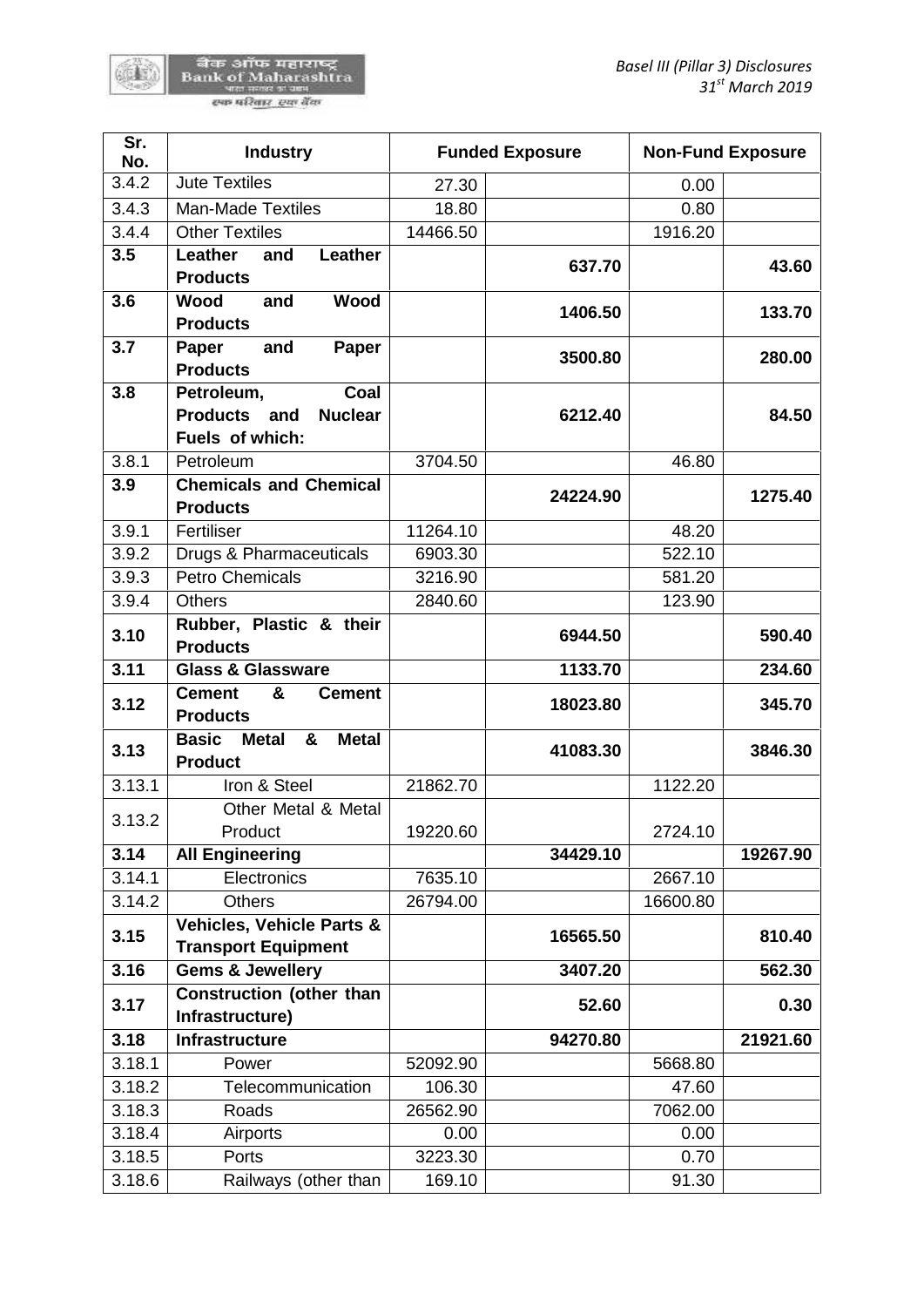| Sr.<br>No. | <b>Industry</b>                  |         | <b>Funded Exposure</b> |         | <b>Non-Fund Exposure</b> |
|------------|----------------------------------|---------|------------------------|---------|--------------------------|
|            | Indian Railways)                 |         |                        |         |                          |
| 3.18.7     | Other Infrastructure             | 12116.3 |                        | 9051.20 |                          |
| 3.19       | <b>Other Industries</b>          |         | 6022.40                |         | 713.80                   |
| 3.20       | <b>Residuary</b><br><b>Other</b> |         |                        |         |                          |
|            | <b>Advances</b>                  |         | 780666.50              |         | 81292.40                 |
|            | Total                            |         | 1067695.80             |         | 134325.30                |

**Industry having more than 5% of gross credit exposure**

| <b>Industry</b> | % of Exposure |
|-----------------|---------------|
| ΝIΙ<br>◥▮∟      |               |

# **4. Residual Maturity break down of Assets:**

|                                  |                    |                 | (Amount in Rs million)                   |
|----------------------------------|--------------------|-----------------|------------------------------------------|
| <b>Maturity Pattern</b>          | <b>Investments</b> | <b>Advances</b> | <b>Foreign Currency</b><br><b>Assets</b> |
| 1 day                            | 2799.40            | 6277.81         | 6886.07                                  |
| 2 to 7 days                      | 12167.00           | 62327.13        | 24469.80                                 |
| 8 to 14 days                     | 16467.25           | 12009.31        | 232.59                                   |
| 15 to 30 days                    | 8380.37            | 40197.45        | 11645.90                                 |
| 31 days to 2 months              | 34470.82           | 20658.83        | 6242.11                                  |
| Over 2 months to 3 months        | 27944.58           | 12747.59        | 5531.25                                  |
| Over 3 months and up to 6 months | 28829.95           | 83089.49        | 7235.95                                  |
| Over 6 months and up to 1 year   | 13369.17           | 57722.85        | 25595.70                                 |
| Over 1 year and upto 3 years     | 51399.57           | 366684.27       | 3598.35                                  |
| Over 3 years and upto 5 years    | 22877.51           | 111251.92       | 0.00                                     |
| Over 5 years                     | 382991.23          | 161700.33       | 0.00                                     |
| <b>Total</b>                     | 601696.85          | 934666.98       | 91437.72                                 |

#### **5. Disclosures for NPAs & NPIs :**

| Domestic:                         | (Amount in Rs million) |
|-----------------------------------|------------------------|
|                                   | 31.03.2019             |
| (A)<br><b>Gross NPA</b>           |                        |
| Sub-standard                      | 41652.5                |
| Doubtful 1                        | 24522.9                |
| Doubtful 2                        | 68632.9                |
| Doubtful 3                        | 9802.8                 |
| Loss                              | 8633.8                 |
| <b>Total</b>                      | 153244.9               |
| (B)<br><b>Net NPA</b>             | 45593.3                |
| (C)<br><b>NPA Ratios</b>          |                        |
| % of Gross NPAs to Gross Advances | 16.40%                 |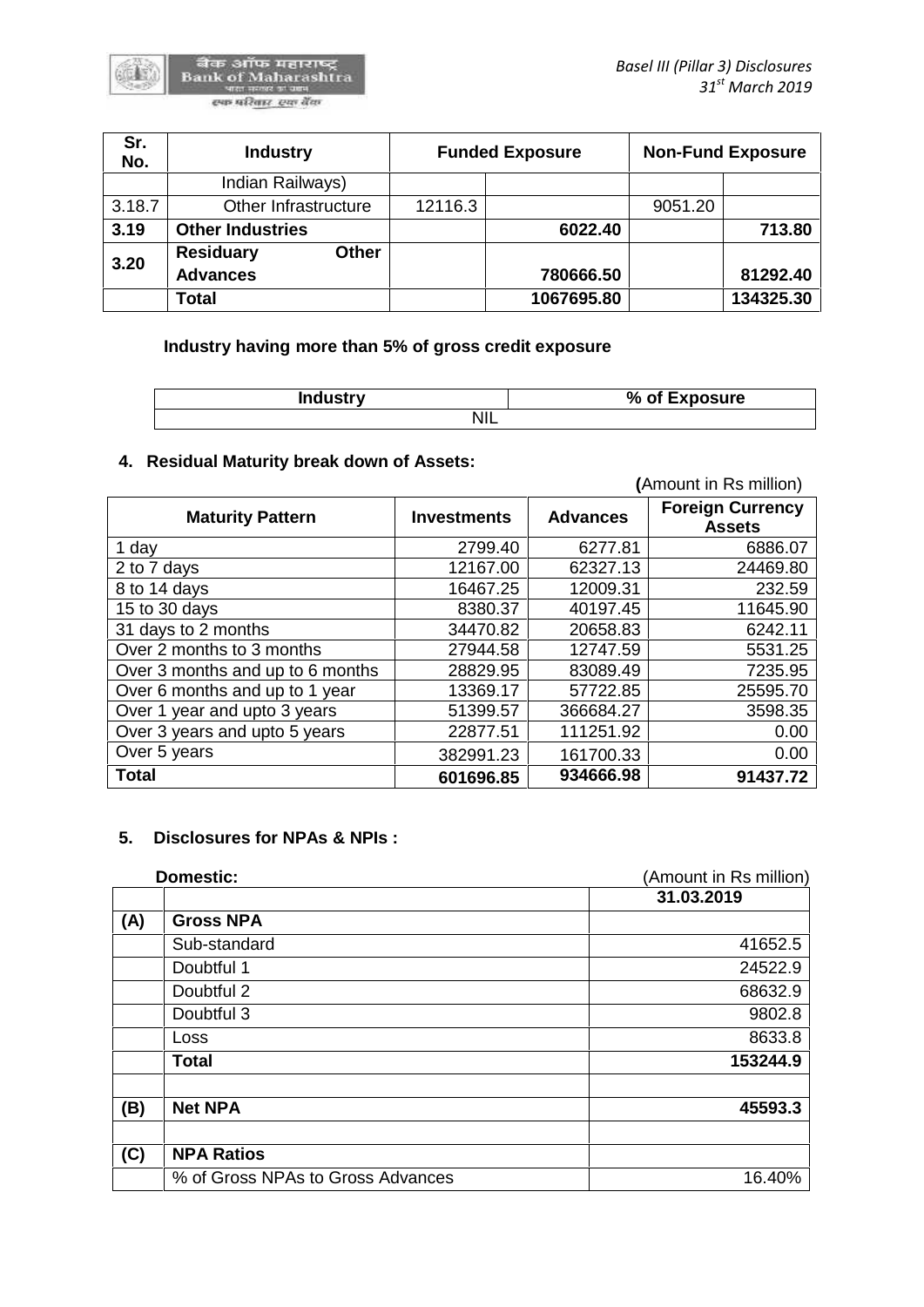

बैंक ऑफ महाराष्ट्र<br>Bank of Maharashtra<br>स्विमेशिक स्वर्गदेव

| <b>Movement of Gross NPA</b><br><b>Opening Balance</b><br>184332.4<br>$\mathsf{I}$<br>$\mathbf{  }% =\mathbf{1}^{T}\mathbf{1}^{T}\mathbf{1}^{T}\mathbf{1}^{T}\mathbf{1}^{T}\mathbf{1}^{T}\mathbf{1}^{T}\mathbf{1}^{T}\mathbf{1}^{T}\mathbf{1}^{T}\mathbf{1}^{T}\mathbf{1}^{T}\mathbf{1}^{T}\mathbf{1}^{T}\mathbf{1}^{T}\mathbf{1}^{T}\mathbf{1}^{T}\mathbf{1}^{T}\mathbf{1}^{T}\mathbf{1}^{T}\mathbf{1}^{T}\mathbf{1}^{T}\mathbf{1}^{T}\mathbf{1}^{T}\mathbf{1}^{T}\mathbf{1}^{T}\mathbf{1$<br>Add:-Addition during the period<br>43042.2<br>Less:- Reduction during the period<br>III<br>74129.6<br>Closing balance as at the end of period (i +ii-iii)<br>153244.9<br><b>Movement of provision</b><br><b>Specific Provision</b><br>E1<br>i.<br><b>Opening Balance</b><br>85033.5<br>ii.<br>Provisions made during the period<br>72268.2<br>iii.<br>Write-off made during the period<br>51674.2<br>Write-back of excess provisions<br>0.00<br>iv.<br>Any other adjustments including transfer between<br>v.<br>0.00<br>provisions<br>Closing Balance (i+ii-iii-iv(+/-v)<br>105627.4<br>vi.<br><b>General Provisions</b><br>E <sub>2</sub><br>i.<br><b>Opening Balance</b><br>1589.88<br>ii.<br>Provisions made during the period<br>0.05<br>Write-off made during the period<br>iii.<br>0.00<br>Write-back of excess provisions<br>0.00<br>iv.<br>Any other adjustments including transfer between<br>v.<br>0.00<br>provisions<br>Closing Balance (i+ii-iii-iv(+/-v)<br>1589.93<br>vi.<br>Write off during the year<br>51674.2<br>Recovery in the written off accounts during the<br>2454.4<br>year<br><b>Non Performing Investments (NPI)</b><br>2660.37<br><b>Provisions for NPI</b><br>1287.92<br>of provision for<br>depreciation on<br><b>Movement</b><br>(including<br>provision<br>of<br>investments<br><b>Non</b><br>Performing Investments, MTM depreciation and<br><b>Restructured Investments)</b><br>Opening balance<br>5400.60<br>L<br>$\mathbf{  }% =\mathbf{1}^{T}\mathbf{1}^{T}\mathbf{1}^{T}\mathbf{1}^{T}\mathbf{1}^{T}\mathbf{1}^{T}\mathbf{1}^{T}\mathbf{1}^{T}\mathbf{1}^{T}\mathbf{1}^{T}\mathbf{1}^{T}\mathbf{1}^{T}\mathbf{1}^{T}\mathbf{1}^{T}\mathbf{1}^{T}\mathbf{1}^{T}\mathbf{1}^{T}\mathbf{1}^{T}\mathbf{1}^{T}\mathbf{1}^{T}\mathbf{1}^{T}\mathbf{1}^{T}\mathbf{1}^{T}\mathbf{1}^{T}\mathbf{1}^{T}\mathbf{1}^{T}\mathbf{1$<br>Provisions made during the year<br>3486.84<br>Write-off made during the year<br>Ш<br>151.53<br>Provisions used during shifting securities<br>IV<br>646.26<br>V<br>Write back of excess provision made during year<br>3423.31 |                | % of Net NPAs to Net Advances | 5.52% |
|--------------------------------------------------------------------------------------------------------------------------------------------------------------------------------------------------------------------------------------------------------------------------------------------------------------------------------------------------------------------------------------------------------------------------------------------------------------------------------------------------------------------------------------------------------------------------------------------------------------------------------------------------------------------------------------------------------------------------------------------------------------------------------------------------------------------------------------------------------------------------------------------------------------------------------------------------------------------------------------------------------------------------------------------------------------------------------------------------------------------------------------------------------------------------------------------------------------------------------------------------------------------------------------------------------------------------------------------------------------------------------------------------------------------------------------------------------------------------------------------------------------------------------------------------------------------------------------------------------------------------------------------------------------------------------------------------------------------------------------------------------------------------------------------------------------------------------------------------------------------------------------------------------------------------------------------------------------------------------------------------------------------------------------------------------------------------------------------------------------------------------------------------------------------------------------------------------------------------------------------------------------------------------------------------------------------------------------------------------------------------------------------------------------------------------------------------------------------------------------------------------------------------------------------------------------------------------------------|----------------|-------------------------------|-------|
|                                                                                                                                                                                                                                                                                                                                                                                                                                                                                                                                                                                                                                                                                                                                                                                                                                                                                                                                                                                                                                                                                                                                                                                                                                                                                                                                                                                                                                                                                                                                                                                                                                                                                                                                                                                                                                                                                                                                                                                                                                                                                                                                                                                                                                                                                                                                                                                                                                                                                                                                                                                            |                |                               |       |
|                                                                                                                                                                                                                                                                                                                                                                                                                                                                                                                                                                                                                                                                                                                                                                                                                                                                                                                                                                                                                                                                                                                                                                                                                                                                                                                                                                                                                                                                                                                                                                                                                                                                                                                                                                                                                                                                                                                                                                                                                                                                                                                                                                                                                                                                                                                                                                                                                                                                                                                                                                                            | (D)            |                               |       |
|                                                                                                                                                                                                                                                                                                                                                                                                                                                                                                                                                                                                                                                                                                                                                                                                                                                                                                                                                                                                                                                                                                                                                                                                                                                                                                                                                                                                                                                                                                                                                                                                                                                                                                                                                                                                                                                                                                                                                                                                                                                                                                                                                                                                                                                                                                                                                                                                                                                                                                                                                                                            |                |                               |       |
|                                                                                                                                                                                                                                                                                                                                                                                                                                                                                                                                                                                                                                                                                                                                                                                                                                                                                                                                                                                                                                                                                                                                                                                                                                                                                                                                                                                                                                                                                                                                                                                                                                                                                                                                                                                                                                                                                                                                                                                                                                                                                                                                                                                                                                                                                                                                                                                                                                                                                                                                                                                            |                |                               |       |
|                                                                                                                                                                                                                                                                                                                                                                                                                                                                                                                                                                                                                                                                                                                                                                                                                                                                                                                                                                                                                                                                                                                                                                                                                                                                                                                                                                                                                                                                                                                                                                                                                                                                                                                                                                                                                                                                                                                                                                                                                                                                                                                                                                                                                                                                                                                                                                                                                                                                                                                                                                                            |                |                               |       |
|                                                                                                                                                                                                                                                                                                                                                                                                                                                                                                                                                                                                                                                                                                                                                                                                                                                                                                                                                                                                                                                                                                                                                                                                                                                                                                                                                                                                                                                                                                                                                                                                                                                                                                                                                                                                                                                                                                                                                                                                                                                                                                                                                                                                                                                                                                                                                                                                                                                                                                                                                                                            |                |                               |       |
|                                                                                                                                                                                                                                                                                                                                                                                                                                                                                                                                                                                                                                                                                                                                                                                                                                                                                                                                                                                                                                                                                                                                                                                                                                                                                                                                                                                                                                                                                                                                                                                                                                                                                                                                                                                                                                                                                                                                                                                                                                                                                                                                                                                                                                                                                                                                                                                                                                                                                                                                                                                            | (E)            |                               |       |
|                                                                                                                                                                                                                                                                                                                                                                                                                                                                                                                                                                                                                                                                                                                                                                                                                                                                                                                                                                                                                                                                                                                                                                                                                                                                                                                                                                                                                                                                                                                                                                                                                                                                                                                                                                                                                                                                                                                                                                                                                                                                                                                                                                                                                                                                                                                                                                                                                                                                                                                                                                                            |                |                               |       |
|                                                                                                                                                                                                                                                                                                                                                                                                                                                                                                                                                                                                                                                                                                                                                                                                                                                                                                                                                                                                                                                                                                                                                                                                                                                                                                                                                                                                                                                                                                                                                                                                                                                                                                                                                                                                                                                                                                                                                                                                                                                                                                                                                                                                                                                                                                                                                                                                                                                                                                                                                                                            |                |                               |       |
|                                                                                                                                                                                                                                                                                                                                                                                                                                                                                                                                                                                                                                                                                                                                                                                                                                                                                                                                                                                                                                                                                                                                                                                                                                                                                                                                                                                                                                                                                                                                                                                                                                                                                                                                                                                                                                                                                                                                                                                                                                                                                                                                                                                                                                                                                                                                                                                                                                                                                                                                                                                            |                |                               |       |
|                                                                                                                                                                                                                                                                                                                                                                                                                                                                                                                                                                                                                                                                                                                                                                                                                                                                                                                                                                                                                                                                                                                                                                                                                                                                                                                                                                                                                                                                                                                                                                                                                                                                                                                                                                                                                                                                                                                                                                                                                                                                                                                                                                                                                                                                                                                                                                                                                                                                                                                                                                                            |                |                               |       |
|                                                                                                                                                                                                                                                                                                                                                                                                                                                                                                                                                                                                                                                                                                                                                                                                                                                                                                                                                                                                                                                                                                                                                                                                                                                                                                                                                                                                                                                                                                                                                                                                                                                                                                                                                                                                                                                                                                                                                                                                                                                                                                                                                                                                                                                                                                                                                                                                                                                                                                                                                                                            |                |                               |       |
|                                                                                                                                                                                                                                                                                                                                                                                                                                                                                                                                                                                                                                                                                                                                                                                                                                                                                                                                                                                                                                                                                                                                                                                                                                                                                                                                                                                                                                                                                                                                                                                                                                                                                                                                                                                                                                                                                                                                                                                                                                                                                                                                                                                                                                                                                                                                                                                                                                                                                                                                                                                            |                |                               |       |
|                                                                                                                                                                                                                                                                                                                                                                                                                                                                                                                                                                                                                                                                                                                                                                                                                                                                                                                                                                                                                                                                                                                                                                                                                                                                                                                                                                                                                                                                                                                                                                                                                                                                                                                                                                                                                                                                                                                                                                                                                                                                                                                                                                                                                                                                                                                                                                                                                                                                                                                                                                                            |                |                               |       |
|                                                                                                                                                                                                                                                                                                                                                                                                                                                                                                                                                                                                                                                                                                                                                                                                                                                                                                                                                                                                                                                                                                                                                                                                                                                                                                                                                                                                                                                                                                                                                                                                                                                                                                                                                                                                                                                                                                                                                                                                                                                                                                                                                                                                                                                                                                                                                                                                                                                                                                                                                                                            |                |                               |       |
|                                                                                                                                                                                                                                                                                                                                                                                                                                                                                                                                                                                                                                                                                                                                                                                                                                                                                                                                                                                                                                                                                                                                                                                                                                                                                                                                                                                                                                                                                                                                                                                                                                                                                                                                                                                                                                                                                                                                                                                                                                                                                                                                                                                                                                                                                                                                                                                                                                                                                                                                                                                            |                |                               |       |
|                                                                                                                                                                                                                                                                                                                                                                                                                                                                                                                                                                                                                                                                                                                                                                                                                                                                                                                                                                                                                                                                                                                                                                                                                                                                                                                                                                                                                                                                                                                                                                                                                                                                                                                                                                                                                                                                                                                                                                                                                                                                                                                                                                                                                                                                                                                                                                                                                                                                                                                                                                                            |                |                               |       |
|                                                                                                                                                                                                                                                                                                                                                                                                                                                                                                                                                                                                                                                                                                                                                                                                                                                                                                                                                                                                                                                                                                                                                                                                                                                                                                                                                                                                                                                                                                                                                                                                                                                                                                                                                                                                                                                                                                                                                                                                                                                                                                                                                                                                                                                                                                                                                                                                                                                                                                                                                                                            |                |                               |       |
|                                                                                                                                                                                                                                                                                                                                                                                                                                                                                                                                                                                                                                                                                                                                                                                                                                                                                                                                                                                                                                                                                                                                                                                                                                                                                                                                                                                                                                                                                                                                                                                                                                                                                                                                                                                                                                                                                                                                                                                                                                                                                                                                                                                                                                                                                                                                                                                                                                                                                                                                                                                            |                |                               |       |
|                                                                                                                                                                                                                                                                                                                                                                                                                                                                                                                                                                                                                                                                                                                                                                                                                                                                                                                                                                                                                                                                                                                                                                                                                                                                                                                                                                                                                                                                                                                                                                                                                                                                                                                                                                                                                                                                                                                                                                                                                                                                                                                                                                                                                                                                                                                                                                                                                                                                                                                                                                                            |                |                               |       |
|                                                                                                                                                                                                                                                                                                                                                                                                                                                                                                                                                                                                                                                                                                                                                                                                                                                                                                                                                                                                                                                                                                                                                                                                                                                                                                                                                                                                                                                                                                                                                                                                                                                                                                                                                                                                                                                                                                                                                                                                                                                                                                                                                                                                                                                                                                                                                                                                                                                                                                                                                                                            |                |                               |       |
|                                                                                                                                                                                                                                                                                                                                                                                                                                                                                                                                                                                                                                                                                                                                                                                                                                                                                                                                                                                                                                                                                                                                                                                                                                                                                                                                                                                                                                                                                                                                                                                                                                                                                                                                                                                                                                                                                                                                                                                                                                                                                                                                                                                                                                                                                                                                                                                                                                                                                                                                                                                            |                |                               |       |
|                                                                                                                                                                                                                                                                                                                                                                                                                                                                                                                                                                                                                                                                                                                                                                                                                                                                                                                                                                                                                                                                                                                                                                                                                                                                                                                                                                                                                                                                                                                                                                                                                                                                                                                                                                                                                                                                                                                                                                                                                                                                                                                                                                                                                                                                                                                                                                                                                                                                                                                                                                                            |                |                               |       |
|                                                                                                                                                                                                                                                                                                                                                                                                                                                                                                                                                                                                                                                                                                                                                                                                                                                                                                                                                                                                                                                                                                                                                                                                                                                                                                                                                                                                                                                                                                                                                                                                                                                                                                                                                                                                                                                                                                                                                                                                                                                                                                                                                                                                                                                                                                                                                                                                                                                                                                                                                                                            | (F)            |                               |       |
|                                                                                                                                                                                                                                                                                                                                                                                                                                                                                                                                                                                                                                                                                                                                                                                                                                                                                                                                                                                                                                                                                                                                                                                                                                                                                                                                                                                                                                                                                                                                                                                                                                                                                                                                                                                                                                                                                                                                                                                                                                                                                                                                                                                                                                                                                                                                                                                                                                                                                                                                                                                            | (G)            |                               |       |
|                                                                                                                                                                                                                                                                                                                                                                                                                                                                                                                                                                                                                                                                                                                                                                                                                                                                                                                                                                                                                                                                                                                                                                                                                                                                                                                                                                                                                                                                                                                                                                                                                                                                                                                                                                                                                                                                                                                                                                                                                                                                                                                                                                                                                                                                                                                                                                                                                                                                                                                                                                                            | (H)            |                               |       |
|                                                                                                                                                                                                                                                                                                                                                                                                                                                                                                                                                                                                                                                                                                                                                                                                                                                                                                                                                                                                                                                                                                                                                                                                                                                                                                                                                                                                                                                                                                                                                                                                                                                                                                                                                                                                                                                                                                                                                                                                                                                                                                                                                                                                                                                                                                                                                                                                                                                                                                                                                                                            | (1)            |                               |       |
|                                                                                                                                                                                                                                                                                                                                                                                                                                                                                                                                                                                                                                                                                                                                                                                                                                                                                                                                                                                                                                                                                                                                                                                                                                                                                                                                                                                                                                                                                                                                                                                                                                                                                                                                                                                                                                                                                                                                                                                                                                                                                                                                                                                                                                                                                                                                                                                                                                                                                                                                                                                            |                |                               |       |
|                                                                                                                                                                                                                                                                                                                                                                                                                                                                                                                                                                                                                                                                                                                                                                                                                                                                                                                                                                                                                                                                                                                                                                                                                                                                                                                                                                                                                                                                                                                                                                                                                                                                                                                                                                                                                                                                                                                                                                                                                                                                                                                                                                                                                                                                                                                                                                                                                                                                                                                                                                                            | $(\mathsf{U})$ |                               |       |
|                                                                                                                                                                                                                                                                                                                                                                                                                                                                                                                                                                                                                                                                                                                                                                                                                                                                                                                                                                                                                                                                                                                                                                                                                                                                                                                                                                                                                                                                                                                                                                                                                                                                                                                                                                                                                                                                                                                                                                                                                                                                                                                                                                                                                                                                                                                                                                                                                                                                                                                                                                                            |                |                               |       |
|                                                                                                                                                                                                                                                                                                                                                                                                                                                                                                                                                                                                                                                                                                                                                                                                                                                                                                                                                                                                                                                                                                                                                                                                                                                                                                                                                                                                                                                                                                                                                                                                                                                                                                                                                                                                                                                                                                                                                                                                                                                                                                                                                                                                                                                                                                                                                                                                                                                                                                                                                                                            |                |                               |       |
|                                                                                                                                                                                                                                                                                                                                                                                                                                                                                                                                                                                                                                                                                                                                                                                                                                                                                                                                                                                                                                                                                                                                                                                                                                                                                                                                                                                                                                                                                                                                                                                                                                                                                                                                                                                                                                                                                                                                                                                                                                                                                                                                                                                                                                                                                                                                                                                                                                                                                                                                                                                            |                |                               |       |
|                                                                                                                                                                                                                                                                                                                                                                                                                                                                                                                                                                                                                                                                                                                                                                                                                                                                                                                                                                                                                                                                                                                                                                                                                                                                                                                                                                                                                                                                                                                                                                                                                                                                                                                                                                                                                                                                                                                                                                                                                                                                                                                                                                                                                                                                                                                                                                                                                                                                                                                                                                                            |                |                               |       |
|                                                                                                                                                                                                                                                                                                                                                                                                                                                                                                                                                                                                                                                                                                                                                                                                                                                                                                                                                                                                                                                                                                                                                                                                                                                                                                                                                                                                                                                                                                                                                                                                                                                                                                                                                                                                                                                                                                                                                                                                                                                                                                                                                                                                                                                                                                                                                                                                                                                                                                                                                                                            |                |                               |       |
|                                                                                                                                                                                                                                                                                                                                                                                                                                                                                                                                                                                                                                                                                                                                                                                                                                                                                                                                                                                                                                                                                                                                                                                                                                                                                                                                                                                                                                                                                                                                                                                                                                                                                                                                                                                                                                                                                                                                                                                                                                                                                                                                                                                                                                                                                                                                                                                                                                                                                                                                                                                            |                |                               |       |
|                                                                                                                                                                                                                                                                                                                                                                                                                                                                                                                                                                                                                                                                                                                                                                                                                                                                                                                                                                                                                                                                                                                                                                                                                                                                                                                                                                                                                                                                                                                                                                                                                                                                                                                                                                                                                                                                                                                                                                                                                                                                                                                                                                                                                                                                                                                                                                                                                                                                                                                                                                                            |                |                               |       |
|                                                                                                                                                                                                                                                                                                                                                                                                                                                                                                                                                                                                                                                                                                                                                                                                                                                                                                                                                                                                                                                                                                                                                                                                                                                                                                                                                                                                                                                                                                                                                                                                                                                                                                                                                                                                                                                                                                                                                                                                                                                                                                                                                                                                                                                                                                                                                                                                                                                                                                                                                                                            |                |                               |       |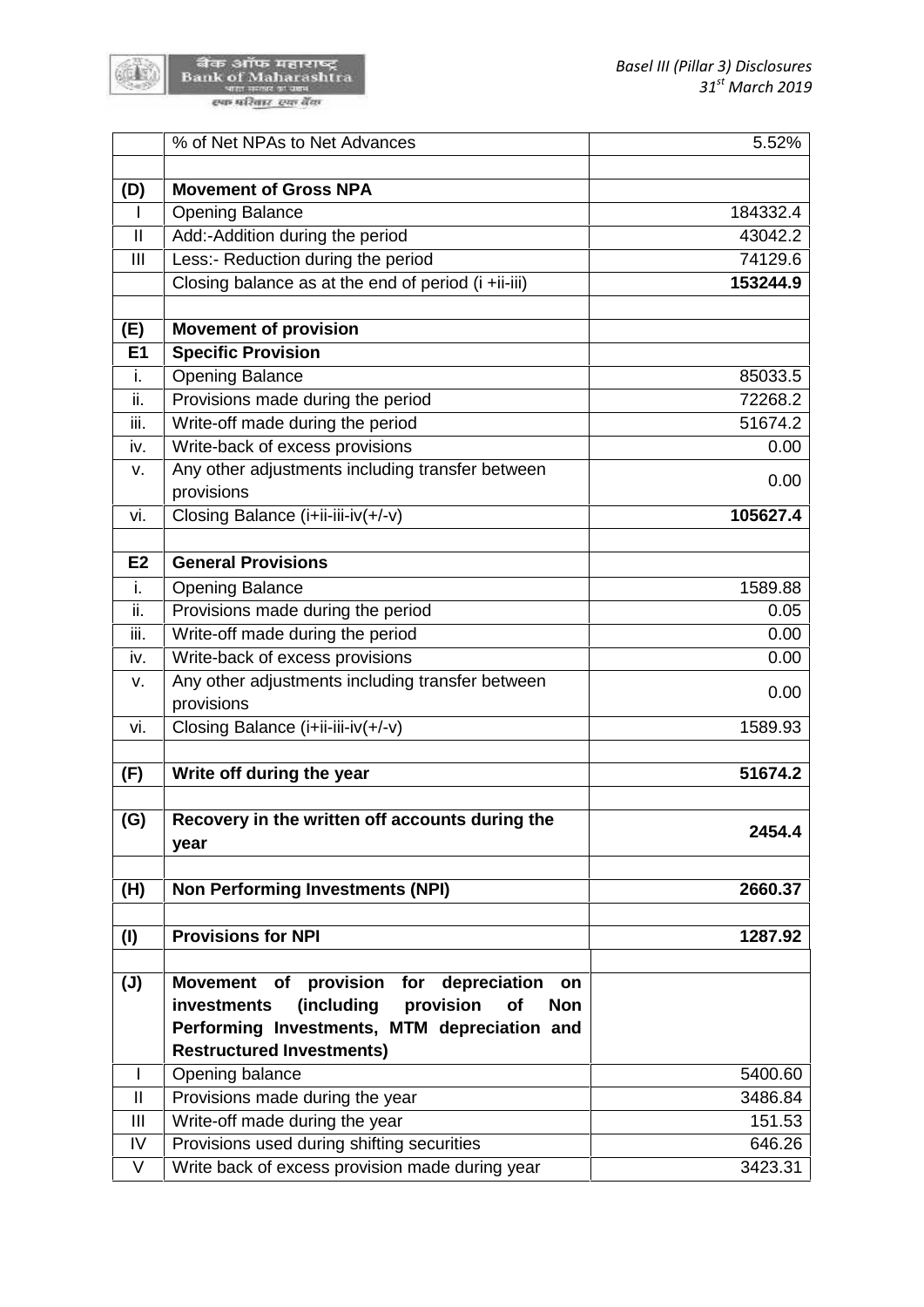| Closing balance (i+ii-iii-iv-v)<br>1666.34 |
|--------------------------------------------|
|--------------------------------------------|

| <b>Industries</b>                        |          |
|------------------------------------------|----------|
| Amount of NPAs                           | 76922.40 |
| <b>Specific Provisions</b>               | 65622.40 |
| <b>General Provisions</b>                | 0.00     |
| Specific Provisions made during the year | 0.00     |
| Write offs during the year               | 0.00     |

Overseas - NIL

The Industry-wise Provision of five major industries is as below

|    |                                                              | (Amount in Rs million) |                  |  |
|----|--------------------------------------------------------------|------------------------|------------------|--|
|    |                                                              | <b>NPA</b>             | <b>Provision</b> |  |
| A  | <b>Basic Metal &amp; Metal Product (Incl Iron and Steel)</b> | 18249.10               | 16755.10         |  |
| В  | <b>All Engineering</b>                                       | 16869.70               | 12560.30         |  |
| C. | <b>Infrastructure</b>                                        | 14043.00               | 13139.60         |  |
|    | Roads                                                        | 7547.10                | 7324.80          |  |
|    | Power                                                        | 3307.20                | 2850.30          |  |
| D  | <b>Vehicles, Vehicle Parts &amp; Transport Equipment</b>     | 11859.50               | 11393.10         |  |
| Е  | <b>Cement and Cement Products</b>                            | 4872.10                | 3917.80          |  |

# **6. Disclosures of Unhedged Foreign Currency Exposure (UFCE) :**

|         |                                                 | (Amount in Rs million) |
|---------|-------------------------------------------------|------------------------|
| Sr. No. | <b>Particulars</b>                              | 31.03.2019             |
|         | Additional provisioning made on account of UFCE | 24.90                  |
|         | Incremental Capital held on account of UFCE     | 157.83                 |

# **TABLE DF-4 - CREDIT RISK DISCLOSURES FOR PORTFOLIOS SUBJECT TO THE STANDARDIZED APPROACH**

#### **a. Qualitative Disclosures:**

# **For portfolios under Standardised Approach:**

Bank uses standardized approach to measure capital requirements for credit risk. As per Standardised Approach, Bank accepts rating of following RBI approved ECAI (External Credit Assessment Institution) for credit risk rating and has used these ratings for calculating risk weighted assets wherever such ratings are available.

- 1. Credit Rating Information Services of India Limited (CRISIL),
- 2. Credit Analysis and Research limited (CARE),
- 3. India Ratings,
- 4. ICRA Limited,
- 5. Brickwork,
- 6. SME Rating Agency of India Ltd. (SMERA)
- 7. INFOMERICS Valuation and Rating Private Limited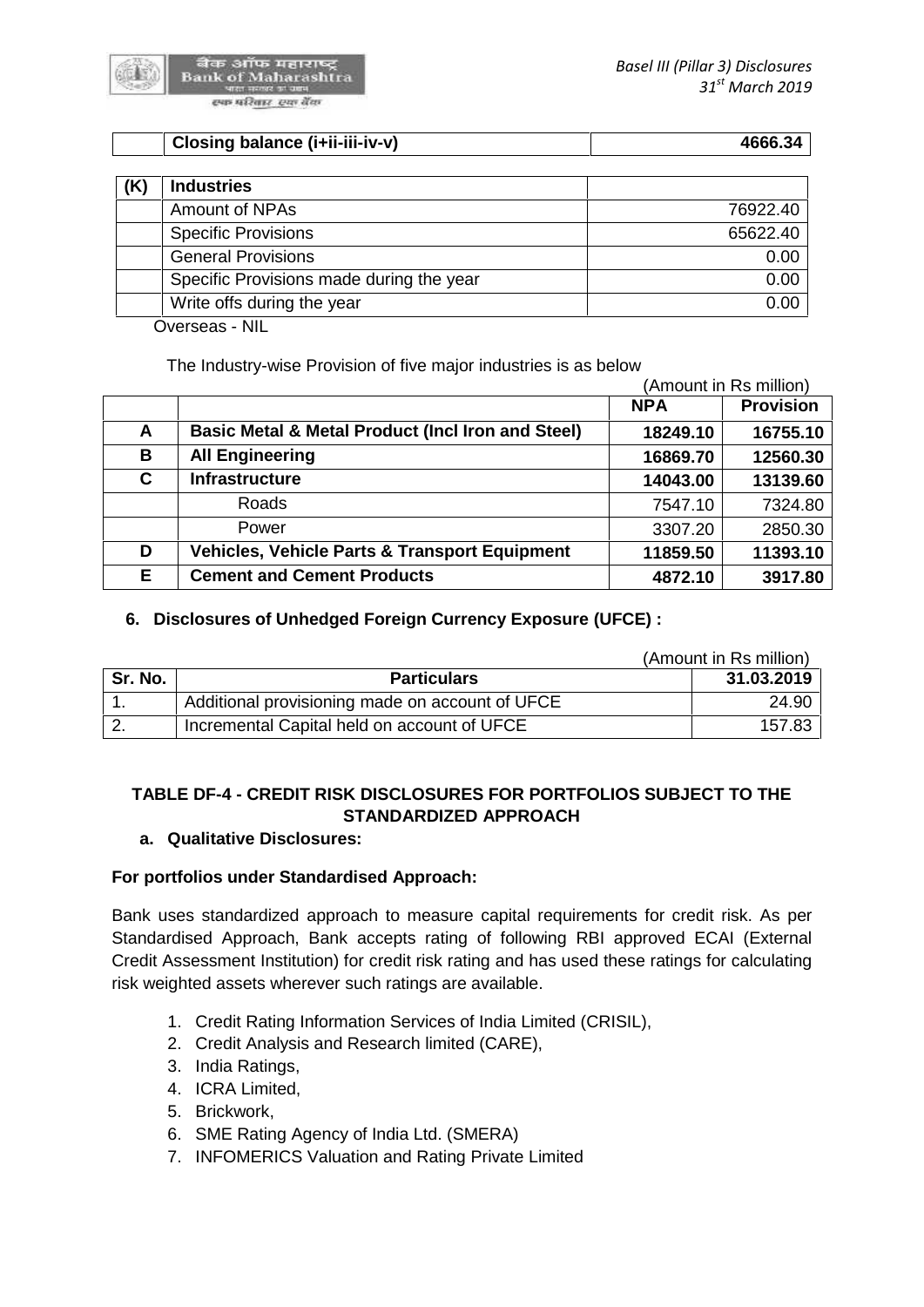

बैंक ऑफ महाराष्ट्र<br>Bank of Maharashtra स्पष्ठ परिवार स्था बैंक

Bank has used solicited ratings assigned by the above approved credit rating agencies for all eligible exposures. Bank has neither made any discrimination among ratings assigned by these agencies nor has restricted their usage to any particular type of exposure. Key aspects of Bank's External Ratings application framework are as follows:

- Bank uses ratings assigned by any of these credit rating agencies as solicited and accepted by borrowers in line with RBI guidelines.
- Wherever available, Bank uses facility rating or bank loan rating for risk weighting borrower's exposures above Rs 5 crore. Where issuer rating is available Bank uses such ratings unless bank loan is specifically rated.
- When a borrower is assigned a rating that maps to a risk weight of 150%, then this rating is applied on all the unrated facilities of the borrower and risk weighted at 150%.
- RBI guidelines outline specific conditions for facilities that have multiple ratings. In this context, lower rating, where there are two ratings and second-lowest rating where there are two or more ratings are used for a given facility.
- While mapping/applying the ratings assigned by credit rating agencies, Bank is guided by Regulatory guidelines.
- As per RBI circular dated 25.08.2017, claims on Corporates, AFCs and NBFC IFCs having aggregate exposure from banking system of more than Rs 100.00 crore which were rated earlier and subsequently have become unrated will attract a risk weight of 150%.
- As per RBI circular 22.02.2019, Risk weights for exposures to NBFCs, excluding Core Investment Companies (CICs) is risk weighted as per ratings assigned by the rating agencies in a manner similar to that of corporates.

#### **Treatment of undrawn exposures:**

As required by the regulatory norms, Bank holds capital even for the undrawn portion of credit facilities which are not unconditionally cancellable without prior notice by Bank, by converting such exposures into a credit exposure equivalent based on the applicable Credit Conversion Factor (CCF). For credit facilities, which are unconditionally cancellable without prior notice, Bank applies a CCF of zero percent on the undrawn exposure.

#### **b. Quantitative Disclosures:**

Exposure amounts as of 31.03.2019 after risk mitigation subject to Standardized Approach, amount of a Bank's outstandings (rated and unrated) disclosed under following major risk buckets:-

|         |                             | (Amount in Rs million) |
|---------|-----------------------------|------------------------|
| Sr. No. | <b>Particulars</b>          | Exposure               |
|         |                             | Outstanding            |
|         | Below 100 % risk weight     | 1397813.27             |
| ii      | 100 % risk weight           | 176137.73              |
| iij     | More than 100 % risk weight | 88297.20               |
|         | sub total                   | 1662248.20             |
| İV      | <b>Deducted CRM Value</b>   | 74174.54               |
|         | <b>Total Exposure</b>       | 1736422.73             |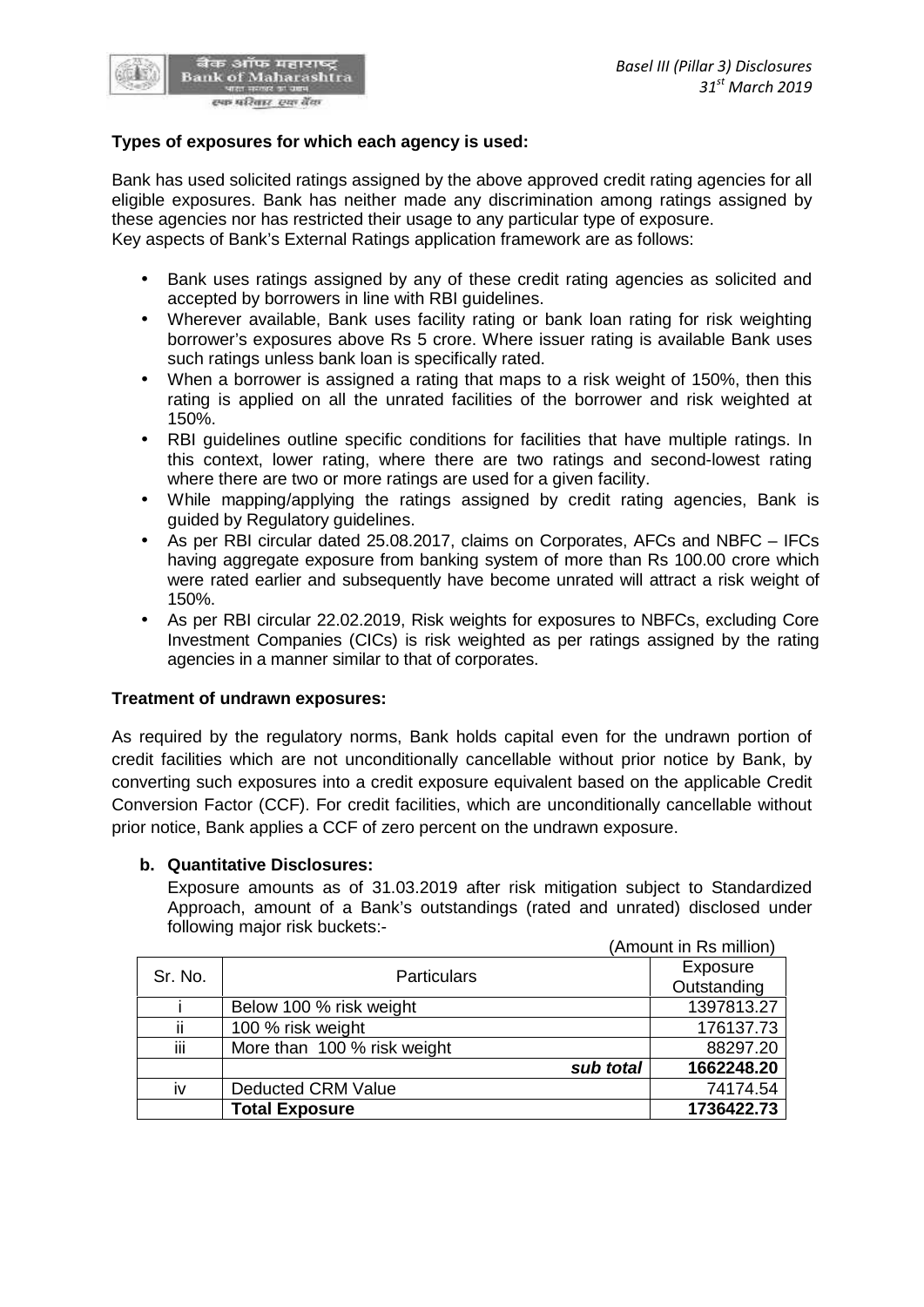

# **TABLE DF-5 – CREDIT RISK MITIGATION: DISCLOSURES FOR STANDARDISED APPROACHES**

#### **Qualitative Disclosures**

#### **Policies for Credit Risk Mitigation:**

Bank has a Board approved policy framework for collateral management and credit risk mitigation techniques, which include among other aspects guidelines on acceptable types of collateral, ongoing monitoring of collateral including frequency and basis of valuation and application of credit risk mitigation techniques.

#### **Collateral Management**

Bank defines collateral as it is an additional security given, over and above primary security or in substitution thereof. It serves as an additional comfort to Bank for recovery of loans in default situations. At times, these securities are not connected to main business of the borrower or may not be owned by the borrower. Bank ensures that underlying documentation for collateral provides Bank appropriate rights over collateral or other forms of credit enhancement including right to liquidate/retain or take legal possession of it in a timely manner in the event of default by counterparty.

#### **Collateral Valuation**

As stipulated by RBI guidelines, Bank uses comprehensive approach for collateral valuation. Under this approach, Bank reduces its exposure to counterparty when calculating its capital requirements to the extent of risk mitigation provided by eligible financial collateral as specified in Basel III guidelines. Bank also applies appropriate haircuts. Bank has also put in place Lending Policy duly approved by Board, which lay down the types of securities normally accepted by Bank for lending, and administration / monitoring of such securities in order to safeguard/protect the interest of Bank so as to minimize risk associated with it. Both fixed and current assets obtained to secure loans granted by Bank as per policy prescription are subjected to valuation by outside valuers empanelled by Bank. In respect of high value of collateral, valuation from two or more valuers is obtained.

#### **Description of main types of collateral taken by Bank**

For computation of capital requirement for Credit Risk, Bank recognizes only those collaterals that are considered as eligible for risk mitigation in RBI guidelines, which are as under:

- o Cash Deposit with bank
- o Gold, including bullion and Jewellery
- o Securities issued by Central and State Governments
- o Kisan Vikas Patra and National Savings Certificate
- o Life Insurance Policies with a declared surrender value of an insurance company which is regulated by the insurance sector regulator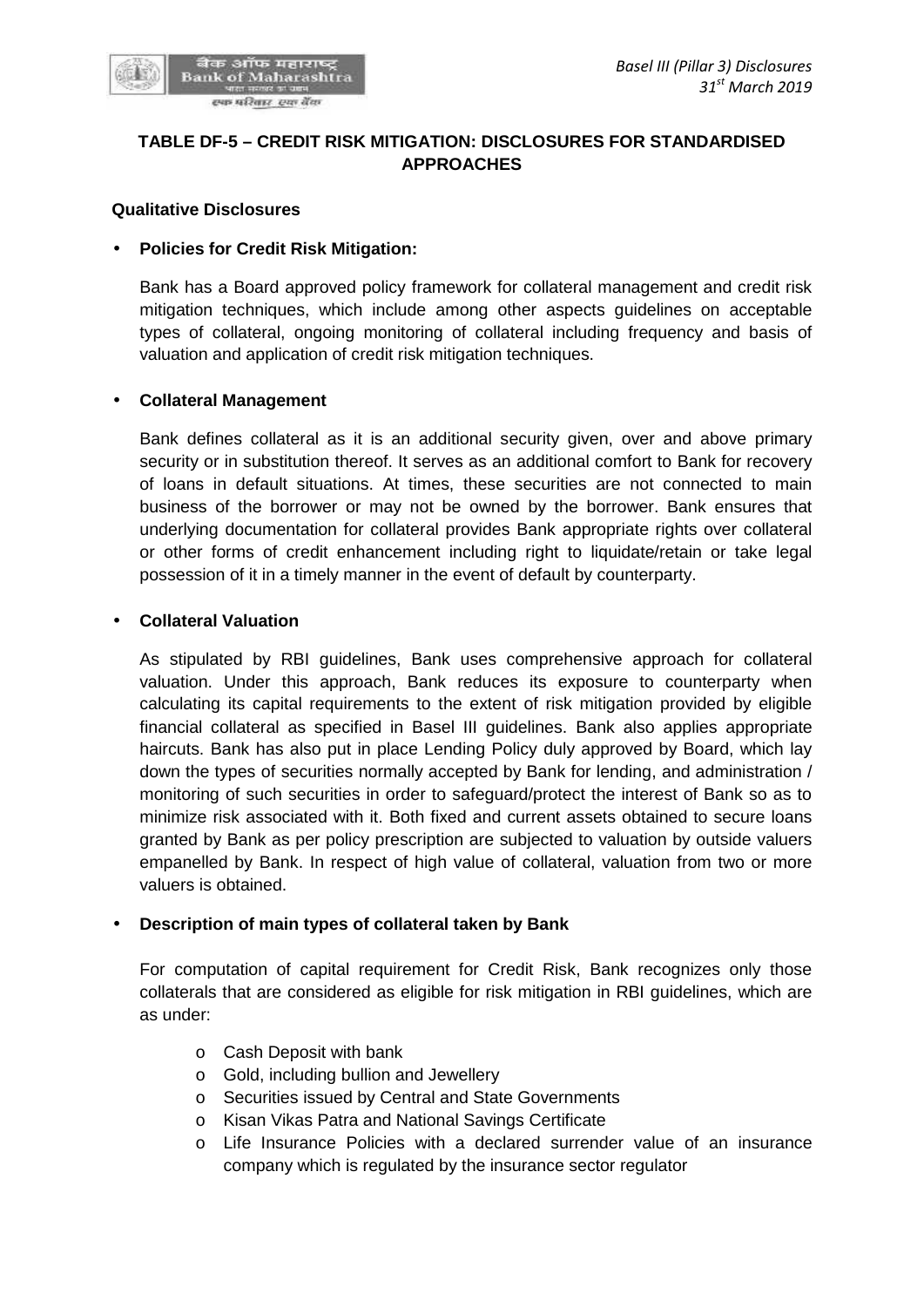

- o Debt securities including Certificate of Deposit rated at least BBB,A3
- o Units of Mutual Funds, where the investment is in instruments mentioned above

### **Main types of guarantor counterparty and their creditworthiness**

Wherever required Bank obtains personal or corporate guarantee as an additional comfort for mitigation of credit risk which can be translated into a direct claim on the guarantor which is unconditional and irrevocable. Bank also accepts guarantee given by State / Central Government/ECGC/CGTMSE/NCGTC as a security comfort.

# **Concentrations within Credit Risk Mitigation**

RBI guidelines, among its conditions for eligible credit risk mitigants, require that there should not be a material positive correlation between the credit quality of the counterparty and the value of the collateral being considered. The CRM (Credit Risk Mitigation)/ Guaranteed exposure are not subject to any market fluctuation and these exposures are well diverse. Currently, Bank does not have any concentration risk within credit risk mitigation.

#### **Quantitative Disclosures:**

(a). For each separately disclosed credit risk portfolio total exposure (after, where applicable, on or off balance sheet netting) that is covered by eligible financial collateral after application of haircuts.

(Amount in Rs million)

|                                                                                                                                                             | 31.03.2019 |
|-------------------------------------------------------------------------------------------------------------------------------------------------------------|------------|
| Total exposure (after, where applicable, on or off balance sheet netting) that is<br>covered by eligible financial collateral after application of haircuts | 74174.54   |

(b) For each separately disclosed portfolio total exposure (after, where applicable, on- or off balance sheet netting) that is covered by guarantees/credit derivatives (whenever specifically permitted by RBI)

(Amount in Rs million)

|                                              | 31.03.2019 |
|----------------------------------------------|------------|
| Total exposure that is covered by Guarantees | 28542.55   |
|                                              |            |

# **TABLE DF-6 SECURITIZATION EXPOSURE**

# **Qualitative Disclosures:**

The Bank does not have any case of securitization of its assets as on 31<sup>st</sup> March 2019.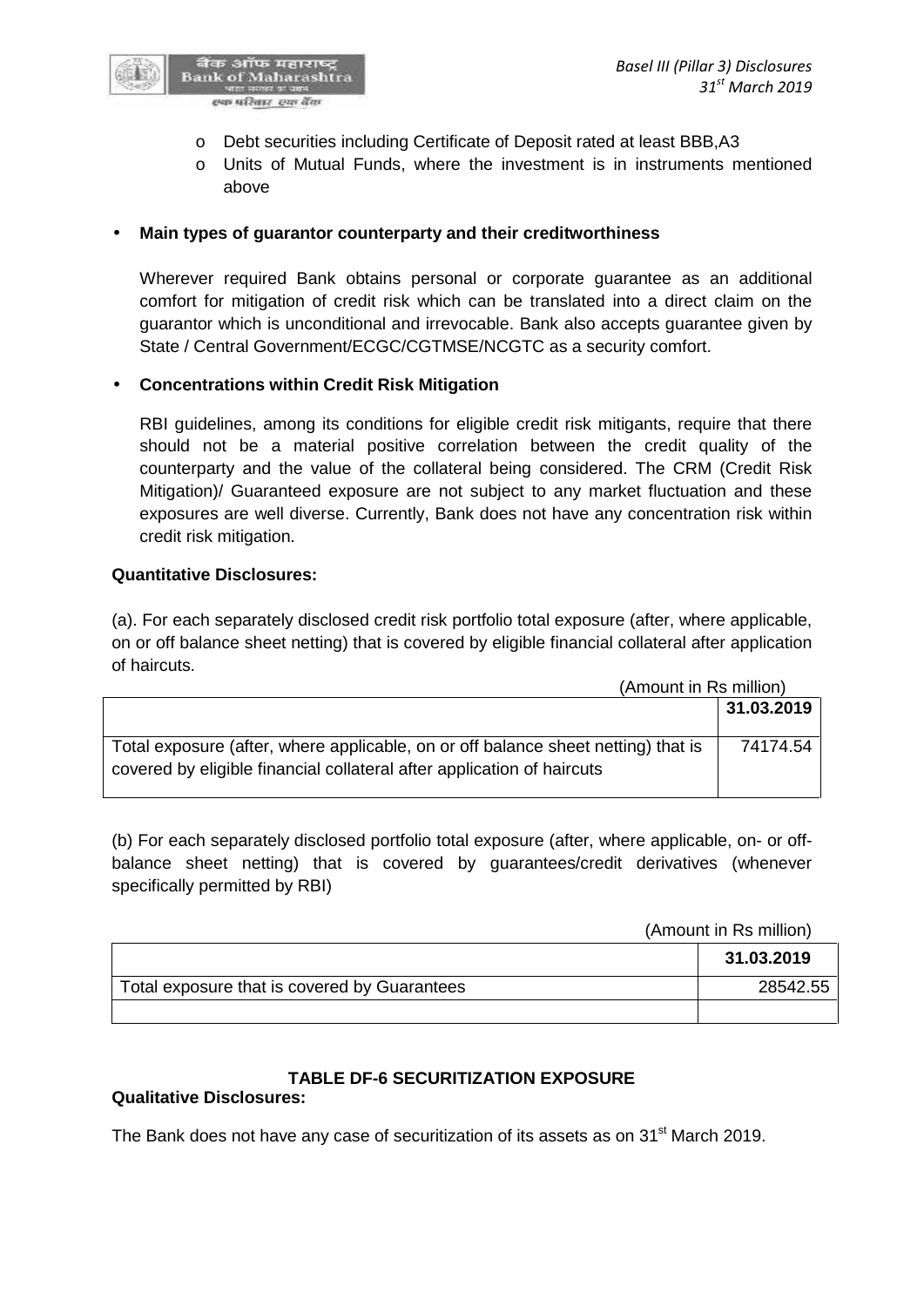

#### **Quantitative Disclosures:**

Quantitative Disclosure for Securitization Assets is **Not Applicable.**

# **TABLE DF-7 MARKET RISK IN TRADING BOOK**

#### **Qualitative Disclosures:**

#### **Market Risk:**

Market Risk is defined as the possibility of loss to a bank caused by adverse movements in market variables such as interest rates, foreign currency exchange rates, equity prices and commodity prices. Bank's exposure to market risk arises from domestic investments (interest related instruments and equities) in trading book (both AFS and HFT categories), Foreign exchange positions. Bank is not trading in commodities. The objective of the market risk management is to minimize impact of losses on earnings and equity arising from market risk.

#### **Policies, strategies and processes for management of Market Risk**

Bank has put in place Board approved Investment Management Policy, Market Risk Management Policy and Asset Liability Management (ALM) Policy for effective management of market risk. The above policies lay down well-defined organization structure for market risk management functions and processes whereby market risks carried by Bank are identified, measured, monitored and controlled within policy framework consistent with Bank's risk tolerance. Policies deal with reporting framework for effective monitoring of market risk and also set various risk limits such as Overnight Limit, Intra-day limit, Aggregate Gap limit, Stop Loss limit, VaR limit etc. Exposure limits are set for counterparty banks and exposures are monitored on daily basis.

ALM Policy deals with liquidity risk and interest rate risk management framework. Bank has put in place mechanism of short term dynamic liquidity management and contingency plan for liquidity management. Prudential (Tolerance) limits are set for different residual maturity time buckets for efficient asset liability management. Bank's contingency plan for liquidity management comprises various contingent measures to deal with any kind of stress on liquidity position. Bank has put in place Board approved Stress Testing Policy and conducts periodic stress tests on liquidity risk, interest rate risk and foreign exchange risk.

Asset Liability Management Committee (ALCO) / Board monitors adherence of prudential limits fixed by Bank and determines strategy in light of market conditions. Dealing room activities are centralized and system is in place to monitor dealing room activities. Mid-Office at Treasury & International Banking Department (TIBD) also monitors adherence of prudential limits on a continuous basis.

Interest rate risk is monitored through use of Gap Analysis of rate sensitive assets and liabilities. Bank has also put in place Duration Gap Analysis framework for management of interest rate risk. Bank estimates Earnings at Risk (EaR) and Modified Duration Gap (DGAP) periodically against adverse movement in interest rate for assessing impact on Net Interest Income (NII) and Economic Value of Equity (EVE).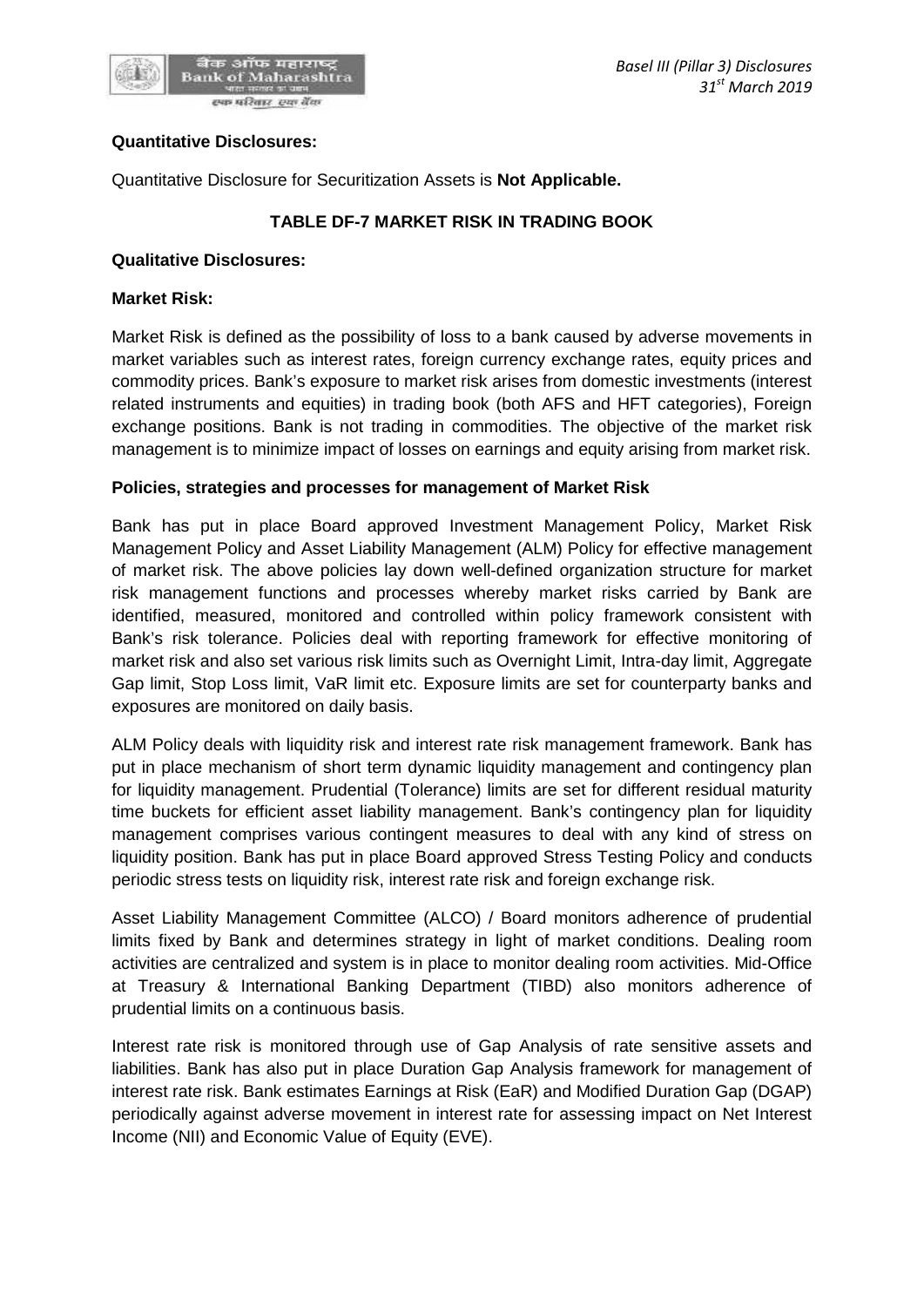

Market Risk Management Policy - To ensure that Bank's operations are in line with Management expectations of return vis-à-vis market risk, it is crucial that Bank has a defined set of principles and processes in place for articulating how it plans to manage market risks it faces, in Trading or Banking Book.

Bank's Market Risk Management Policy aims to set out broad outlines of processes by which market risks carried by Bank shall be managed i.e. identified, measured, controlled and monitored in such a way that risk taken is within the approved risk tolerance limits. The scope of this policy covers market risks arising from Bank's "Trading book" and investment portion of "Banking book".

#### **Quantitative Disclosure:**

Capital requirement for Market Risk is as under:

|     |                                             | (Amount in Rs million) |                      |  |
|-----|---------------------------------------------|------------------------|----------------------|--|
|     | <b>Risk Category</b>                        | 31.03.2019             |                      |  |
|     |                                             | Capital                | <b>Risk Weighted</b> |  |
|     |                                             | Charge                 | <b>Assets</b>        |  |
|     | <b>Interest Rate Risk</b>                   | 4441.84                | 55522.99             |  |
| ii  | <b>Equity Position Risk</b>                 | 989.35                 | 12366.90             |  |
| iii | Foreign Exchange Risk (including gold)      | 45.00                  | 562.50               |  |
|     | Total capital charge for market risks under |                        |                      |  |
|     | standardized duration approach (i+ii+iii)   | 5476.19                | 68452.39             |  |

(\*For market risks capital charge is converted in RWA @ 12.50 to arrive at CRAR as per RBI guidelines.)

#### **TABLE DF-8 OPERATIONAL RISK**

#### **Qualitative disclosures:**

#### **Operational risk:**

Operational Risk is risk of loss resulting out of inadequate or failed internal processes, people and systems or from external events. Operational risk includes Legal risk but excludes Strategic and Reputation Risk.

#### **Policies on management of Operational Risk:**

Bank has framed Operational Risk Management Policy in line with RBI Guidelines for Advanced Approaches for Operational Risk (TSA & AMA). Other policies which deal with management of operational risk are (a) Information System Security Policy, (b) Business Continuity Planning Policy, (c) Compliance Policy, (d) Outsourcing Policy and (e) Fraud Risk Management Policy.

**Strategies and processes:** Operational Risk Management process of Bank is driven by a strong organizational culture and sound operating procedures, involving corporate values, internal control culture, effective internal reporting. Policies are put in place for effective management of Operational Risk in Bank.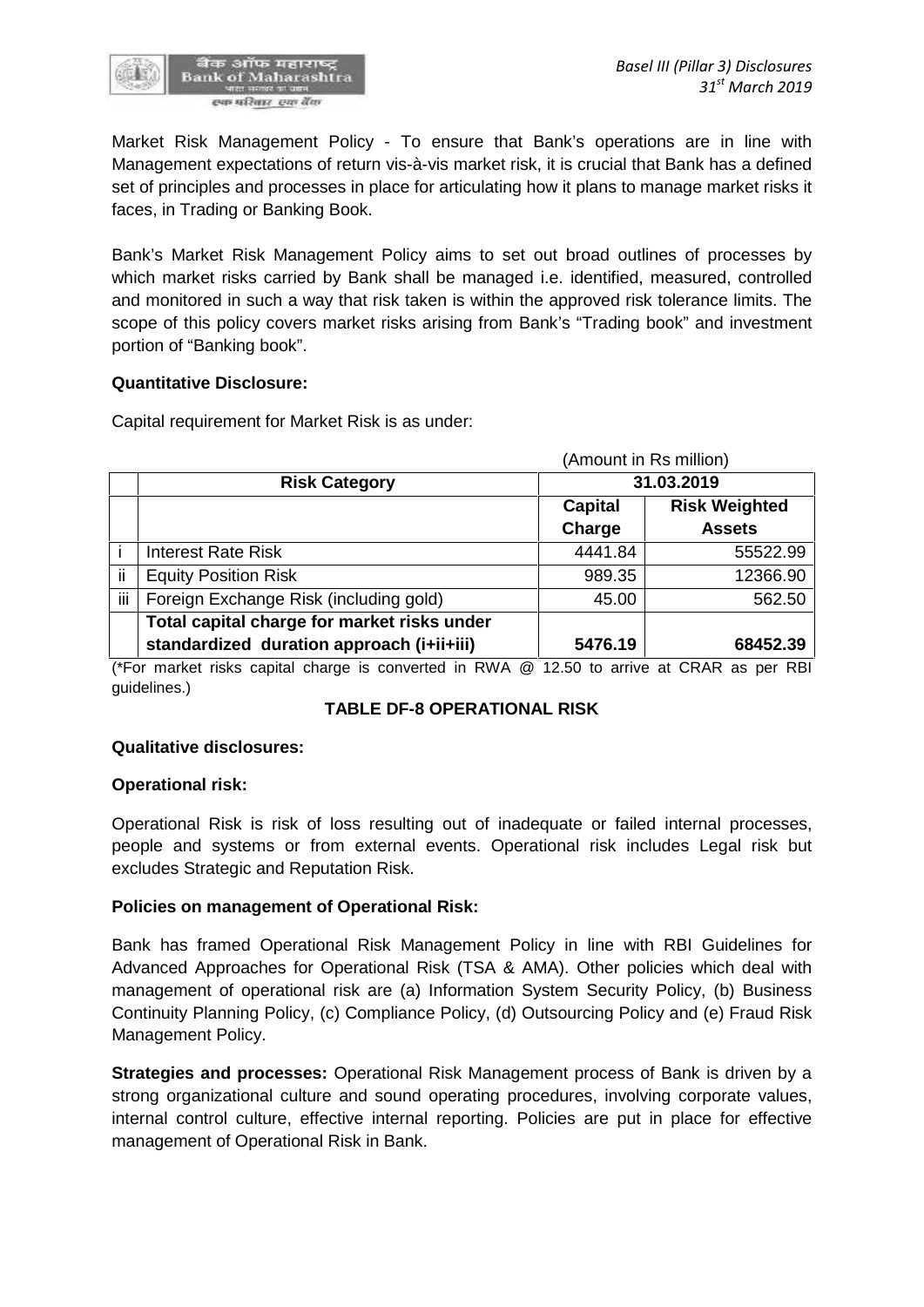Bank has been constantly reviewing legal documents to ensure that legal documents are comprehensive and enforceable. As a measure of risk mitigation, Bank has obtained insurance cover for all assets owned by Bank. It is also ensured that assets financed by Bank are also adequately insured, as a risk mitigation measure. The operational risk management policy outlines organization structure and detail processes for management of operational risk. Basic objective of policy is to closely integrate operational risk management system into day-to-day risk management processes of Bank by clearly assigning roles for effectively identifying, assessing, monitoring and controlling / mitigating operational risks and by timely reporting of operational risk exposures including material operational losses.

There has been an increasing threat perception from Information Technology related risks and risks from external events and hence Bank has put in place 'Information System Security Policy'. Business Continuity Plan duly approved by the Board is also put in place. Training on Key Risk Indicators (KRI) & Risk Control & Self Assessment (RCSA) is given to the officers of the concerned functional departments on an ongoing basis.

Operational risks in Bank are managed through comprehensive and well-articulated internal control framework.

# **Approach adopted for capital charge computation for operational risk:**

Bank is following Basic Indicator Approach (BIA) for calculating capital charge for Operational Risk. Bank has received approval for migration to 'The Standardised Approach' (TSA) for calculating Operational Risk Capital Charge as a parallel run. However, Bank has been allowed to maintain capital charge as per Basic Indicator Approach (BIA) for regulatory purpose.

#### **Quantitative Disclosure:**

Capital charge for Operational Risk under Basic Indicator approach is **Rs 7032.71 Million.**

# **TABLE DF-9 INTEREST RATE RISK IN THE BANKING BOOK (IRRBB)**

#### **Qualitative Disclosures:**

#### **Interest Rate Risk in the Banking Book:**

Interest Rate Risk in Banking Book (IRRBB) refers to potential adverse financial impact on Bank's Banking Book from changes in interest rates. The assumptions regarding loan prepayments and behaviour of non-maturity deposits are also taken care of. Interest rate risk is measured and monitored through two approaches.

**(i) Earnings at Risk:** Impact on income (Earning Perspective) is measured through use of Traditional Gap Analysis by applying notional rate shock (parallel shift in interest rates across assets and liabilities) upto 100 basis point (bps) for a period of one year.

**(ii) Economic Value of Equity (Duration Gap Analysis):** Bank has adopted Duration Gap Analysis for assessing impact (as a percentage) on economic value of equity (Economic Value Perspective) in line with the method suggested by RBI.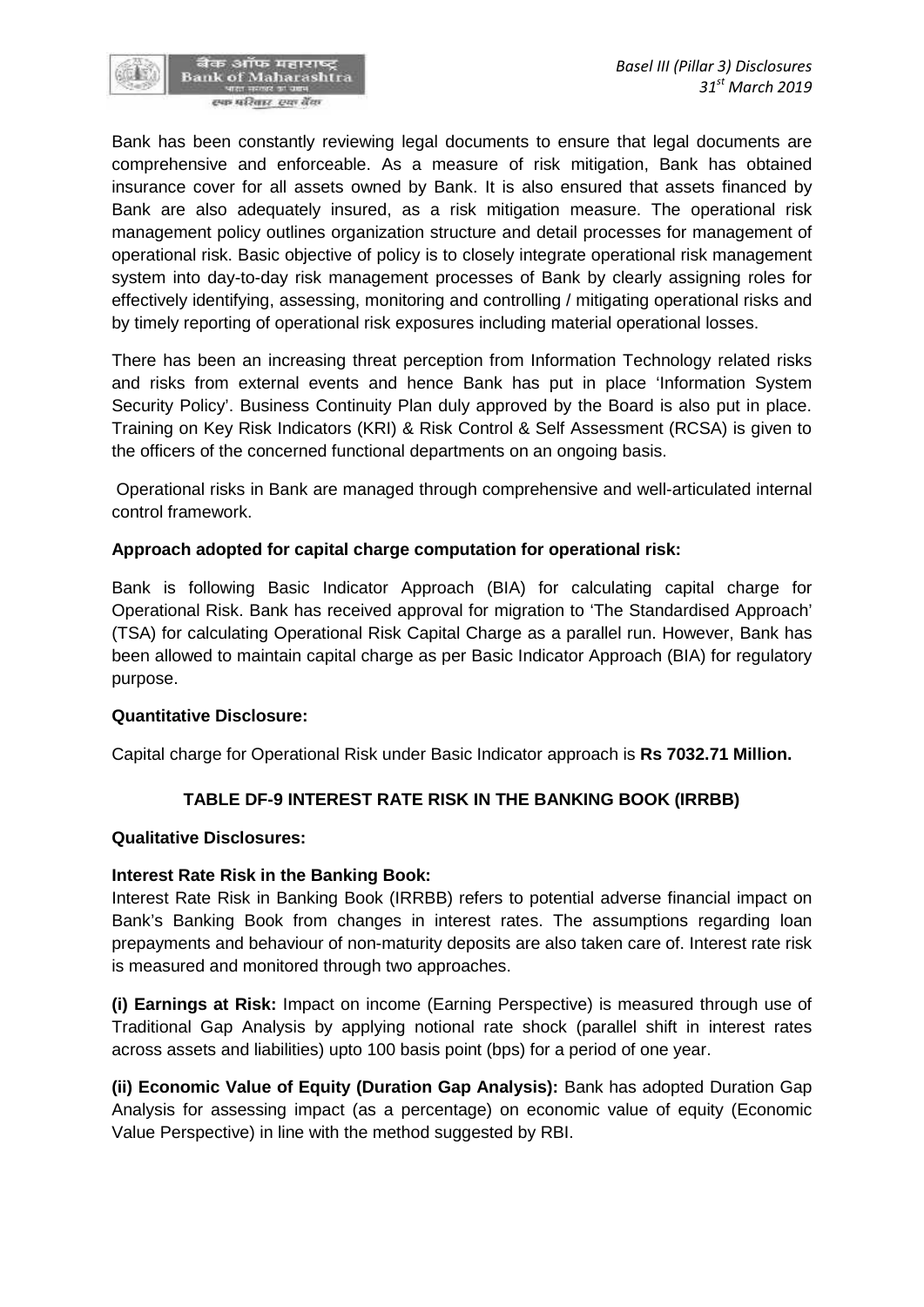

 $\lambda$   $\lambda$  in Rs. Million)

Impact on Economic Value of Equity is analysed for a 200 bps rate shock as indicated by RBI. The Economic Value of Equity is measured and monitored on a monthly basis.

### **Quantitative Disclosure: Earning at Risk:**

|                               |                                             | (Amount in RS. Million) |
|-------------------------------|---------------------------------------------|-------------------------|
|                               | Parallel shift of 100 bps for 1 Year period |                         |
| Change in Interest rate       | 31.03.2019                                  |                         |
|                               | $(+)$ 100 basis point                       | $(-)$ 100 basis point   |
| Impact on Net Interest Income | 2089.90                                     | - 2089.90               |

#### **Economic Value of Equity:**

| Impact on economic value of | 31.03.2019            |                             |
|-----------------------------|-----------------------|-----------------------------|
| equity                      | $(+)$ 200 basis point | $\vert$ (-) 200 basis point |
|                             | 4792.85               | -4792.85                    |

# **TABLE DF-10: GENERAL DISCLOSURE FOR EXPOSURES RELATED TO COUNTERPARTY CREDIT RISK**

#### **Qualitative Disclosures:**

Bank is participating in derivative market as a user to hedge risk of underlying exposure of its own and that of its customers. Keeping in view business composition of Bank, nature and mix of clients, capital requirement as also risk appetite, Bank is dealing in following derivative products:

- Currency futures
- Foreign Exchange Forward contracts and currency swaps.
- Interest Rate Swaps OIS & IRS.

Bank at present is not undertaking transactions under Credit Default Swaps and Currency options.

Measurement and management of various risks is ensured by setting up various limits such as counter party limits, stop loss limits, Day light Limits, Overnight limit, Stop Loss Limits and exposure limits etc. at various levels. Utilization of such limits would be subject to guidelines of Investment Management Policy and RBI/SEBI/Exchanges.

From exchange side, limits stipulated are (1) initial margin (2) mark to market margins (3) open interest. Bank is complying with these limits.

In respect of currency futures transactions, Bank is maintaining account with exchange approved Bank for purpose of clearing and settlement of transactions and also maintains margin in the form of cash/bank deposits/bank guarantees/ G-Sec or any other approved securities.

Purpose of booking forward contracts is to hedge an exposure to exchange risk in respect of transaction for which sale and/or purchase of foreign exchange is permitted under FEMA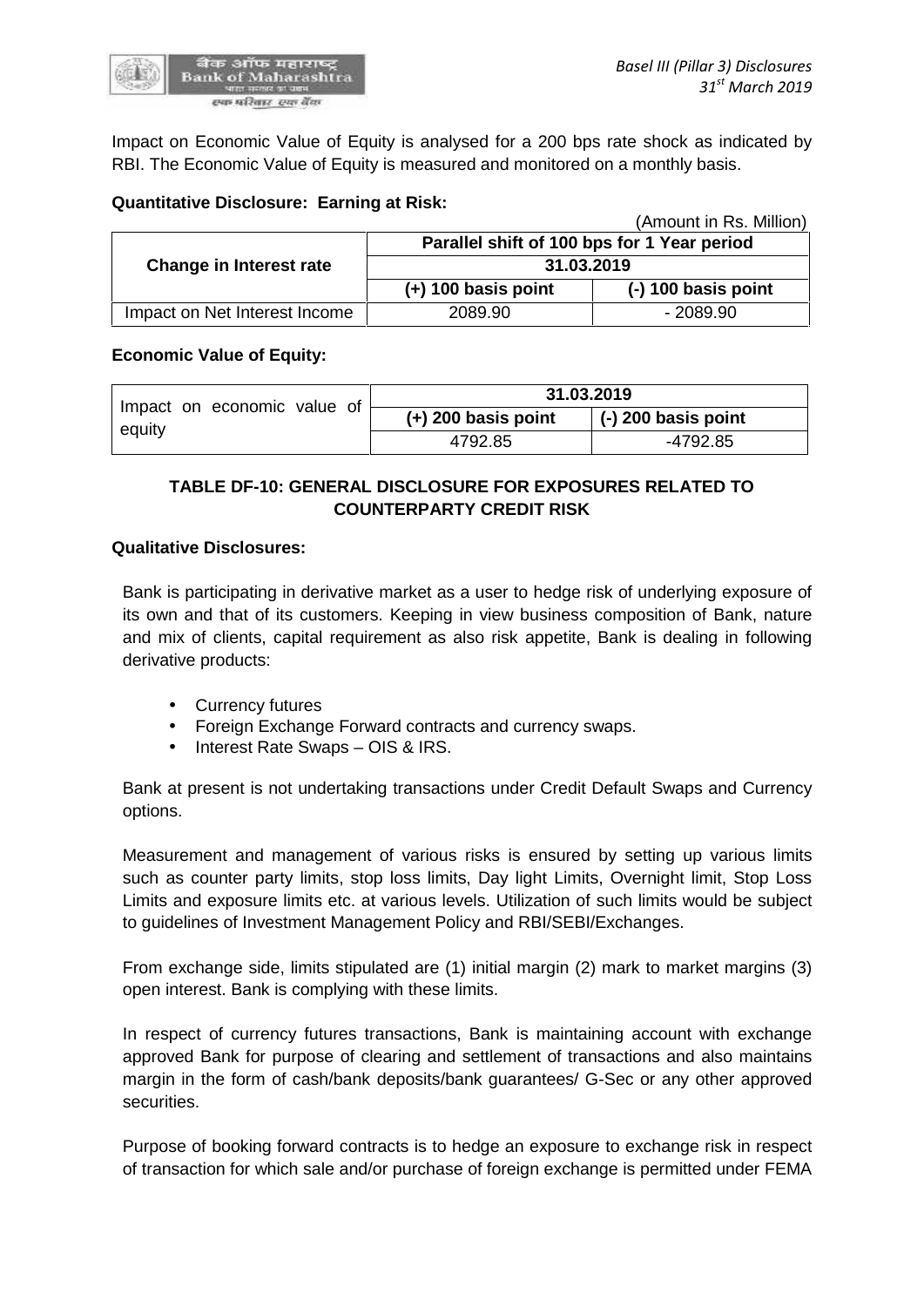

1999. Bank offers to its customers, forward contract as a product for hedging their foreign currency exchange risk.

Bank is doing IRS/FRA deals only with those counterparty banks which have executed ISDA Master agreement/CSAs and for whom Bank has set up counterparty exposure limits. Bank has made requisite provision on credit exposure of derivative contracts computed as per current exposure method & as per RBI guidelines and Investment Management Policy.

 Bank will describe methodology and will assign economic capital for counter party credit exposure, as and when Bank migrates to Advanced Approach of measurement of Risk and related Capital requirement.

#### **(a) Quantitative Disclosures**

|                | uantitative Disclosures                             |                         |
|----------------|-----------------------------------------------------|-------------------------|
|                |                                                     | (Amount in Rs. million) |
| Sr. No.        | <b>Particulars</b>                                  | 31.03.2019              |
|                | <b>Replacement Cost</b>                             | 1947.60                 |
| $\overline{2}$ | <b>Potential Future Exposure</b>                    | 3003.30                 |
| 3              | <b>Gross Credit Equivalent</b>                      | 4950.90                 |
|                | <b>Comprising:</b>                                  |                         |
| 3.1            | Interest Rate Contract                              | 0.00                    |
| 3.2            | <b>Credit Derivatives Contract</b>                  | 0.00                    |
| 3.3            | <b>Equity Contracts</b>                             | 0.00                    |
| 3.4            | Foreign Exchange Contracts and Gold                 | 4950.90                 |
| 3.5            | <b>Commodities Contracts</b>                        |                         |
| 4              | <b>Gross Credit Equivalent Amount</b>               | 4950.90                 |
| 5              | Less: Effect of Netting Arrangements                | 0.00                    |
| 6              | <b>Credit Equivalent Amount after netting (4-5)</b> | 4950.90                 |
| 7              | <b>Less: Collateral Amount</b>                      |                         |
| 7.1            | <b>Eligible Financial Collateral</b>                | 0.00                    |
| 7.2            | <b>Other Eligible Collateral</b>                    | 0.00                    |
| 8              | <b>Net Credit Equivalent Amount</b>                 | 4950.90                 |

Counterparty credit exposure is mitigated by exposure netting through ISDA agreements and recognition of eligible collateral, effect of which have been included in regulatory capital calculations wherever appropriate.

#### **(b) Credit Derivatives Transactions-** (Amount in Rs Million)

| <b>Particulars</b>                      | <b>Notional of</b><br><b>Protection Bought Protection Sold</b> | <b>Credit Derivatives</b> |
|-----------------------------------------|----------------------------------------------------------------|---------------------------|
| Own Credit Portfolio                    | <b>NIL</b>                                                     | <b>NIL</b>                |
| <b>Client Intermediation Activities</b> | <b>NIL</b>                                                     | <b>NIL</b>                |
| Total                                   | <b>NIL</b>                                                     | <b>NIL</b>                |
| Credit default swaps                    | NIL                                                            | NIL                       |
| Total return swaps                      | NIL                                                            | <b>NIL</b>                |
| Total                                   | NIL                                                            | <b>NIL</b>                |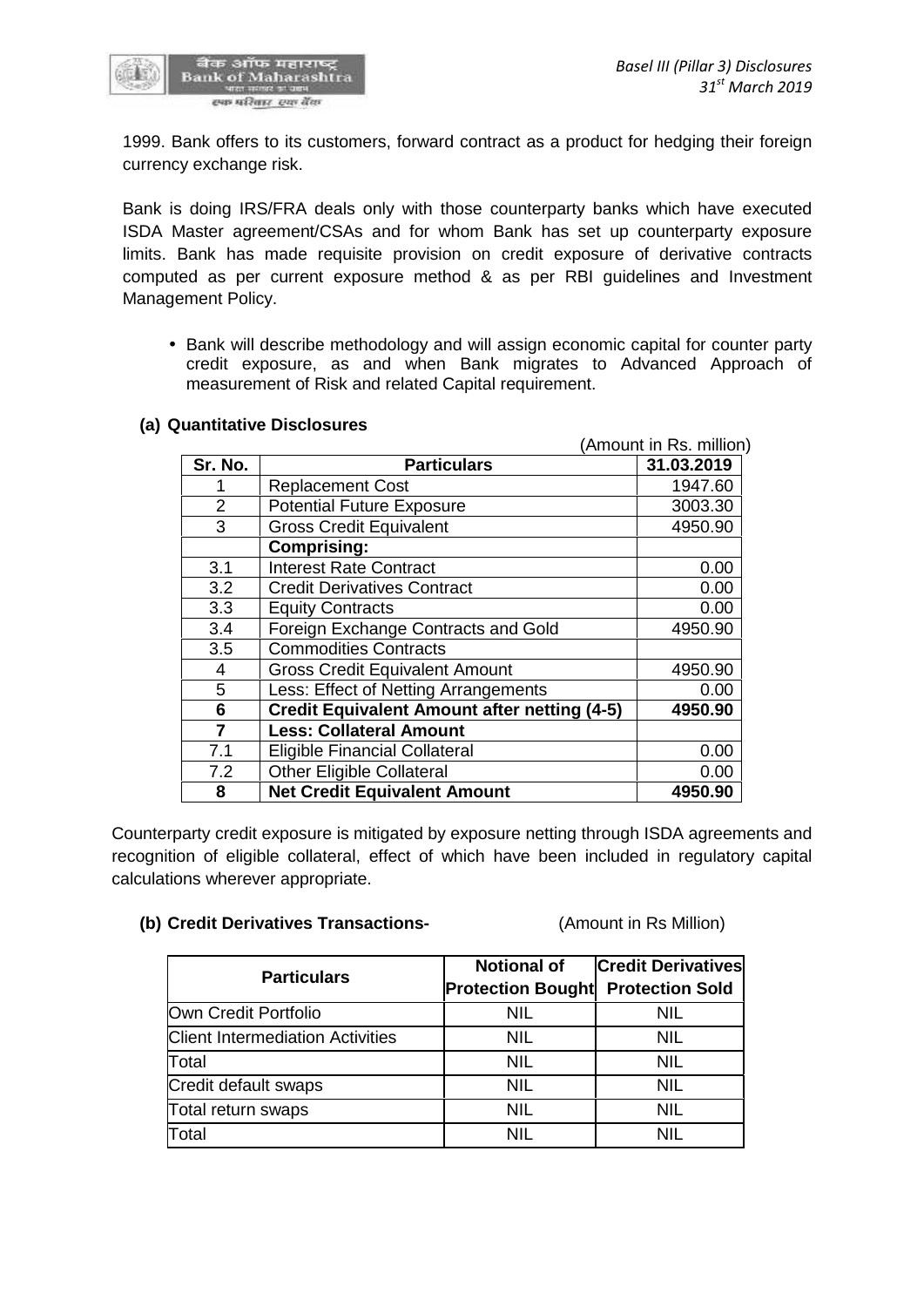

खैंक आँफ महाराष्ट्र<br>Bank of Maharashtra<br>*एक परिवार एक बैंक* 

|                | (Rs. in Million)                                                                                                                                                                                                                                                                |                   |                           |  |
|----------------|---------------------------------------------------------------------------------------------------------------------------------------------------------------------------------------------------------------------------------------------------------------------------------|-------------------|---------------------------|--|
| 31, 2017)      | Basel III common disclosure template to be used during<br>the transition of regulatory adjustments (i.e. from March                                                                                                                                                             | As on<br>31.03.19 | Ref. No.                  |  |
|                | <b>Common Equity Tier 1 capital: instruments and</b><br>reserves                                                                                                                                                                                                                |                   |                           |  |
| 1              | Directly issued qualifying common share capital<br>plus related stock surplus (share premium)                                                                                                                                                                                   | 125951.71         | $A1+B1+E1$                |  |
| 2              | Retained earnings                                                                                                                                                                                                                                                               | -73602.92         | B8(a)                     |  |
| 3              | Accumulated<br>other comprehensive<br>income (other<br>reserves, revaluation reserves and DTA)                                                                                                                                                                                  | 42473.55          | B2+B3+B4+<br>$B5 + B6(a)$ |  |
| $\overline{4}$ | Directly issued capital subject to phase out from CET1<br>(only applicable to non-joint stock companies)                                                                                                                                                                        | 0.00              |                           |  |
|                | Public sector capital injections grandfathered<br>until 1 January 2018                                                                                                                                                                                                          | 0.00              |                           |  |
| 5              | Common share capital issued by subsidiaries and held<br>by third parties (amount allowed in group CET1)                                                                                                                                                                         | 0.00              |                           |  |
| 6              | Common Equity Tier 1 capital before regulatory<br>adjustments                                                                                                                                                                                                                   | 94822.34          |                           |  |
|                | <b>Common</b><br>Equity Tier 1<br>capital:<br>regulatory<br>adjustments                                                                                                                                                                                                         |                   |                           |  |
| $\overline{7}$ | Prudential valuation adjustments                                                                                                                                                                                                                                                | 0.00              |                           |  |
| 8              | Goodwill (net of related tax liability)                                                                                                                                                                                                                                         | 0.00              |                           |  |
| 9              | Intangibles other than mortgage-servicing rights (net<br>of related tax liability)                                                                                                                                                                                              | 407.50            | K1(b)                     |  |
| 10             | Deferred tax assets                                                                                                                                                                                                                                                             | 29623.90          |                           |  |
| 11             | Cash-flow hedge reserve                                                                                                                                                                                                                                                         | 0.00              |                           |  |
| 12             | Shortfall of provisions to expected losses                                                                                                                                                                                                                                      | 0.00              |                           |  |
| 13             | Securitisation gain on sale                                                                                                                                                                                                                                                     | 0.00              |                           |  |
| 14             | Gains and losses due to changes in own credit risk on<br>fair valued liabilities                                                                                                                                                                                                | 0.00              |                           |  |
| 15             | Defined-benefit pension fund net assets                                                                                                                                                                                                                                         | 0.00              |                           |  |
| 16             | Investments in own shares (if not already netted off<br>paid-up capital in reported balance sheet)                                                                                                                                                                              | 0.00              |                           |  |
| 17             | Reciprocal cross-holdings in common equity                                                                                                                                                                                                                                      | 0.00              |                           |  |
| 18             | Investments in the capital of banking, financial and<br>insurance entities that are outside the scope of<br>regulatory consolidation, net of eligible short positions,<br>where the bank does not own more than 10% of the<br>issued share capital (amount above 10% threshold) | 0.00              |                           |  |
| 19             | Significant investments in the common stock of<br>banking, financial and insurance entities<br>that<br>are<br>outside the scope of regulatory consolidation, net<br>of eligible short positions (amount above 10%<br>threshold)                                                 | 0.00              |                           |  |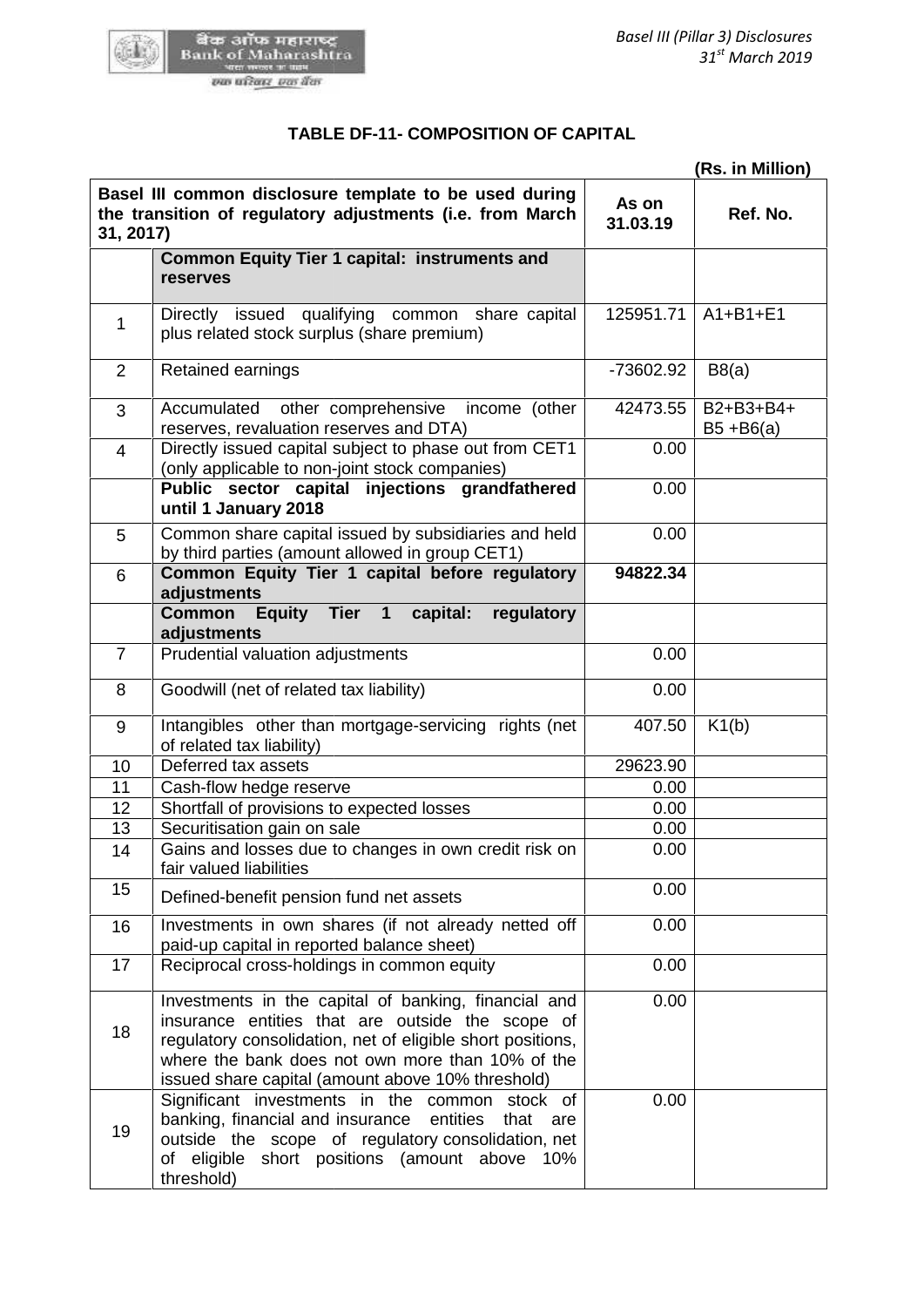र्वेक आँफ महाराष्ट्र<br>Bank of Maharashtra<br>wa magas wasan

| 31, 2017)       | Basel III common disclosure template to be used during<br>the transition of regulatory adjustments (i.e. from March                                             | As on<br>31.03.19 | Ref. No. |
|-----------------|-----------------------------------------------------------------------------------------------------------------------------------------------------------------|-------------------|----------|
| 20              | Mortgage servicing rights<br>(amount above 10%<br>threshold)                                                                                                    | 0.00              |          |
| 21              | Deferred tax assets arising from timing differences<br>(amount above 10% threshold, net of related tax<br>liability)                                            | 0.00              |          |
| 22              | Amount exceeding the 15% threshold                                                                                                                              | 0.00              |          |
| 23              | of<br>which:<br>significant<br>the<br>investments<br>in<br>common stock of financials entities                                                                  | 0.00              |          |
| 24              | of which: mortgage servicing rights                                                                                                                             | 0.00              |          |
| 25              | of which: deferred tax assets arising from temporary<br>differences                                                                                             | 0.00              |          |
| 26              | National<br>specific<br>regulatory<br>adjustments<br>(26a+26b+26c+26d)                                                                                          | 1.50              |          |
| 26a             | Of which: Investments in the equity<br>capital<br><b>of</b><br>unconsolidated insurance subsidiaries                                                            | 0.00              |          |
| 26 <sub>b</sub> | Of which: Investments in the equity<br>capital<br><b>of</b><br>unconsolidated non-financial subsidiaries                                                        | 1.50              |          |
| 26c             | Of which: Shortfall in the equity capital of majority<br>financial<br>entities which<br>owned<br>have<br>not<br>been<br>consolidated with the bank              | 0.00              |          |
| <b>26d</b>      | Of which: Unamortised pension funds expenditures                                                                                                                | 0.00              |          |
| 27              | Regulatory adjustments applied to Common Equity<br>Tier 1 due to insufficient Additional Tier 1 and Tier 2 to<br>cover deductions                               | 0.00              |          |
| 28              | Total regulatory adjustments to Common Equity<br>Tier 1                                                                                                         | 30032.90          |          |
|                 | DTA associated with timing differences (max up to<br>10% of CET) added back                                                                                     | 6478.94           |          |
| 29              | <b>Common Equity Tier 1 capital (CET1)</b>                                                                                                                      | 71268.37          |          |
|                 | <b>Additional Tier 1 capital: instruments</b>                                                                                                                   |                   |          |
| 30              | Directly issued qualifying Additional Tier 1 instruments<br>plus related stock surplus (31+32)                                                                  | 700.00            |          |
| 31              | of which: classified as equity under applicable<br>accounting standards (Perpetual Non-Cumulative<br>Preference Shares)                                         | 0.00              |          |
| 32              | of which: classified as liabilities under applicable<br>accounting standards (Perpetual debt Instruments)                                                       | 700.00            |          |
| 33              | Directly issued capital instruments subject to phase<br>out from Additional Tier 1                                                                              | 490.00            |          |
| 34              | Additional Tier 1 instruments (and CET1 instruments<br>not included in row 5) issued by subsidiaries and held<br>by third parties (amount allowed in group AT1) | 0.00              |          |
| 35              | of which: instruments issued by subsidiaries subject<br>to phase out                                                                                            | 0.00              |          |
| 36              | <b>Tier</b><br><b>Additional</b><br>before<br>$\mathbf{1}$<br>capital<br>regulatory<br>adjustments                                                              | 210.00            |          |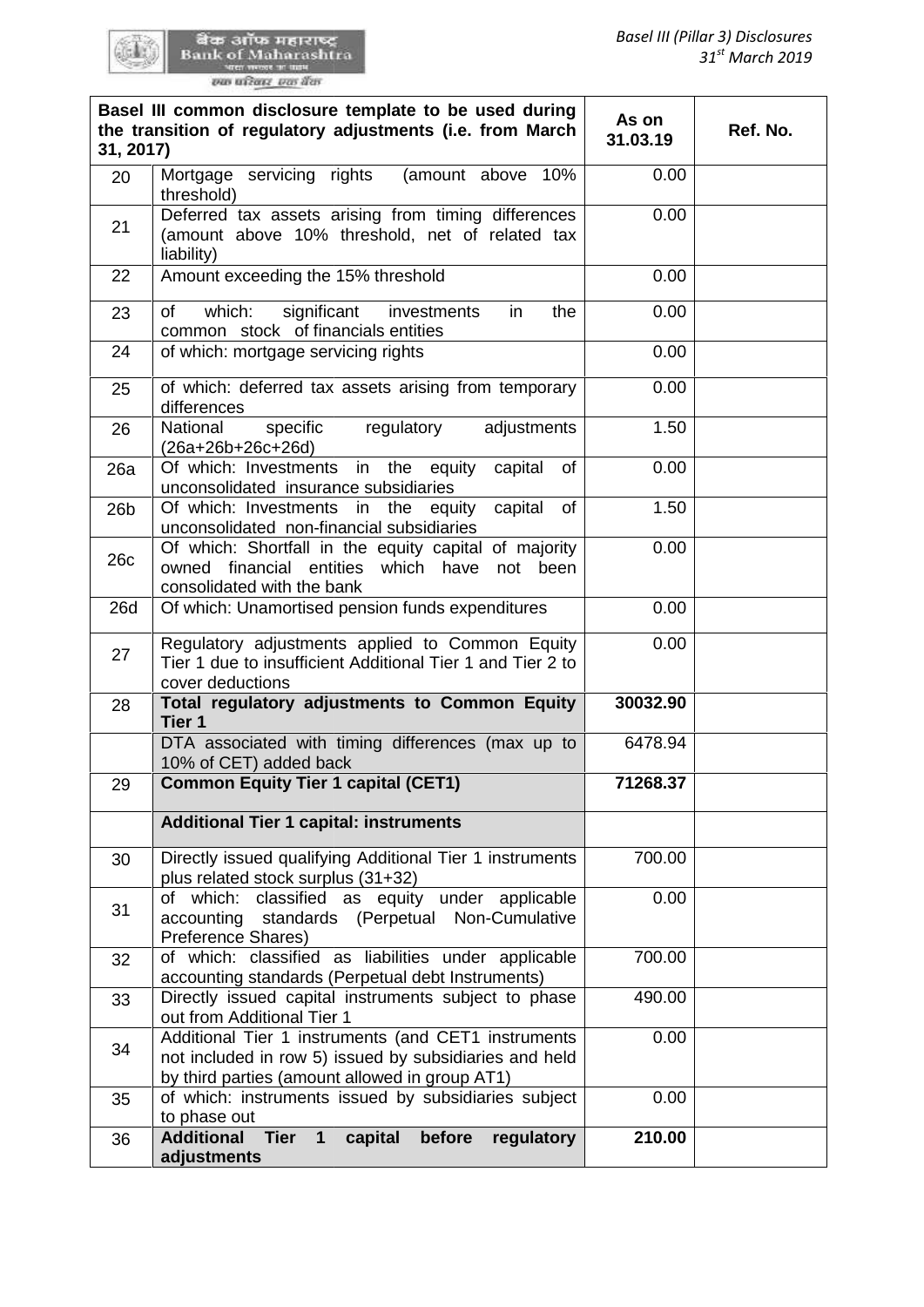|                            | <b>BOD OITS HELLY</b> |  |
|----------------------------|-----------------------|--|
|                            | sank of Maharashtra   |  |
| <b>NEW WHOSE ST SERIES</b> |                       |  |
|                            | रुक परिवार, एक बैंक   |  |

œ.

| 31, 2017)       | Basel III common disclosure template to be used during<br>the transition of regulatory adjustments (i.e. from March                                                                                                                                                                                     | As on<br>31.03.19 | Ref. No. |
|-----------------|---------------------------------------------------------------------------------------------------------------------------------------------------------------------------------------------------------------------------------------------------------------------------------------------------------|-------------------|----------|
|                 | Additional Tier 1 capital: regulatory adjustments                                                                                                                                                                                                                                                       |                   |          |
| 37              | Investments in own Additional Tier 1 instruments                                                                                                                                                                                                                                                        | 0.00              |          |
| 38              | Reciprocal cross-holdings<br>Additional<br>Tier<br>$\mathbf{1}$<br>in<br>instruments                                                                                                                                                                                                                    | 0.00              |          |
| 39              | Investments in the capital of banking, financial and<br>insurance entities that are outside the scope<br>of regulatory consolidation, net of eligible short<br>positions, where the bank does not own more than<br>10% of the issued common share capital of the<br>entity (amount above 10% threshold) | 0.00              |          |
| 40              | Significant<br><b>of</b><br>investments<br>the<br>capital<br>in<br>banking, financial and insurance entities that are<br>outside the scope of regulatory consolidation (net of<br>eligible short positions)                                                                                             | 0.00              |          |
| 41              | National specific regulatory adjustments (41a+ 41b)                                                                                                                                                                                                                                                     | 0.00              |          |
| 41a             | Of which: Investments in the Additional Tier 1 Capital<br>of unconsolidated insurance subsidiaries                                                                                                                                                                                                      | 0.00              |          |
| 41 <sub>b</sub> | Of which: Shortfall in the Additional Tier 1 capital<br>of majority owned financial entities which have not<br>been consolidated with the bank                                                                                                                                                          | 0.00              |          |
| 42              | Regulatory adjustments applied to Additional Tier 1<br>due to insufficient Tier 2 to cover deductions                                                                                                                                                                                                   | 0.00              |          |
| 43              | Total regulatory adjustments to Additional Tier 1<br>capital                                                                                                                                                                                                                                            | 00.00             |          |
| 44              | <b>Additional Tier 1 capital (AT1)</b>                                                                                                                                                                                                                                                                  | 210.00            |          |
| 45              | Tier 1 capital (T1 = CET1 + AT1) (row 29 + row 44)                                                                                                                                                                                                                                                      | 71478.37          |          |
|                 | Tier 2 capital: instruments and provisions                                                                                                                                                                                                                                                              |                   |          |
| 46              | Directly issued qualifying Tier 2 instruments plus<br>related stock surplus                                                                                                                                                                                                                             | 5000.00           |          |
| 47              | Directly issued capital instruments subject to phase<br>out from Tier 2                                                                                                                                                                                                                                 | 15300.00          |          |
| 48              | Tier 2 instruments (and CET1 and AT1 instruments not<br>included in rows 5 or 34) issued by subsidiaries and<br>held by third parties (amount allowed in group Tier 2)                                                                                                                                  | 0.00              |          |
| 49              | of which: instruments issued by subsidiaries subject<br>to phase out                                                                                                                                                                                                                                    | 0.00              |          |
| 50              | <b>Provisions &amp; Other Reserves</b>                                                                                                                                                                                                                                                                  | 4937.46           |          |
| 51              | Tier 2 capital before regulatory adjustments                                                                                                                                                                                                                                                            | 25237.46          |          |
|                 | Tier 2 capital: regulatory adjustments                                                                                                                                                                                                                                                                  |                   |          |
| 52              | Investments in own Tier 2 instruments                                                                                                                                                                                                                                                                   | 0.00              |          |
| 53              | Reciprocal cross-holdings in Tier 2 instruments                                                                                                                                                                                                                                                         | 0.00              |          |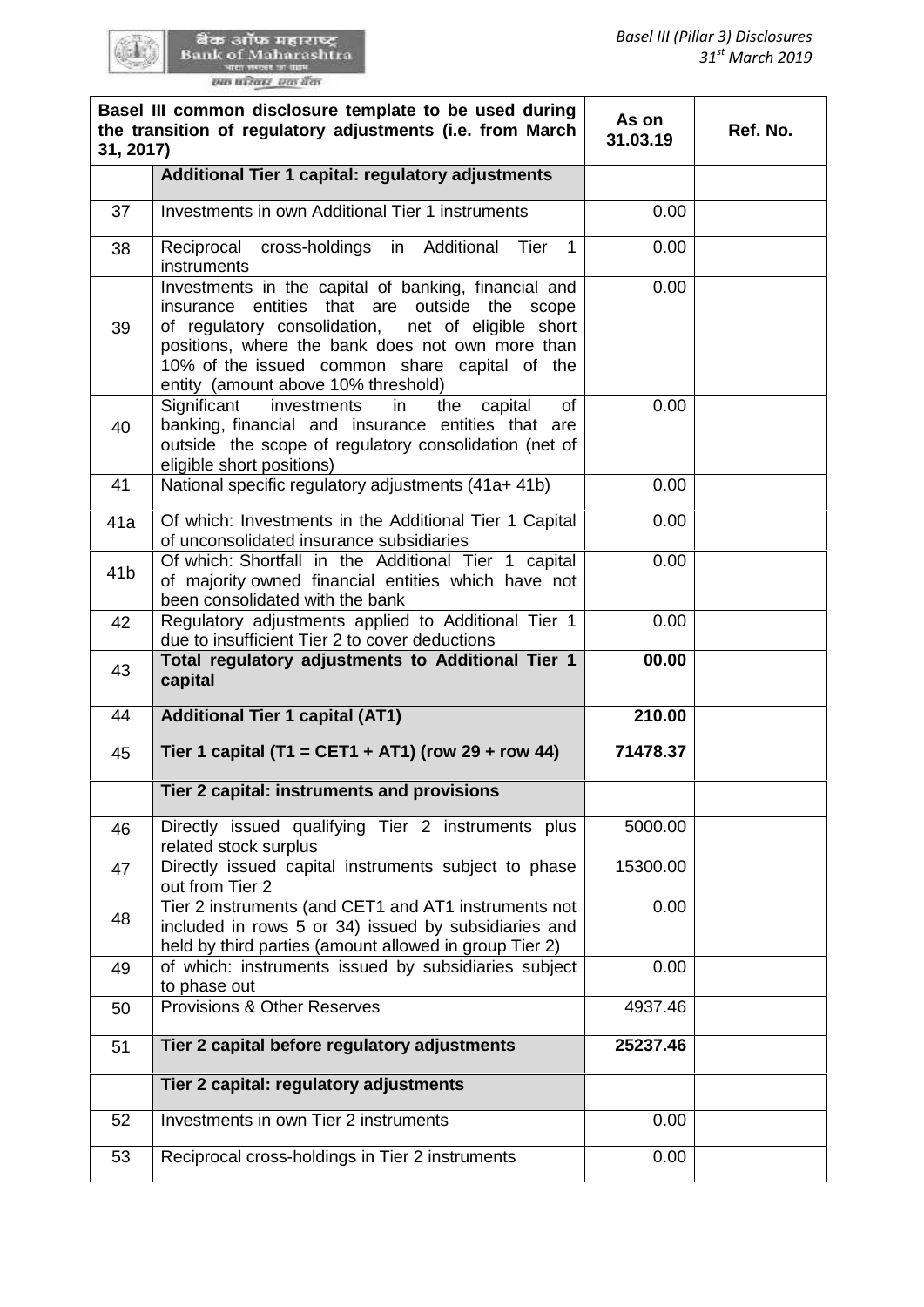र्वेक आँफ महाराष्ट्र<br>Bank of Maharashtra<br>wa magas wasan

| 31, 2017)       | Basel III common disclosure template to be used during<br>the transition of regulatory adjustments (i.e. from March                                                                                                                                                                                         | As on<br>31.03.19 | Ref. No. |
|-----------------|-------------------------------------------------------------------------------------------------------------------------------------------------------------------------------------------------------------------------------------------------------------------------------------------------------------|-------------------|----------|
| 54              | Investments in the capital of banking, financial and<br>insurance entities that are outside the scope of<br>regulatory consolidation, net of eligible short positions,<br>where the bank does not own more than 10% of the<br>issued common share capital of the entity (amount<br>above the 10% threshold) | 101.10            |          |
| 55              | Significant investments in the capital banking, financial<br>and insurance entities that are outside the scope of<br>consolidation (net<br>of<br>eligible<br>regulatory<br>short<br>positions)                                                                                                              | 0.00              |          |
| 56              | National specific regulatory adjustments (56a+56b)                                                                                                                                                                                                                                                          | 0.00              |          |
| <b>56a</b>      | Of which: Investments in the Tier 2 capital of<br>unconsolidated subsidiaries                                                                                                                                                                                                                               | 0.00              |          |
| 56 <sub>b</sub> | Of which: Shortfall in the Tier 2 capital of majority<br>owned financial entities which<br>have<br>not<br>been<br>consolidated with the bank                                                                                                                                                                | 0.00              |          |
|                 | REGULATORY ADJUSTMENTS APPLIED TO TIER<br>2 IN RESPECT OF AMOUNTS SUBJECT TO PRE-<br><b>BASEL III TREATMENT</b>                                                                                                                                                                                             | 11100.00          |          |
| 57              | Total regulatory adjustments to Tier 2 capital                                                                                                                                                                                                                                                              | 11201.10          |          |
| 58              | Tier 2 capital (T2)                                                                                                                                                                                                                                                                                         | 14036.36          |          |
| 59              | Total capital (TC = $T1 + T2$ ) (45+ 58)                                                                                                                                                                                                                                                                    | 85514.73          |          |
| 60              | Total risk weighted assets (60a + 60b + 60c)                                                                                                                                                                                                                                                                | 721103.72         |          |
|                 |                                                                                                                                                                                                                                                                                                             |                   |          |
| 60a             | of which: total credit risk weighted assets                                                                                                                                                                                                                                                                 | 564742.47         |          |
| 60b             | of which: total market risk weighted assets                                                                                                                                                                                                                                                                 | 68452.39          |          |
| 60c             | of which: total operational risk weighted assets                                                                                                                                                                                                                                                            | 87908.86          |          |
|                 | <b>Capital ratios and Buffers</b>                                                                                                                                                                                                                                                                           |                   |          |
| 61              | Common Equity Tier 1 (as a percentage of risk<br>weighted assets)                                                                                                                                                                                                                                           | 9.883%            |          |
| 62              | Tier 1 (as a percentage of risk weighted assets)                                                                                                                                                                                                                                                            | 9.912%            |          |
| 63              | Total capital (as a percentage of risk weighted assets)                                                                                                                                                                                                                                                     | 11.859%           |          |
| 64              | buffer requirement<br>Institution<br>specific<br>(minimum<br>CET1 requirement plus capital conservation<br>and<br>countercyclical buffer requirements, expressed as a<br>percentage of risk weighted assets)                                                                                                | 7.375%            |          |
| 65              | of which: capital conservation buffer requirement                                                                                                                                                                                                                                                           | 1.875%            |          |
| 66              | buffer<br>which:<br>bank<br>specific<br>countercyclical<br>of<br>requirement<br>of which: G-SIB buffer requirement                                                                                                                                                                                          | 0.00              |          |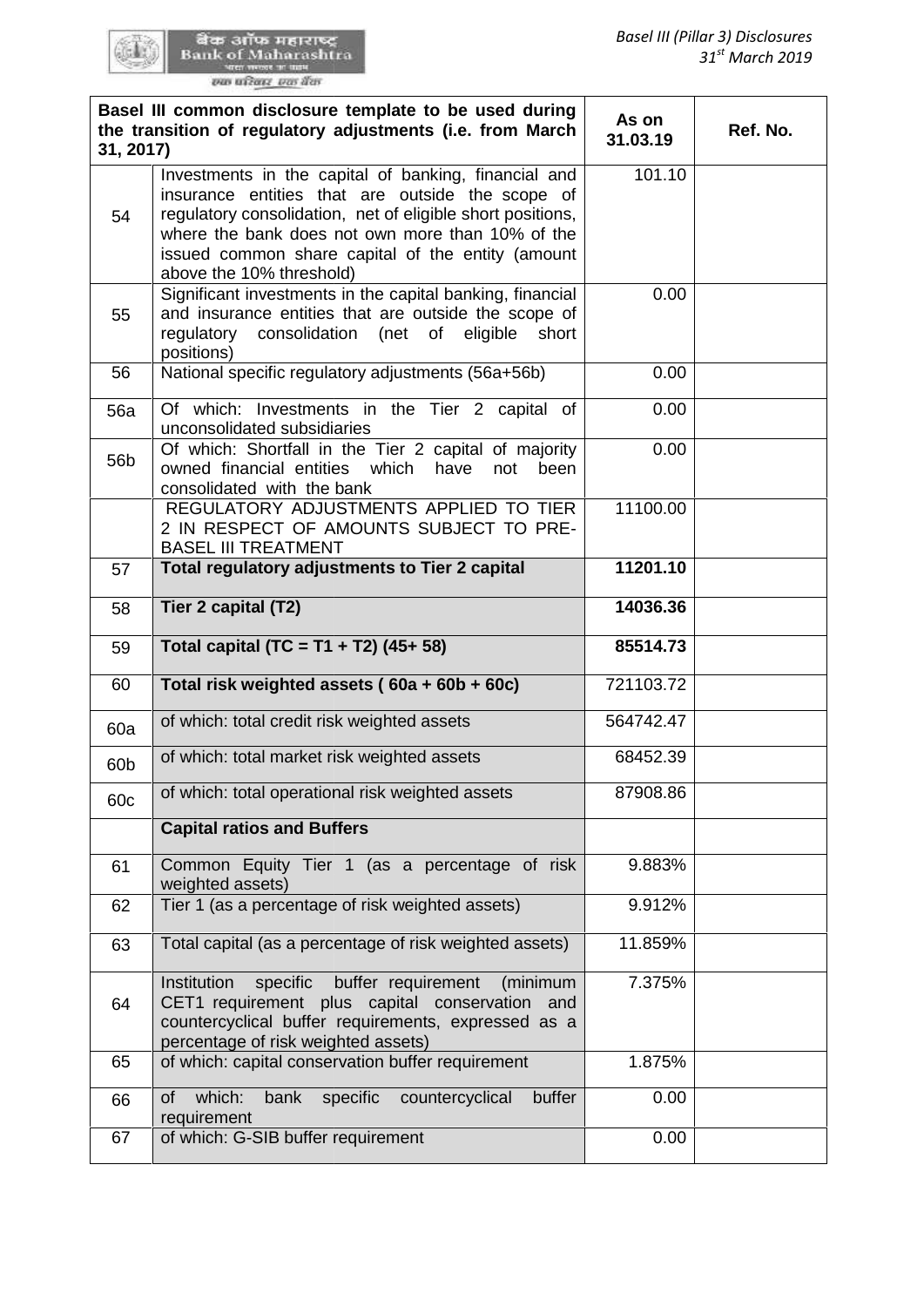र्वेक ऑफ महाराष्ट्र<br>Bank of Maharashtra<br>का प्रदेश कार्यक

GEN:

| 31, 2017) | Basel III common disclosure template to be used during<br>the transition of regulatory adjustments (i.e. from March                                | As on<br>31.03.19 | Ref. No. |
|-----------|----------------------------------------------------------------------------------------------------------------------------------------------------|-------------------|----------|
| 68        | Common Equity Tier 1 available to meet buffers (as a<br>percentage of risk weighted assets)                                                        | 2.859%            |          |
|           | <b>National minima (if different from Basel III)</b>                                                                                               |                   |          |
| 69        | National Common Equity Tier 1 minimum ratio (if<br>different from Basel III minimum)                                                               | 7.375%            |          |
| 70        | National Tier 1 minimum ratio (if different from Basel III<br>minimum)                                                                             | 8.875%            |          |
| 71        | National total capital minimum ratio (if different from<br>Basel III minimum)                                                                      | 10.875%           |          |
|           | Amounts below the thresholds for deduction<br>(before risk weighting)                                                                              |                   |          |
| 72        | Non-significant investments in the capital of other<br>financial entities                                                                          | 0.00              |          |
| 73        | Significant investments in the common stock of<br>financial entities                                                                               | 0.00              |          |
| 74        | Mortgage servicing rights (net of related tax liability)                                                                                           | 0.00              |          |
| 75        | Deferred tax assets arising from temporary differences<br>(net of related tax liability)                                                           | 0.00              |          |
|           | Applicable caps on the inclusion of provisions in<br><b>Tier 2</b>                                                                                 |                   |          |
| 76        | Provisions eligible for inclusion in Tier 2 in respect of<br>exposures subject to standardised approach (prior to<br>application of cap)           | 4937.46           |          |
| 77        | Cap on inclusion of provisions in Tier 2 under<br>standardised approach                                                                            | 7059.28           |          |
| 78        | Provisions eligible for inclusion in Tier 2 in respect of<br>exposures subject to internal ratings-based approach<br>(prior to application of cap) | N.A               |          |
| 79        | Cap for inclusion of provisions in Tier 2 under internal<br>ratings-based approach                                                                 | N.A               |          |
|           | subject<br><b>Capital</b><br>phase-out<br>instruments<br>to<br>arrangements (only applicable between March 31,<br>2017 and March 31, 2022)         | N.A               |          |
| 80        | Current cap on CET1 instruments subject to phase out<br>arrangements                                                                               | N.A               |          |
| 81        | Amount excluded from CET1 due to cap (excess over<br>cap after redemptions and maturities)                                                         | N.A               |          |
| 82        | Current cap on AT1 instruments subject to phase out<br>arrangements                                                                                | N.A               |          |
| 83        | Amount excluded from AT1 due to cap (excess over<br>cap after redemptions and maturities)                                                          | N.A               |          |
| 84        | Current cap on T2 instruments subject to phase out<br>arrangements                                                                                 | N.A               |          |
| 85        | Amount excluded from T2 due to cap (excess over cap<br>after redemptions and maturities)                                                           | N.A               |          |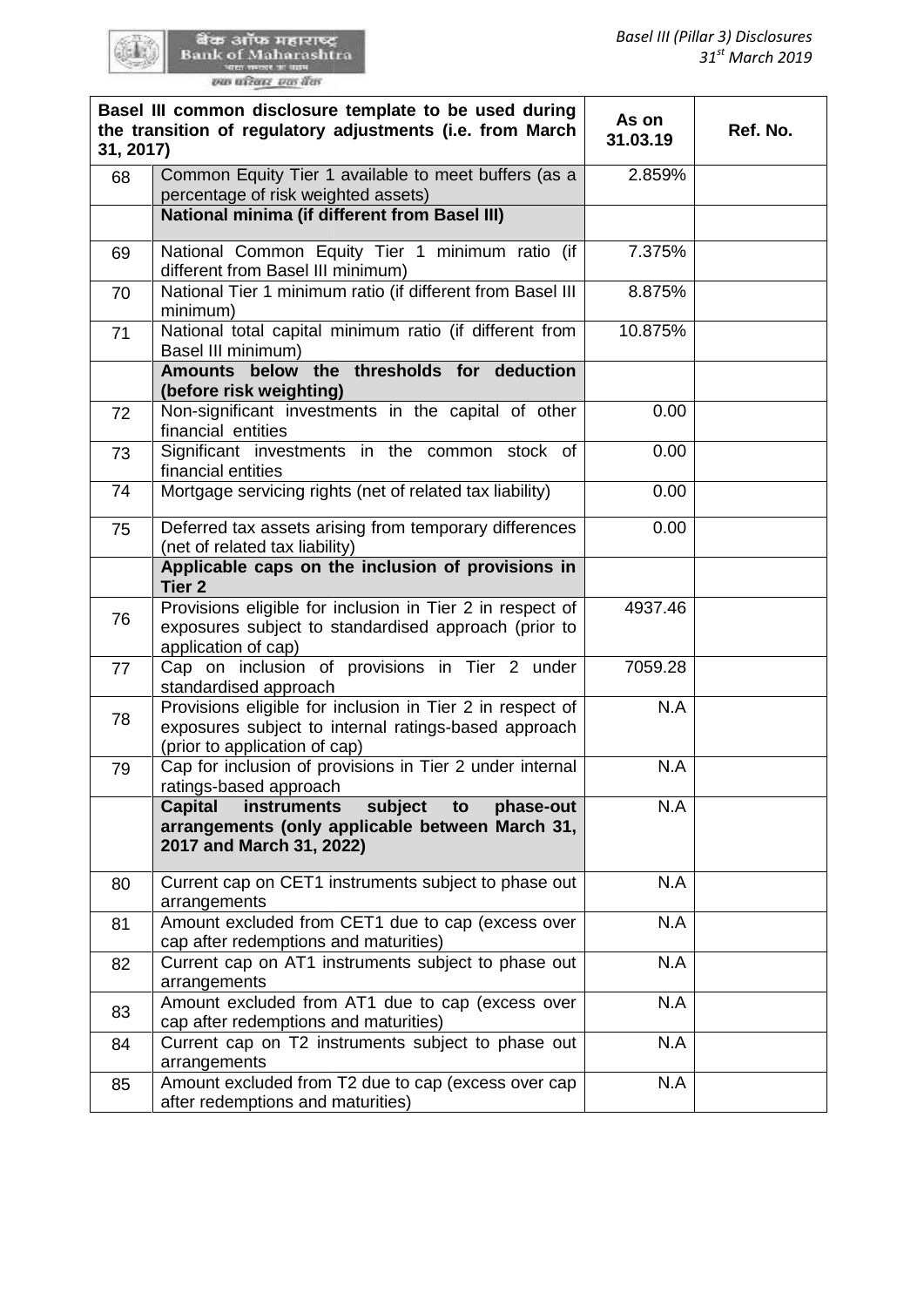

#### **Notes to Template Notes**

| Row No.<br>οf   | <b>Particulars</b>                                                                                                                                                                         | Rs. In<br><b>Million</b> |
|-----------------|--------------------------------------------------------------------------------------------------------------------------------------------------------------------------------------------|--------------------------|
| <b>Template</b> |                                                                                                                                                                                            |                          |
| 10 <sup>°</sup> | Deferred tax assets associated with accumulated losses                                                                                                                                     | 11641.56                 |
|                 | Deferred tax assets (excluding those associated with accumulated losses)<br>net of Deferred tax liability                                                                                  | 17982.34                 |
|                 | Total as indicated in row 10                                                                                                                                                               | 29623.90                 |
| 19              | If investments in insurance subsidiaries are not deducted fully from capital and<br>instead considered under 10% threshold for deduction, the resultant increase<br>in the capital of bank | 0.00                     |
|                 | of which: Increase in Common Equity Tier 1 capital                                                                                                                                         | 0.00                     |
|                 | of which: Increase in Additional Tier 1 capital                                                                                                                                            | 0.00                     |
|                 | of which: Increase in Tier 2 capital                                                                                                                                                       | 0.00                     |
| 26 <sub>b</sub> | If Investments in the Equity Capital of unconsolidated financial/non-financial<br>subsidiaries/Associates are not deducted and hence, risk weighted then,                                  |                          |
|                 | Increase in Common Equity Tier 1 Capital                                                                                                                                                   | 732.71                   |
|                 | ii)<br>Increase in Risk Weighted Assets                                                                                                                                                    | 1831.78                  |
| 44a             | Excess Additional Tier 1 Capital not reckoned for capital adequacy (difference<br>between AT1 as reported in row 44 and admissible AT1 as reported in 44a                                  | 0.00                     |
|                 | of which: Excess AT1 which is considered as Tier 2 capital under row 58b                                                                                                                   | 0.00                     |
| 50              | Eligible Provisions included in Tier 2 capital                                                                                                                                             | 4937.46                  |
|                 | Eligible Revaluation Reserves included in Tier 2 capital                                                                                                                                   | 0.00                     |
|                 | Total of Row 50                                                                                                                                                                            | 4937.46                  |

# **TABLE DF-12: COMPOSITION OF CAPITAL – RECONCILIATION REQUIREMENT DF-12: Step 1 Step 1**

|     | of which: Increase in Additional Tier 1 capital                                |                                                |                                                      |                |
|-----|--------------------------------------------------------------------------------|------------------------------------------------|------------------------------------------------------|----------------|
|     | of which: Increase in Tier 2 capital                                           |                                                |                                                      |                |
| Эþ  | If Investments in the Equity Capital of unconsolidated financial/non-financial |                                                |                                                      |                |
|     | subsidiaries/Associates are not deducted and hence, risk weighted then,        |                                                |                                                      |                |
|     | Increase in Common Equity Tier 1 Capital<br>i)                                 |                                                |                                                      |                |
|     | Increase in Risk Weighted Assets<br>ii)                                        |                                                |                                                      |                |
| 4a  | Excess Additional Tier 1 Capital not reckoned for capital adequacy (difference |                                                |                                                      |                |
|     | between AT1 as reported in row 44 and admissible AT1 as reported in 44a        |                                                |                                                      |                |
|     | of which: Excess AT1 which is considered as Tier 2 capital under row 58b       |                                                |                                                      |                |
| 50  | Eligible Provisions included in Tier 2 capital                                 |                                                |                                                      | 4              |
|     | Eligible Revaluation Reserves included in Tier 2 capital                       |                                                |                                                      |                |
|     | Total of Row 50                                                                |                                                |                                                      | $\overline{4}$ |
|     | TABLE DF-12: COMPOSITION OF CAPITAL - RECONCILIATION REQUIREMENT<br>Step 1     | <b>Balance sheet as</b>                        | (Rs. in Million)<br><b>Balance Sheet</b>             |                |
|     |                                                                                | in published<br>financial<br><b>statements</b> | <b>Under regulatory</b><br>scope of<br>consolidation |                |
|     |                                                                                | As on 31.03.2019                               | As on 31.03.2019                                     |                |
| A   | <b>Capital &amp; Liabilities</b>                                               |                                                |                                                      |                |
|     | Paid-up Capital                                                                | 27531.71                                       |                                                      |                |
| i   | Reserves & Surplus                                                             | 29862.69                                       |                                                      |                |
|     | <b>Minority Interest</b>                                                       | 0.00                                           |                                                      |                |
|     | <b>Total Capital</b>                                                           | 57394.40                                       |                                                      |                |
|     | Deposits of which:                                                             | 1406500.86                                     |                                                      |                |
| ii. | Deposits from banks                                                            | 2176.78                                        |                                                      |                |
|     | Customer deposits (SB)                                                         | 566670.36                                      |                                                      |                |
|     | Other deposits                                                                 | 837653.73                                      |                                                      |                |
|     | Borrowings of which:                                                           | 101491.71                                      |                                                      |                |
|     | From RBI                                                                       | 15000.00                                       |                                                      |                |
|     | From Banks                                                                     | 0.00                                           |                                                      |                |
| iii | From other institutions &                                                      | 55137.85                                       |                                                      |                |
|     | agencies                                                                       |                                                |                                                      |                |
|     | Borrowings in the form of<br>bonds & debentures capital<br>instruments         | 31000.00                                       |                                                      |                |
|     | Borrowings from outside India                                                  | 353.86                                         |                                                      |                |
| iv  | Other Liabilities and Provision                                                | 79968.33                                       |                                                      |                |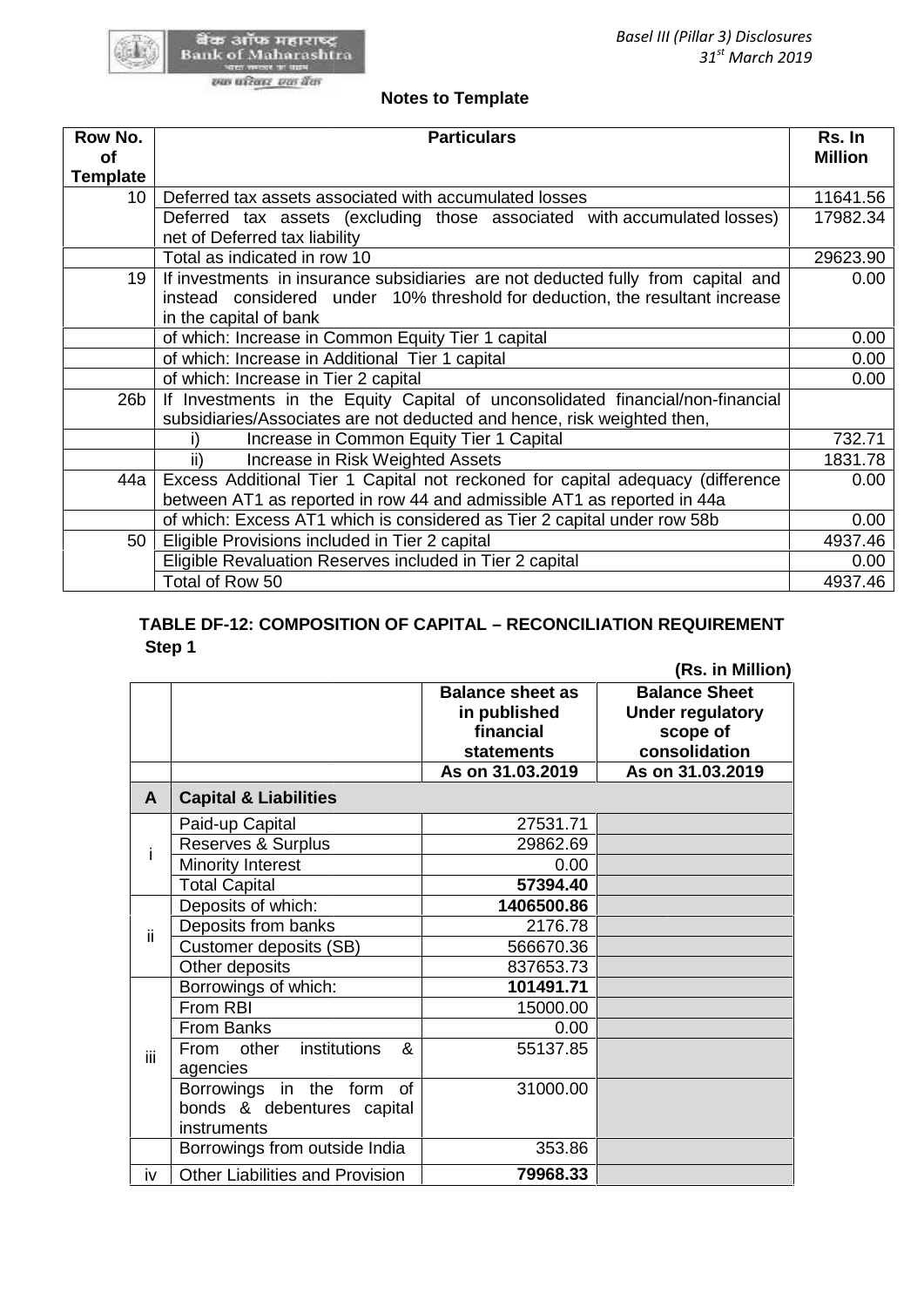|      |                                                                          | <b>Balance sheet as</b><br>in published<br>financial<br><b>statements</b> |                                                                           | <b>Balance Sheet</b><br><b>Under regulatory</b><br>scope of<br>consolidation |
|------|--------------------------------------------------------------------------|---------------------------------------------------------------------------|---------------------------------------------------------------------------|------------------------------------------------------------------------------|
|      |                                                                          | As on 31.03.2019                                                          |                                                                           | As on 31.03.2019                                                             |
|      | of which Share Application<br><b>Amount</b>                              |                                                                           | 44980.00                                                                  |                                                                              |
|      | <b>Total Capital &amp; Liabilities</b>                                   |                                                                           | 1645355.32                                                                |                                                                              |
| B    | <b>Assets</b>                                                            |                                                                           |                                                                           |                                                                              |
| i    | <b>Cash and Bank Balance with</b><br><b>Reserve Bank of India</b>        |                                                                           | 79199.86                                                                  |                                                                              |
| ii.  | <b>Balance with</b><br>banks<br>and<br>money at call and short<br>notice |                                                                           | 12349.17                                                                  |                                                                              |
| iii. | <b>Investments of which:</b>                                             |                                                                           | 596970.51                                                                 |                                                                              |
|      | of<br>which:<br>Government<br>securities                                 |                                                                           | 424120.61                                                                 |                                                                              |
|      | which: Other<br>οf<br>approved<br>securities                             |                                                                           | 0.00                                                                      |                                                                              |
|      | of which: Shares                                                         |                                                                           | 2639.58                                                                   |                                                                              |
|      | Debentures<br>of which:<br>&<br><b>Bonds</b>                             |                                                                           | 24449.87                                                                  |                                                                              |
|      | of which: Subsidiaries / Joint<br>Ventures / Associates                  |                                                                           | 734.21                                                                    |                                                                              |
|      | of which: Others (Commercial<br>Papers, Mutual Funds etc.)               |                                                                           | 145026.25                                                                 |                                                                              |
| iv   | Loans<br>and Advances<br><b>of</b><br>which:                             |                                                                           | 826662.11                                                                 |                                                                              |
|      | Loans and Advances to banks                                              |                                                                           | 89.75                                                                     |                                                                              |
|      | and<br>Advances<br>Loan<br>to<br><b>Customers</b>                        |                                                                           | 826572.36                                                                 |                                                                              |
| v    | <b>Fixed Assets</b>                                                      |                                                                           | 17755.30                                                                  |                                                                              |
| vi   | <b>Other Assets of which:</b>                                            |                                                                           | 112418.36                                                                 |                                                                              |
| vii  | <b>Goodwill on Consolidation</b>                                         |                                                                           | 0.00                                                                      |                                                                              |
| viii | Debit Balance in Profit and<br><b>Loss Account</b>                       |                                                                           | 0.00                                                                      |                                                                              |
|      | <b>Total Assets</b>                                                      |                                                                           | 1645355.32                                                                |                                                                              |
|      | Step 2                                                                   |                                                                           |                                                                           |                                                                              |
|      |                                                                          | Ref. No.                                                                  | <b>Balance sheet as</b><br>in published<br>financial<br><b>statements</b> | <b>Under regulatory</b><br>scope of<br>consolidation                         |
|      |                                                                          |                                                                           | As on 31.03.2019                                                          | As on 31.03.2019                                                             |

# **Step 2**

|              |                             | Ref. No.  | <b>Balance sheet as</b><br>in published<br>financial<br>statements | <b>Under regulatory</b><br>scope of<br>consolidation |  |  |
|--------------|-----------------------------|-----------|--------------------------------------------------------------------|------------------------------------------------------|--|--|
|              |                             |           | As on 31.03.2019                                                   | As on 31.03.2019                                     |  |  |
| $\mathsf{A}$ |                             |           | <b>Capital &amp; Liabilities</b>                                   |                                                      |  |  |
|              | Paid-up Capital of which    | A         | 27531.71                                                           |                                                      |  |  |
|              | Amount eligible for CET 1   | A1        | 27531.71                                                           |                                                      |  |  |
|              | Amount eligible for AT1     | A2        | 0.00                                                               |                                                      |  |  |
|              | Reserves & Surplus of       | B         | 29862.69                                                           |                                                      |  |  |
|              | which:                      |           |                                                                    |                                                      |  |  |
|              | <b>Equity Share Premium</b> | B1        | 53439.99                                                           |                                                      |  |  |
|              | <b>Statutory Reserve</b>    | <b>B2</b> | 12524.93                                                           |                                                      |  |  |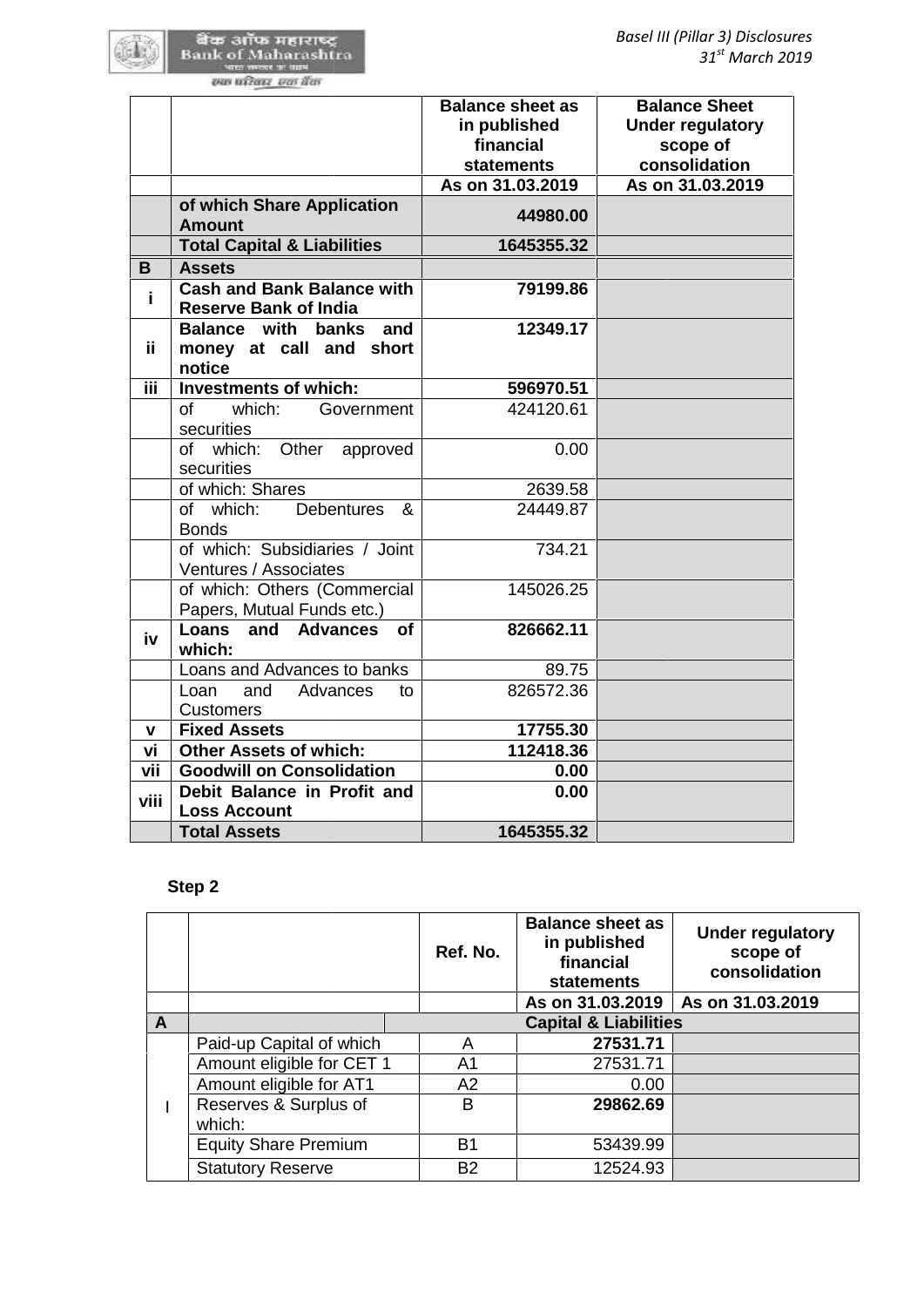# खेळ आँफ महाराष्ट्र<br>Bank of Maharashtra<br>we meet was

|     |                                                                                  | Ref. No.        | <b>Balance sheet as</b><br>in published<br>financial<br><b>statements</b> | <b>Under regulatory</b><br>scope of<br>consolidation |
|-----|----------------------------------------------------------------------------------|-----------------|---------------------------------------------------------------------------|------------------------------------------------------|
|     |                                                                                  |                 | As on 31.03.2019                                                          | As on 31.03.2019                                     |
|     | <b>Capital Reserve</b>                                                           | B <sub>3</sub>  | 3633.97                                                                   |                                                      |
|     | Revenue<br>Reserve<br>and<br><b>Other Reserves</b>                               | <b>B4</b>       | 15155.68                                                                  |                                                      |
|     | <b>Special Reserve</b>                                                           | B <sub>5</sub>  | 4980.00                                                                   |                                                      |
|     | Revaluation<br>Reserve<br>of<br>which:                                           | <b>B6</b>       | 13731.04                                                                  |                                                      |
|     | Eligible for CET 1                                                               | B6(a)           | 6178.97                                                                   |                                                      |
|     | <b>Investment Reserve</b>                                                        | <b>B7</b>       | 0.00                                                                      |                                                      |
|     | Balance in Profit and Loss<br>Account of which                                   | B <sub>8</sub>  | -73602.92                                                                 |                                                      |
|     | Eligible for CET 1                                                               | B8(a)           | -73602.92                                                                 |                                                      |
|     | <b>Minority Interest</b>                                                         | B <sub>9</sub>  | 0.00                                                                      |                                                      |
|     | <b>Total Capital</b>                                                             | $A + B$         | 57394.40                                                                  |                                                      |
|     | <b>Deposits</b><br>Of which:                                                     | $\mathsf{C}$    | 1406500.86                                                                |                                                      |
| ii. | Deposits from banks                                                              | C <sub>1</sub>  | 2176.78                                                                   |                                                      |
|     | Customer deposits (SB)                                                           | $\overline{C2}$ | 566670.36                                                                 |                                                      |
|     | Other deposits                                                                   | C <sub>3</sub>  | 837653.73                                                                 |                                                      |
|     | <b>Borrowings</b><br>Of which:                                                   | D               | 101491.71                                                                 |                                                      |
|     | From RBI                                                                         | D <sub>1</sub>  | 15000.00                                                                  |                                                      |
|     | From banks                                                                       | D <sub>2</sub>  | 353.86                                                                    |                                                      |
| iii | From other institutions &<br>agencies                                            | D <sub>3</sub>  | 55137.85                                                                  |                                                      |
|     | Borrowings in the form of<br>bonds & debentures capital<br>instruments of which: | D <sub>4</sub>  | 31000.00                                                                  |                                                      |
|     | Eligible<br>for<br>AT <sub>1</sub><br>before<br>regulatory adjustments           | D4(a)           | 700.00                                                                    |                                                      |
|     | Eligible for Tier 2 before<br>regulatory adjustments                             | D4(b)           | 20300.00                                                                  |                                                      |
| iv  | Liabilities<br>Other<br>and<br>Provision of which                                | E               | 79968.33                                                                  |                                                      |
|     | <b>Share Application Amount</b>                                                  | E1              | 44980.00                                                                  |                                                      |
|     | <b>DTLs related to Goodwill</b>                                                  | E <sub>2</sub>  | 0.00                                                                      |                                                      |
|     | DTLs related to Intangible<br>Assets                                             | E <sub>3</sub>  | 0.00                                                                      |                                                      |
|     | <b>Total</b>                                                                     |                 | 1645355.32                                                                |                                                      |
|     |                                                                                  |                 |                                                                           |                                                      |
| B   | <b>Assets</b>                                                                    |                 |                                                                           |                                                      |
| Ť   | Cash and Bank Balance<br>with Reserve Bank of India                              | F               | 79199.86                                                                  |                                                      |
|     | Balance with banks and<br>money at call and short<br>notice                      | G               | 12349.17                                                                  |                                                      |
| ij. | Investments of which:                                                            | H               | 596970.51                                                                 |                                                      |
|     | <b>Government Securities</b>                                                     | H1              | 424120.61                                                                 |                                                      |
|     | <b>Other Approved Securities</b>                                                 | H <sub>2</sub>  | 0.00                                                                      |                                                      |
|     |                                                                                  |                 |                                                                           |                                                      |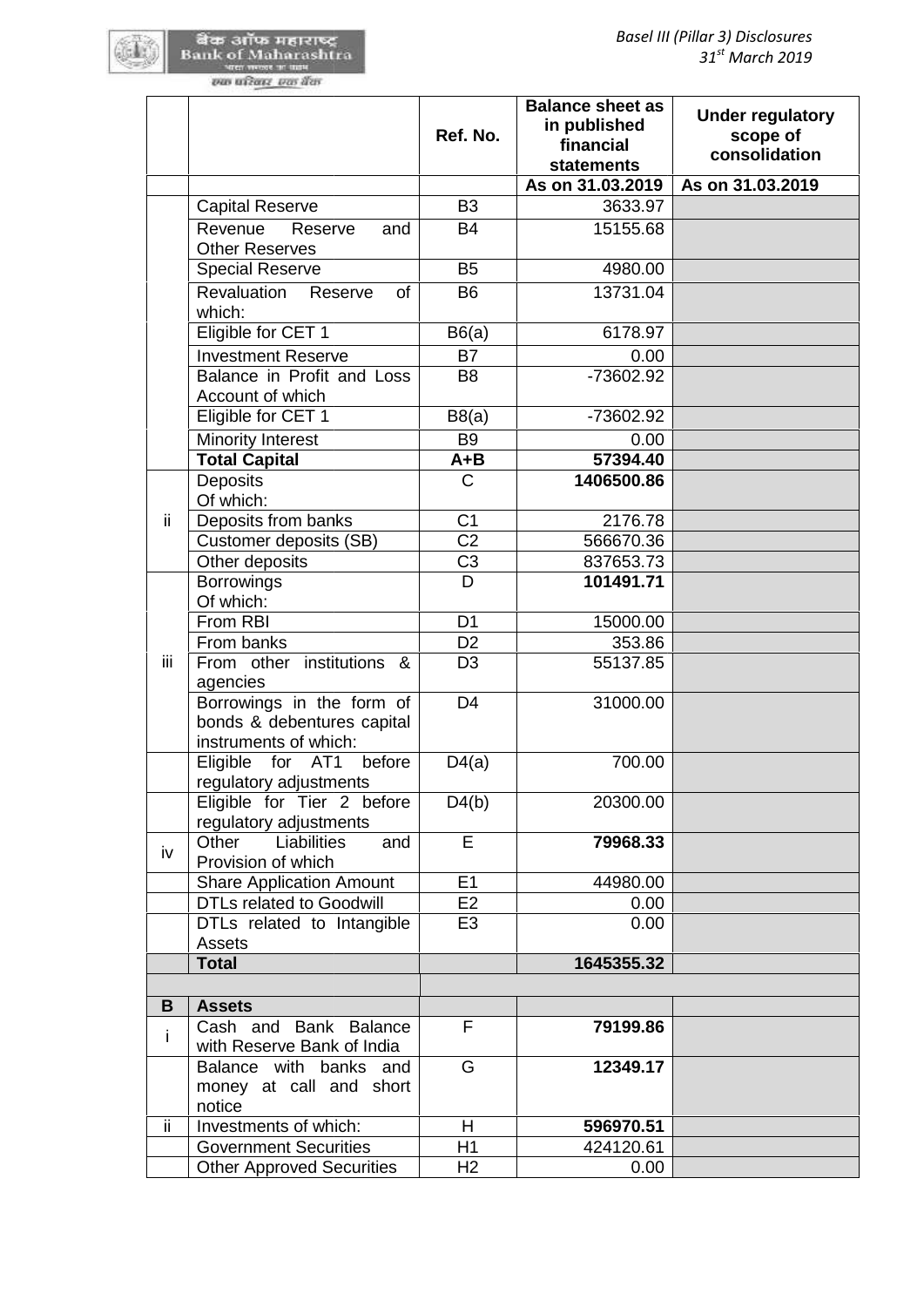|                                                      | Ref. No.       | <b>Balance sheet as</b><br>in published<br>financial<br><b>statements</b> | <b>Under regulatory</b><br>scope of<br>consolidation |
|------------------------------------------------------|----------------|---------------------------------------------------------------------------|------------------------------------------------------|
|                                                      |                | As on 31.03.2019                                                          | As on 31.03.2019                                     |
| <b>Shares</b>                                        | H <sub>3</sub> | 2639.58                                                                   |                                                      |
| <b>Debentures and Bonds</b>                          | H <sub>4</sub> | 24449.87                                                                  |                                                      |
| <b>Subsidiaries/Joint Ventures</b>                   | H <sub>5</sub> | 734.21                                                                    |                                                      |
| Others (Mutual<br>Funds,<br>CoDs, RIDF, PTCs)        | H <sub>6</sub> | 145026.25                                                                 |                                                      |
| Loans and Advances<br>of<br>iii.<br>which:           |                | 826662.11                                                                 |                                                      |
| and<br>Advances<br>Loans<br>to<br>banks              | 11             | 89.75                                                                     |                                                      |
| Loan and<br>Advances<br>to<br><b>Customers</b>       | 12             | 826572.36                                                                 |                                                      |
| iv<br><b>Fixed Assets</b>                            | J              | 17755.30                                                                  |                                                      |
| Other Assets of which:<br>v                          | Κ              | 112418.36                                                                 |                                                      |
| Goodwill<br>and<br>Intangible<br>Assets out of which | K <sub>1</sub> | 0.00                                                                      |                                                      |
| Goodwill                                             | K1(a)          | 0.00                                                                      |                                                      |
| Other<br>Intangibles<br>(Excluding MSRs)             | K1(b)          | 0.00                                                                      |                                                      |
| <b>Deferred Tax Assets</b>                           | K1(c)          | 29623.90                                                                  |                                                      |
| <b>Unamortised Pension</b>                           | $K 1$ (d)      | 0.00                                                                      |                                                      |
| Goodwill on Consolidation<br>vi                      | L              | 0.0                                                                       |                                                      |
| Debit Balance in Profit and<br>vii<br>Loss Account   | M              | 0.00                                                                      |                                                      |
| <b>Total Assets</b>                                  |                | 1645355.32                                                                |                                                      |

# **Step 3**

|                | Extract of Basel III common disclosure template (with added column) – DF 11                                                                 |                                             |                                                                                                                                                                   |  |  |  |
|----------------|---------------------------------------------------------------------------------------------------------------------------------------------|---------------------------------------------|-------------------------------------------------------------------------------------------------------------------------------------------------------------------|--|--|--|
|                | <b>Common Equity Tier 1 capital: instruments and reserves</b>                                                                               |                                             |                                                                                                                                                                   |  |  |  |
|                |                                                                                                                                             | Component<br>capital<br>reported by<br>bank | Source<br>based<br>on.<br>of regulatory reference numbers/letter<br>s of the balance sheet<br>the<br>under<br>regulatory<br>scope of consolidation<br>from step 2 |  |  |  |
| 1              | Directly issued qualifying common<br>share<br>equivalent for<br>non-joint<br>stock<br>(and<br>companies) capital plus related stock surplus | 125951.71                                   | $A1+B1+E1$                                                                                                                                                        |  |  |  |
| $\overline{2}$ | Retained earnings                                                                                                                           | -73602.92                                   | B8(a)                                                                                                                                                             |  |  |  |
| 3              | Accumulated other comprehensive income<br>(and other reserves)                                                                              | 42473.55                                    | $B2+B3+B4+B5+B6(a)$                                                                                                                                               |  |  |  |
| 4              | Directly issued capital subject to phase out<br>from CET1 (only applicable to non-joint stock)<br>companies)                                | 0.00                                        |                                                                                                                                                                   |  |  |  |
| 5              | share<br>by<br>Common<br>issued<br>capital<br>subsidiaries and held by<br>third<br>parties<br>(amount allowed in group CET1)                | 0.00                                        |                                                                                                                                                                   |  |  |  |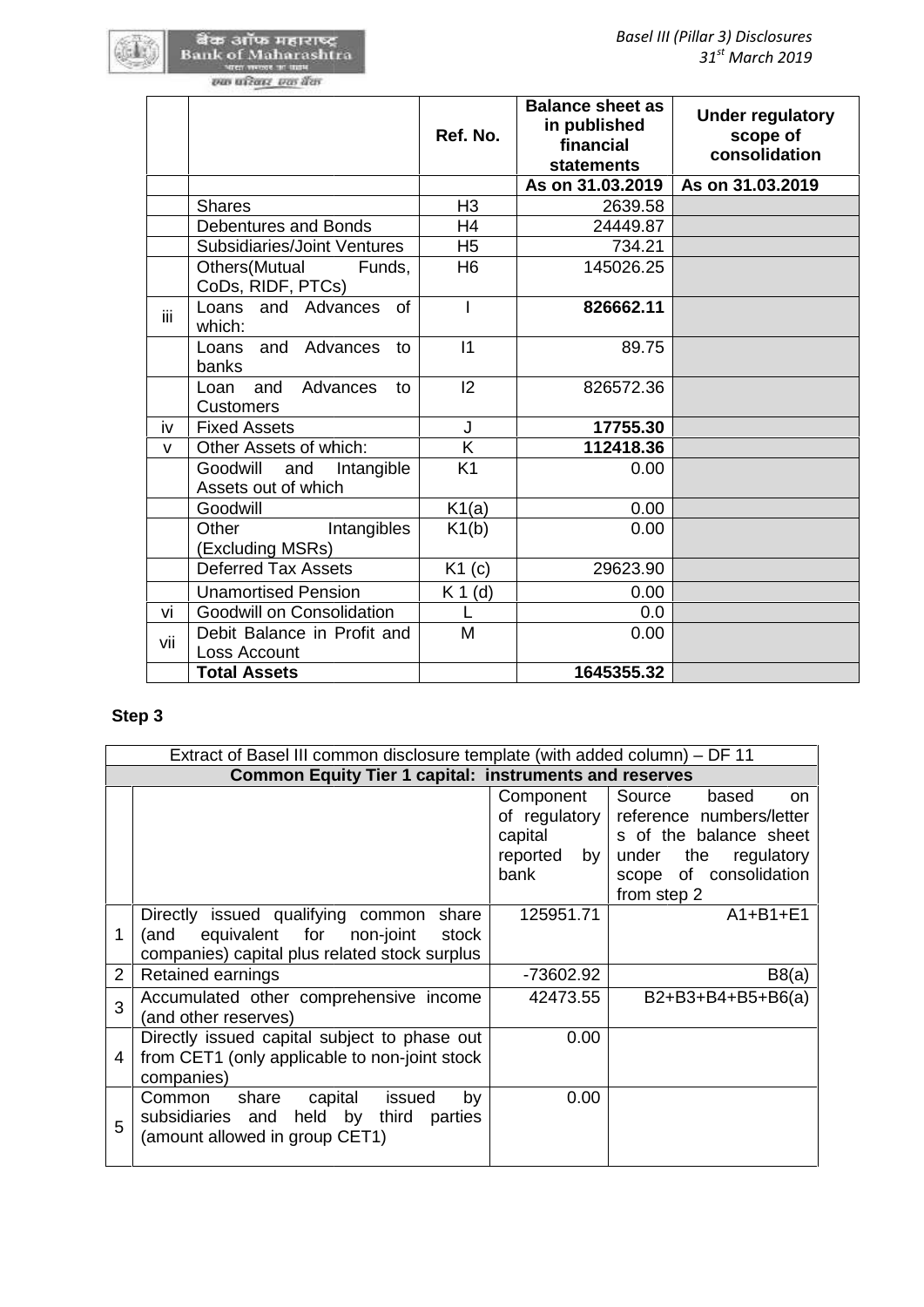|   | aren mande an anna<br>स्था परिवार एक बैंक                                                                                   |          | $31st$ March 2019 |
|---|-----------------------------------------------------------------------------------------------------------------------------|----------|-------------------|
| 6 | Common Equity Tier 1 capital before<br>adjustments<br><b>DTA</b><br>(Excl<br>regulatory<br>Recognized for inclusion in CET) | 94822.34 |                   |
|   | DTA associated with timing differences (max<br>up to 10% of CET) included in CET 1                                          | 6478.94  |                   |
|   | Prudential valuation adjustments                                                                                            | 0.00     |                   |
| 8 | Goodwill (net of related tax liability)                                                                                     | 0.00     |                   |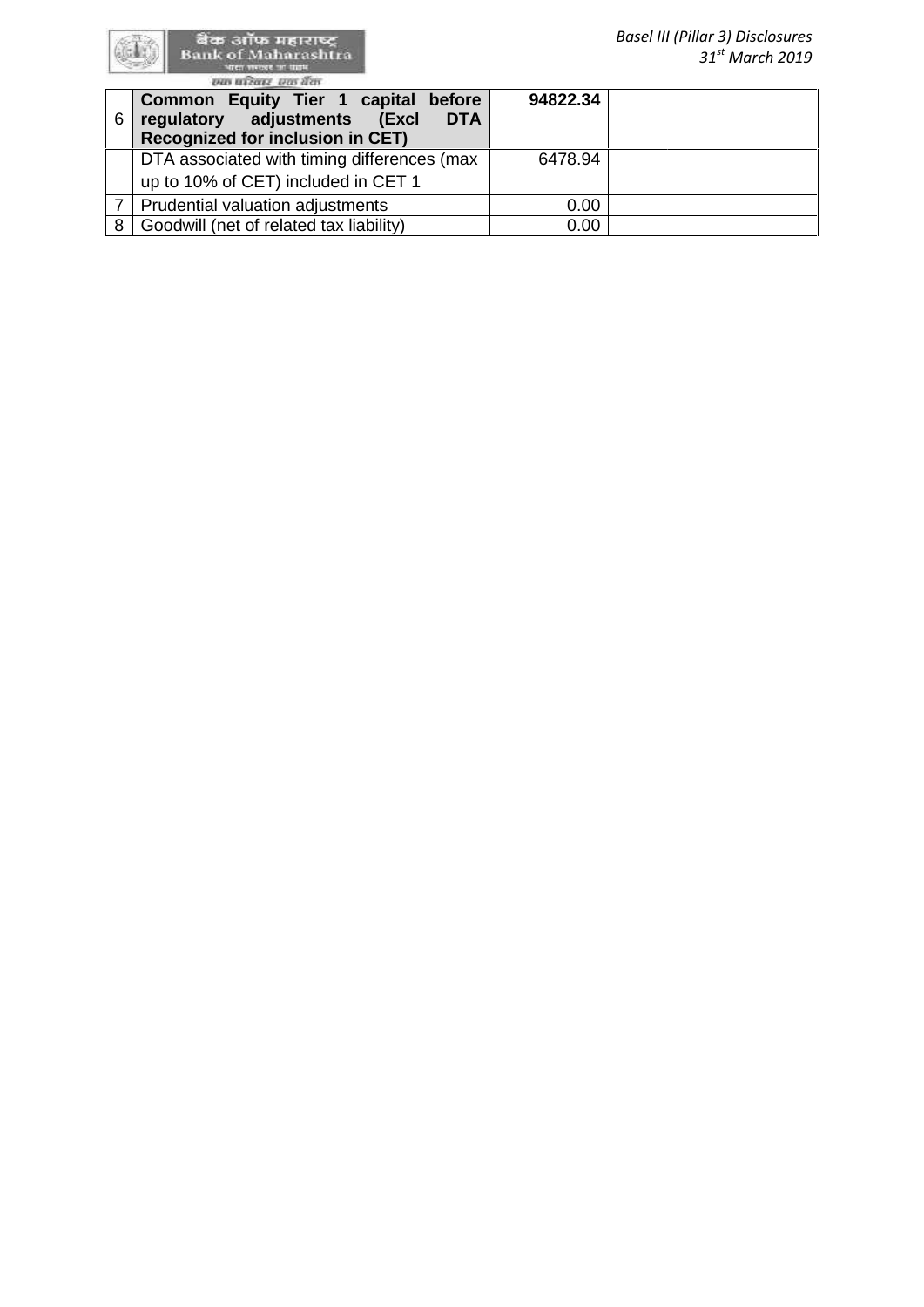|  |  | बैक अंगित महाराष्ट        |  |
|--|--|---------------------------|--|
|  |  | <b>Barik of Mabarasht</b> |  |

# **DF-13: Main Features of the Regulatory Capital Instruments**

 $\langle \bar{1} \rangle$ *COLORADO COM* 

|                |                                                                                               | AT <sub>1</sub>                                                          |                                       |                                          | <b>Tier II Bonds</b>                        |                                             |
|----------------|-----------------------------------------------------------------------------------------------|--------------------------------------------------------------------------|---------------------------------------|------------------------------------------|---------------------------------------------|---------------------------------------------|
| $\mathbf{1}$   |                                                                                               | Bank of                                                                  | Bank of                               | Bank of                                  | Bank of                                     | Bank of                                     |
|                | <b>Issuer</b>                                                                                 | Maharashtra                                                              | Maharashtra                           | Maharashtra                              | Maharashtra                                 | Maharashtra                                 |
| $\overline{2}$ | Unique identifier (e.g. CUSIP, ISIN or Bloomberg<br>identifier for private placement)         | INE457A09165                                                             | INE457A09157                          | <b>INE457A09173</b>                      | INE457A09199                                | INE457A08035                                |
| 3              | Governing law(s) of the instrument                                                            | <b>Indian Laws</b>                                                       | <b>Indian Laws</b>                    | <b>Indian Laws</b>                       | <b>Indian Laws</b>                          | Indian Laws                                 |
|                | <b>Regulatory treatment</b>                                                                   |                                                                          |                                       |                                          |                                             |                                             |
| 4              | <b>Transitional Basel III rules</b>                                                           | <b>Additional Tier I</b>                                                 | Tier II Bonds                         | Tier II Bonds                            | <b>Tier II Bonds</b>                        | Tier II Bonds                               |
| 5              | Post-transitional Basel III rules                                                             | Ineligible                                                               | Ineligible                            | Ineligible                               | Ineligible                                  | Eligible                                    |
| 6              | Eligible at solo/group/ group& solo                                                           | Solo                                                                     | Solo                                  | Solo                                     | Solo                                        | Solo                                        |
| $\overline{7}$ | Instrument type                                                                               | Perpetual Debt<br>Instruments                                            | Upper Tier II-<br>Debt<br>Instruments | <b>Upper Tier II-Debt</b><br>Instruments | Subordinated Tier<br>II-Debt<br>Instruments | Subordinated Tier<br>II-Debt<br>Instruments |
| 8              | Amount recognised in regulatory capital (Rs. in<br>million, as of most recent reporting date) | 210                                                                      | 300                                   | 900                                      | 3000                                        | 5000                                        |
| 9              | Par value of instrument(Rs in million)                                                        | $\mathbf{1}$                                                             | $\overline{1}$                        | 1                                        | 1                                           | $\mathbf{1}$                                |
| 10             | Accounting classification                                                                     | Liability-<br>borrowing                                                  | Liability-<br>borrowing               | Liability-<br>borrowing                  | Liability-borrowing                         | Liability-<br>borrowing                     |
| 11             | Original date of issuance                                                                     | 30.09.2009                                                               | 30.09.2009                            | 01.02.2010                               | 31.12.2012                                  | 27.06.2016                                  |
| 12             | Perpetual or dated                                                                            | Perpetual                                                                | Dated                                 | Dated                                    | Dated                                       | Dated                                       |
| 13             | Original maturity date                                                                        | No Maturity                                                              | 30.09.2024                            | 01.02.2025                               | 31.12.2022                                  | 27.09.2026                                  |
| 14             | Issuer call subject to prior supervisory approval                                             | Yes                                                                      | Yes                                   | Yes                                      | <b>No</b>                                   | <b>No</b>                                   |
| 15             | Optional call date, contingent call dates and<br>redemption amount                            | 30.09.2019                                                               | 30.09.2019                            | 01.02.2020                               | <b>NA</b>                                   | <b>NA</b>                                   |
| 16             | Subsequent call dates, if applicable                                                          | On each<br>anniversery after<br>30.09.2019<br>subject to RBI<br>Approval | <b>No</b>                             | <b>No</b>                                | <b>NA</b>                                   | <b>NA</b>                                   |
|                | Coupons / dividends                                                                           |                                                                          |                                       |                                          |                                             |                                             |
| 17             | Fixed or floating dividend/coupon                                                             | Fixed                                                                    | Fixed                                 | Fixed                                    | Fixed                                       | Fixed                                       |
| 18             | Coupon rate and any related index                                                             | 9.25% pa                                                                 | 8.95%pa                               | 8.65%pa                                  | 9.00%pa                                     | 9.20%pa                                     |
| 19             | Existence of a dividend stopper                                                               | Yes                                                                      | Yes                                   | Yes                                      | <b>No</b>                                   | Yes                                         |
| 20             | Fully discretionary, partially discretionary or<br>mandatory                                  | Partially<br>Discretionary                                               | Partially<br>Discretionary            | Partially<br>Discretionary               | Mandatory                                   | Full<br>Discretionary                       |
| 21             | Existence of step up or other incentive to redeem                                             | Yes                                                                      | Yes                                   | <b>No</b>                                | <b>No</b>                                   | <b>No</b>                                   |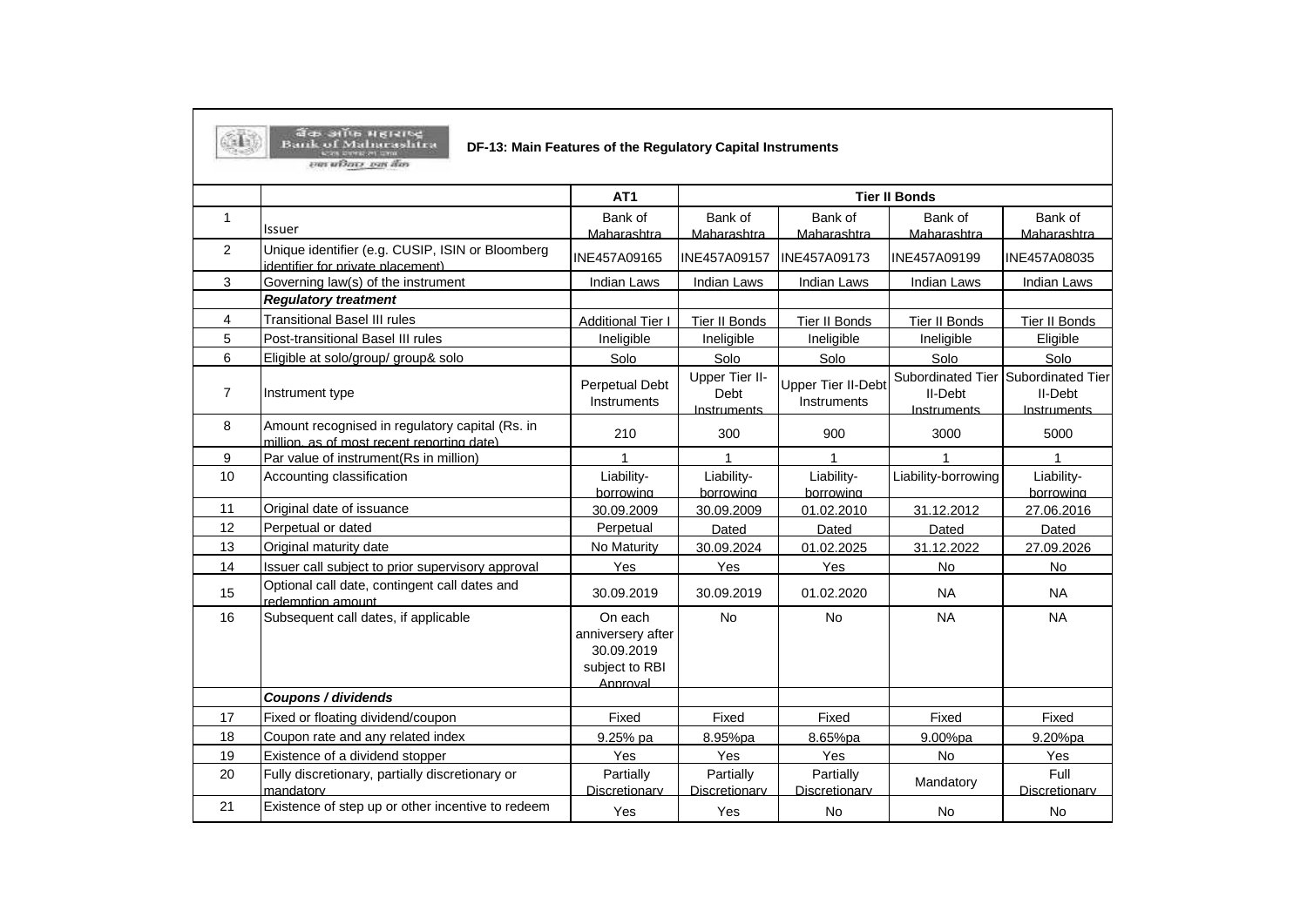|    |                                                                                                                     | AT <sub>1</sub>                                                                     |                                                                |                                                                | <b>Tier II Bonds</b>                                           |                                                                |
|----|---------------------------------------------------------------------------------------------------------------------|-------------------------------------------------------------------------------------|----------------------------------------------------------------|----------------------------------------------------------------|----------------------------------------------------------------|----------------------------------------------------------------|
| 22 | Noncumulative or cumulative                                                                                         | Non Cumulative                                                                      | Non Cumulative                                                 | Non Cumulative                                                 | Non Cumulative                                                 | Non Cumulative                                                 |
| 23 | Convertible or non-convertible                                                                                      |                                                                                     | Non Convertible Non Convertible                                | Non Convertible                                                | Non Convertible                                                | Non Convertible                                                |
| 24 | If convertible, conversion trigger (s)                                                                              | <b>NA</b>                                                                           | <b>NA</b>                                                      | <b>NA</b>                                                      | <b>NA</b>                                                      | <b>NA</b>                                                      |
| 25 | If convertible, fully or partially                                                                                  | <b>NA</b>                                                                           | <b>NA</b>                                                      | <b>NA</b>                                                      | <b>NA</b>                                                      | <b>NA</b>                                                      |
| 26 | If convertible, conversion rate                                                                                     | <b>NA</b>                                                                           | <b>NA</b>                                                      | <b>NA</b>                                                      | <b>NA</b>                                                      | <b>NA</b>                                                      |
| 27 | If convertible, mandatory or optional conversion                                                                    | <b>NA</b>                                                                           | <b>NA</b>                                                      | <b>NA</b>                                                      | <b>NA</b>                                                      | <b>NA</b>                                                      |
| 28 | If convertible, specify instrument type convertible<br>into                                                         | <b>NA</b>                                                                           | <b>NA</b>                                                      | <b>NA</b>                                                      | <b>NA</b>                                                      | <b>NA</b>                                                      |
| 29 | If convertible, specify issuer of instrument it<br>converts into                                                    | <b>NA</b>                                                                           | <b>NA</b>                                                      | <b>NA</b>                                                      | <b>NA</b>                                                      | <b>NA</b>                                                      |
| 30 | Write-down feature                                                                                                  | <b>No</b>                                                                           | No                                                             | <b>No</b>                                                      | <b>No</b>                                                      | Yes                                                            |
| 31 | If write-down, write-down trigger(s)                                                                                | <b>NA</b>                                                                           | <b>NA</b>                                                      | <b>NA</b>                                                      | <b>NA</b>                                                      | Point of Non-<br>viability trigger                             |
| 32 | If write-down, full or partial                                                                                      | <b>NA</b>                                                                           | <b>NA</b>                                                      | <b>NA</b>                                                      | <b>NA</b>                                                      | Full                                                           |
| 33 | If write-down, permanent or temporary                                                                               | <b>NA</b>                                                                           | <b>NA</b>                                                      | <b>NA</b>                                                      | <b>NA</b>                                                      | Permanent                                                      |
| 34 | If temporary write-down, description of write-up<br>mechanism                                                       | <b>NA</b>                                                                           | <b>NA</b>                                                      | <b>NA</b>                                                      | <b>NA</b>                                                      | <b>NA</b>                                                      |
| 35 | Position in subordination hierarchy in liquidation<br>(specify instrument type immediately senior to<br>instrument) | All other<br>Depositors,<br>Creditors and<br>Tier II Bond<br>holders of the<br>Rank | All other<br>Depositors and<br>Creditors of the<br><b>Bank</b> | All other<br>Depositors and<br>Creditors of the<br><b>Bank</b> | All other<br>Depositors and<br>Creditors of the<br><b>Bank</b> | All other<br>Depositors and<br>Creditors of the<br><b>Bank</b> |
| 36 | Non-compliant transitioned features                                                                                 | Yes                                                                                 | Yes                                                            | Yes                                                            | Yes                                                            | No                                                             |
| 37 | If yes, specify non-compliant features                                                                              | Loss-absorption<br>feature                                                          | Loss-absorption<br>feature                                     | Loss-absorption<br>feature                                     | Loss-absorption<br>feature                                     | <b>NA</b>                                                      |

**Contract** 

**The contract of the contract of the contract of the contract of the contract of the contract of the contract of the contract of the contract of the contract of the contract of the contract of the contract of the contract**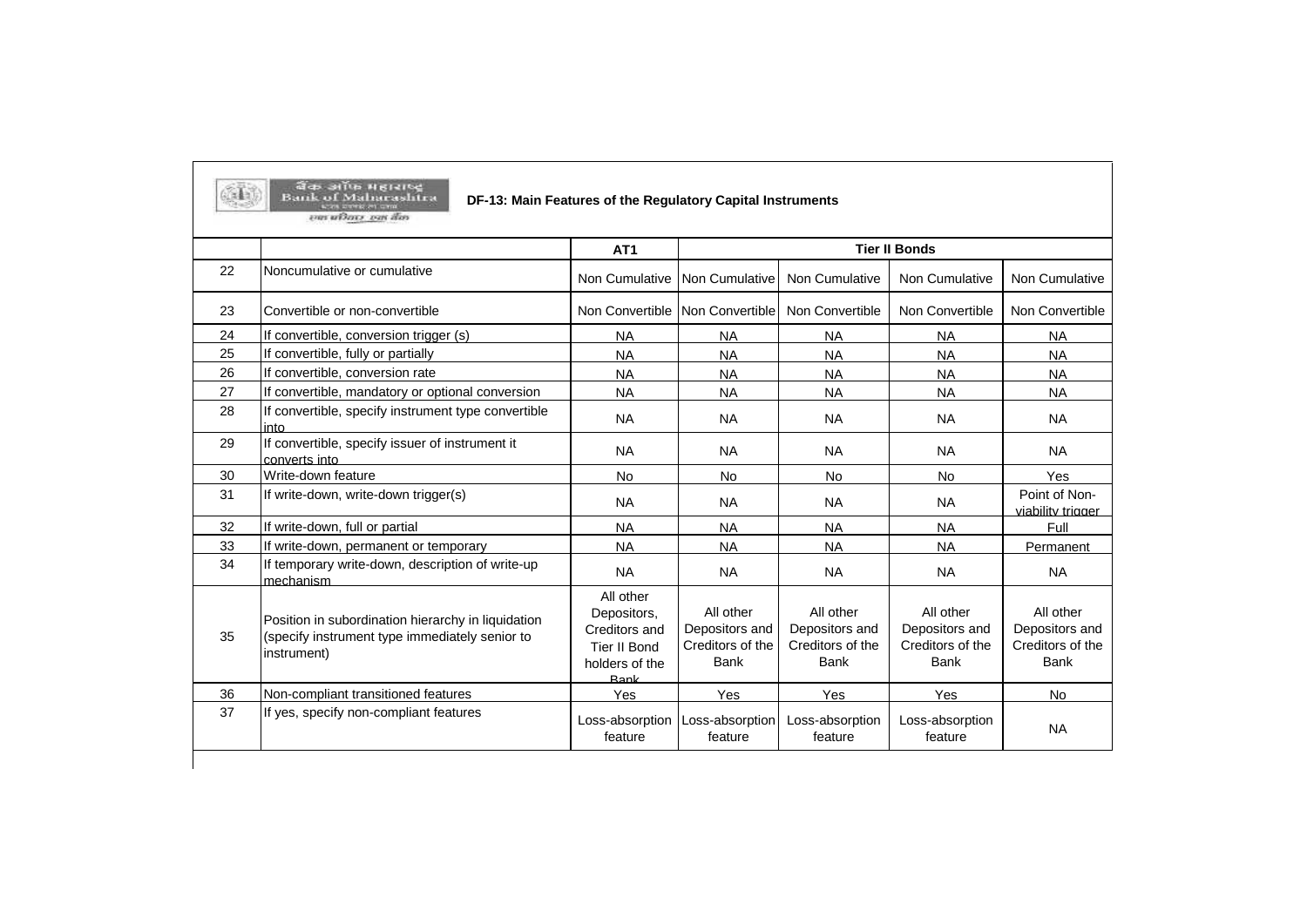

# **TABLE DF 14 – FULL TERMS AND CONDITIONS OF REGULATORY CAPITAL INSTRUMENTS**

DF 14 is available on the Bank's website www.bankofmaharashtra.in under the line "Basel III Disclosures" TABLE DF 14 – FULL TERMS AND CONDITIONS OF REGULATORY CAPITAL<br>INSTRUMENTS<br>4 is available on the Bank's website <u>www.bankofmaharashtra.in</u> under the line "Ba<br>psures"<br>TABLE DF – 15: DISCLOSURE REQUIREMENT FOR REMUNERATION<br>Qu

# **TABLE DF – 15: DISCLOSURE REQUIREMENT FOR REMUNERATION**

#### **Quantitative and Qualitative Disclosures: Not Applicable**

# **TABLE DF – 16: EQUITIES: DISCLOSURE FOR BANKING BOOK POSITIONS**

#### **Qualitative Disclosure:**

General qualitative disclosure requirement with respect to Equity Risk.

- In accordance with RBI guidelines and in line with Bank's Investment Management Policy on investment classification and valuation, Investments are classified on the date of purchase into "Held for Trading" (HFT), "Available for Sale" (AFS) and "Held to Maturity" (HTM) categories. Investments which Bank intends to hold till maturity are classified as HTM securities. In accordance with RBI guidelines and in line with Bank's Investment Management Policy<br>on investment classification and valuation, Investments are classified on the date of<br>purchase into "Held for Trading" (HFT), "Availabl
- Investments in equity of subsidiaries and joint ventures are required to classify under HTM category in accordance with RBI guidelines. These are held with a strategic objective to maintain strategic relationships or for strategic business purposes.
- Investments classified under HTM category are carried at their acquisition cost and not • Investments classified under HTM category are carried at their acquisition cost and not<br>marked to market. Any diminution, other than temporary, in the value of equity investments is provided for. Any loss on sale of investments in HTM category is recognised in the Statement of Profit and Loss. Any gain from sale of investments under HTM category is recognised in the Statement of Profit and Loss and is appropriated, net of taxes and statutory reserve, to "Capital Reserve" in accordance with the RBI Guidelines. investments is provided for. Any loss on sale of investments in HTM category is<br>recognised in the Statement of Profit and Loss. Any gain from sale of investments under<br>HTM category is recognised in the Statement of Profit m strategic relationships or for strategic business<br>
ied under HTM category are carried at their acc<br>
... Any diminution, other than temporary, in<br>
wided for. Any loss on sale of investments<br>
tatement of Profit and Loss. A
- As per RBI guidelines, Bank is allowed to hold investments in units of Venture Capital Fund (VCF) under Banking Book (HTM category) for initial period of 3 years and valued at cost during this period. • As per RBI guidelines, Bank is allowed to hold investments in units of Fund (VCF) under Banking Book (HTM category) for initial period of 3 y at cost during this period.

#### **Quantitative Disclosures**

#### **1. Value of Investments**

**Investments Value as per Balance Sheet Fair Value Publicly Quoted Share Values (if materially different from fair value** Unquoted  $849.31$  849.31 849.31 Quoted NIL NIL NIL NIL NIL NIL NIL **Value Fair Valuefrom fair** 

(Amount in Rs million)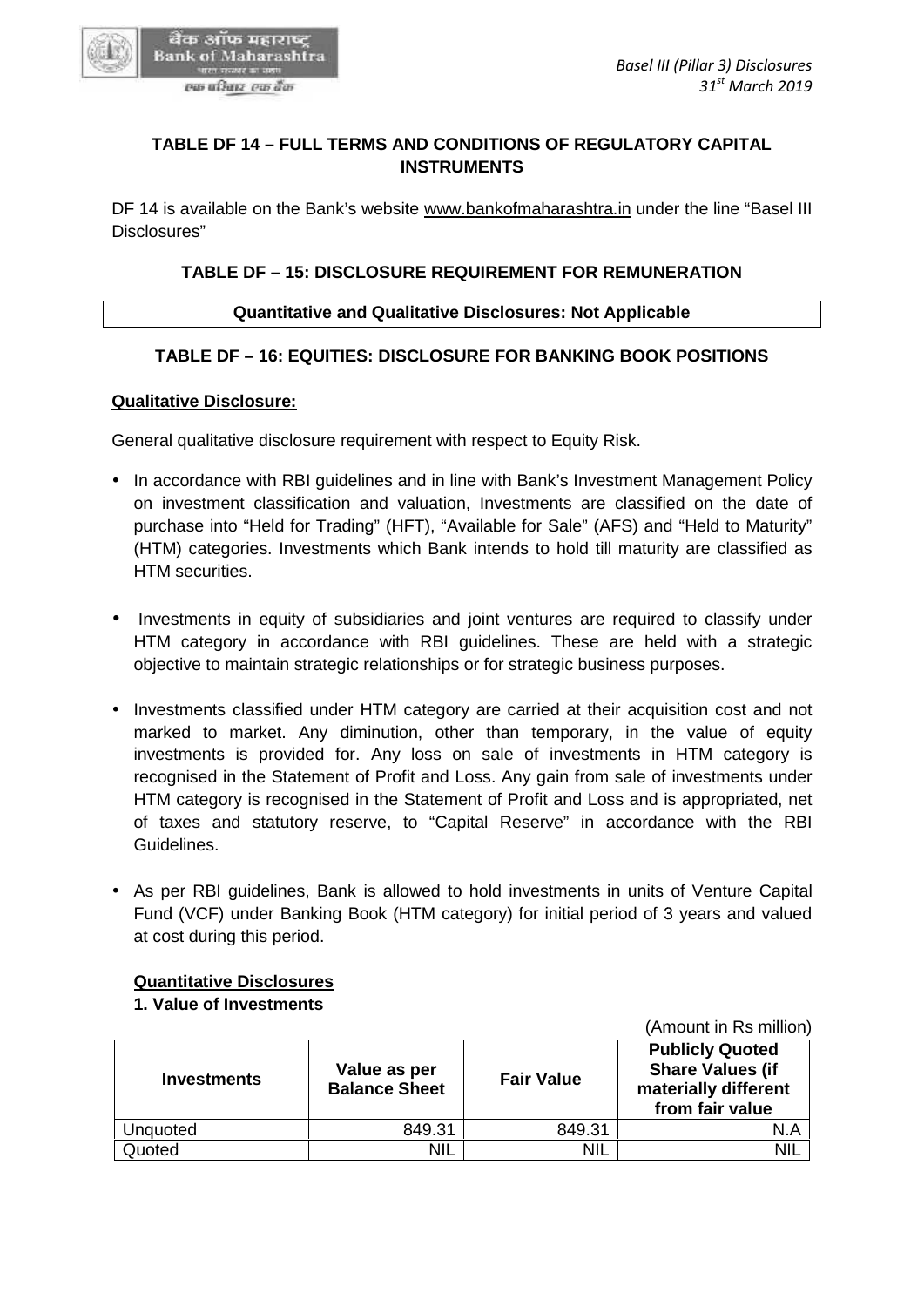

#### एक परिवार-एक बैंक

| <b>Investments</b>                                                                                                                                                                          | <b>Publicly Traded</b> | <b>Privately Held</b> |
|---------------------------------------------------------------------------------------------------------------------------------------------------------------------------------------------|------------------------|-----------------------|
| Associate and Joint<br>Subsidiary,<br>Ventures                                                                                                                                              | <b>NIL</b>             | 734.21                |
| Other shares of PSU/Corporate,<br>which were in the books of the Bank<br>under HTM category<br>as<br>- on<br>02.09.2004 and as<br><b>RBI</b><br>per<br>guidelines, can be retained as such. | <b>NIL</b>             | <b>NIL</b>            |
| <b>Venture Capital Funds</b>                                                                                                                                                                | <b>NIL</b>             | 115.10                |

# **3. Gain/ Loss Statement 3.**

# (Amount in Rs million)

|                                                                       | (Amount in Rs million) |  |
|-----------------------------------------------------------------------|------------------------|--|
| <b>Particulars</b>                                                    | <b>Amount</b>          |  |
| Cumulative realized gains (losses arising from sales and liquidations | <b>NIL</b>             |  |
| in the reporting period.                                              |                        |  |
| Total unrealized gains (losses)                                       | <b>NIL</b>             |  |
| Total latent revaluation gains (losses)                               | <b>NIL</b>             |  |
| Any amount of the above included in Tier I and Tier II capital        | <b>NIL</b>             |  |

#### **4. Capital Requirement for Banking Book 4. Capital Requirement**

| Cumulative realized gains (losses arising from sales and liquidations                                                                                                                       | NIL                                |                 |                           |                                |  |  |  |  |
|---------------------------------------------------------------------------------------------------------------------------------------------------------------------------------------------|------------------------------------|-----------------|---------------------------|--------------------------------|--|--|--|--|
|                                                                                                                                                                                             | in the reporting period.           |                 |                           |                                |  |  |  |  |
| Total unrealized gains (losses)                                                                                                                                                             |                                    |                 |                           | NIL                            |  |  |  |  |
| Total latent revaluation gains (losses)                                                                                                                                                     |                                    |                 |                           | NIL                            |  |  |  |  |
| Any amount of the above included in Tier I and Tier II capital                                                                                                                              |                                    |                 |                           | <b>NIL</b>                     |  |  |  |  |
| 4. Capital Requirement for Banking Book                                                                                                                                                     |                                    |                 |                           |                                |  |  |  |  |
|                                                                                                                                                                                             |                                    |                 |                           | (Amount in Rs million)         |  |  |  |  |
|                                                                                                                                                                                             | <b>Treatment</b>                   |                 | <b>Risk</b>               | <b>Capital</b>                 |  |  |  |  |
| <b>Investments</b>                                                                                                                                                                          | under<br><b>Basel III</b>          | <b>Exposure</b> | Weighted<br><b>Assets</b> | <b>Requirement</b><br>@10.875% |  |  |  |  |
| Subsidiary,<br>Associate<br>Joint<br>and<br>Ventures<br>Capital<br>,Venture                                                                                                                 | <b>Risk</b><br>weighted<br>at 250% | 732.71          | 1831.78                   | 199.21                         |  |  |  |  |
| <b>Funds</b>                                                                                                                                                                                | <b>Risk</b><br>weighted<br>at 150% | 115.10          | 172.65                    | 18.78                          |  |  |  |  |
| Other<br>Ωf<br>shares<br>PSU/Corporate, which<br>were in the books of<br>the Bank under HTM<br>category<br>as<br>on<br>02.09.2004 and as per<br>RBI guidelines, can be<br>retained as such. | <b>NIL</b>                         | <b>NIL</b>      | <b>NIL</b>                | <b>NIL</b>                     |  |  |  |  |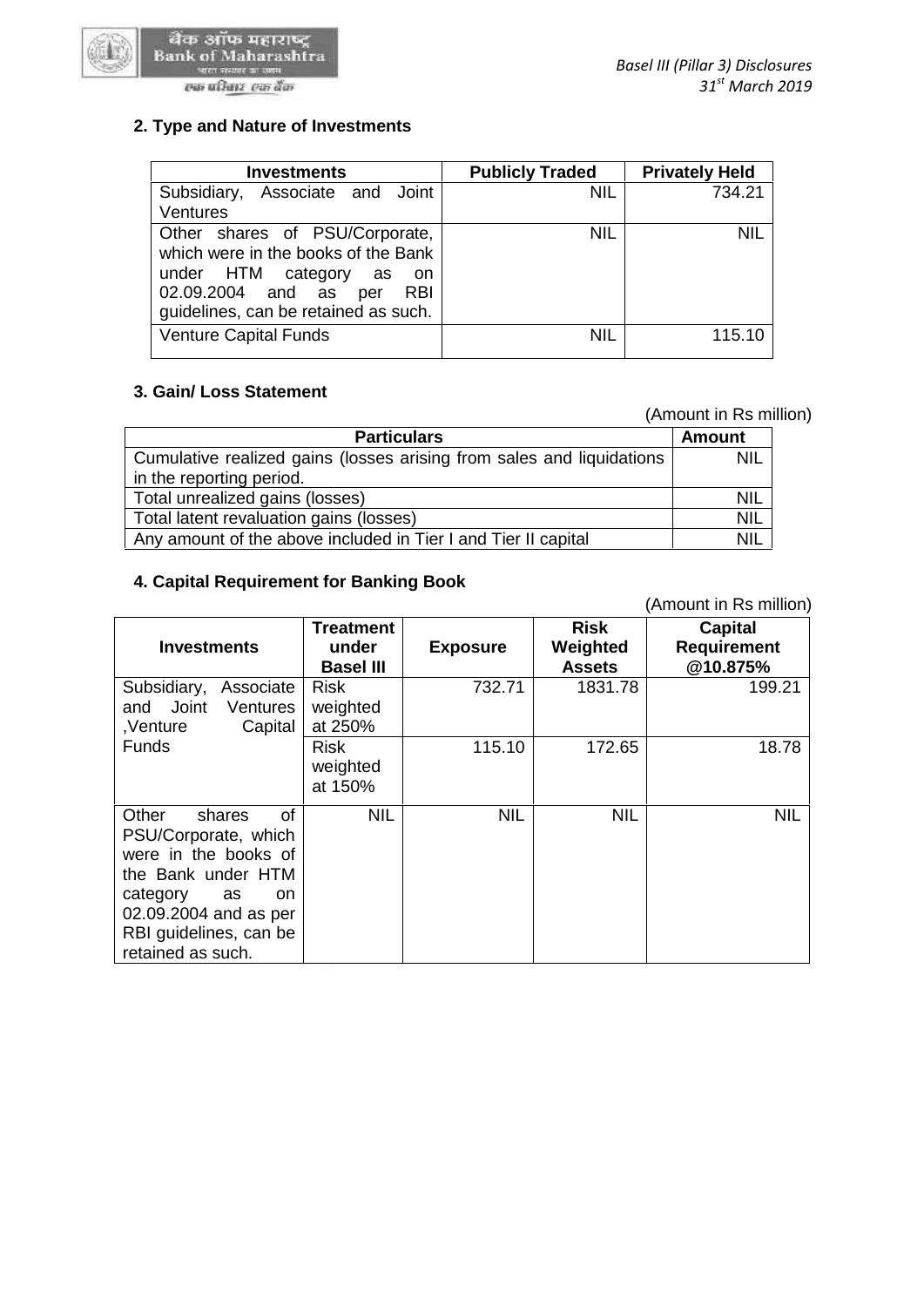

# **LEVERAGE RATIO DISCLOSURE**

| Table DF-17 - Summary Comparison of accounting assets vs. leverage ratio exposure |                                                                                                                                                                                                             |                      |  |
|-----------------------------------------------------------------------------------|-------------------------------------------------------------------------------------------------------------------------------------------------------------------------------------------------------------|----------------------|--|
| Sr.<br>No.                                                                        | measure<br><b>Item</b>                                                                                                                                                                                      | (Rs. in<br>millions) |  |
|                                                                                   | Total consolidated assets as per published financial statements                                                                                                                                             | 1645355.32           |  |
| 2                                                                                 | Adjustments for Investments in Banking, Financial, Insurance and<br>Commercial entities that are consolidated for accounting purposes but<br>outside the scope of regulatory consolidation (Out of 1 above) | (0.00)               |  |
| $\mathbf{3}$                                                                      | Adjustments for fiduciary assets recognized on the balance sheet<br>pursuant to the operative accounting framework but excluded from the<br>leverage ratio exposure measure                                 | 0.00                 |  |
| 4                                                                                 | Adjustments for derivative financial instruments                                                                                                                                                            | 4038.10              |  |
| 5                                                                                 | Adjustment for securities financing transactions (i.e. repos and similar<br>secured lending)                                                                                                                | 0.00                 |  |
| 6                                                                                 | Adjustment for off-balance sheet items (i.e. conversion to credit<br>equivalent amounts of off- balance sheet exposures)                                                                                    | 89805.87             |  |
| $\overline{7}$                                                                    | Other adjustments                                                                                                                                                                                           | (30032.91)           |  |
| 8                                                                                 | <b>Leverage Ratio Exposure</b>                                                                                                                                                                              | 1709166.38           |  |

| 7                | Other adjustments                                                                                             | (30032.91) |
|------------------|---------------------------------------------------------------------------------------------------------------|------------|
| $\boldsymbol{8}$ | <b>Leverage Ratio Exposure</b>                                                                                | 1709166.38 |
|                  |                                                                                                               |            |
|                  | Table DF-18 - Leverage Ratio Common Disclosure Template                                                       |            |
| Sr.              | <b>Item</b>                                                                                                   | (Rs. in    |
| No.              |                                                                                                               | million)   |
|                  | <b>On-Balance Sheet Exposure</b>                                                                              |            |
| $\mathbf{1}$     | On-balance sheet items (excluding derivatives and SFTs, but including<br>collateral)                          | 1624683.01 |
| $\overline{2}$   | (Asset amounts deducted in determining Basel III Tier 1 capital)                                              | (30032.90) |
| $\overline{3}$   | Total on-balance sheet exposures (excluding derivatives and SFTs)<br>(sum of lines 1 and 2)                   | 1594650.11 |
|                  | <b>Derivative Exposure</b>                                                                                    |            |
| 4                | Replacement cost associated with all derivatives transactions (i.e. net of<br>eligible cash variation margin) | 1947.60    |
| $\sqrt{5}$       | Add-on amounts for PFE associated with all derivatives transactions                                           | 2090.50    |
| 6                | Gross-up for derivatives collateral provided where deducted from the                                          | 0.00       |
|                  | balance sheet assets pursuant to the operative accounting framework                                           |            |
| $\overline{7}$   | (Deductions of receivables assets for cash variation margin provided in                                       | 0.00       |
|                  | derivatives transactions)                                                                                     |            |
| 8                | (Exempted CCP leg of client-cleared trade exposures)                                                          | 0.00       |
| 9                | Adjusted effective notional amount of written credit derivatives                                              | 0.00       |
| 10               | (Adjusted effective notional offsets and add-on deductions for written<br>credit derivatives)                 | 0.00       |
| 11               | Total derivative exposures (sum of lines 4 to 10)                                                             | 4038.10    |
|                  | <b>Securities Financing Transaction Exposures</b>                                                             |            |
| 12               | Gross SFT assets (with no recognition of netting), after adjusting for<br>sale accounting transactions        | 20672.30   |
| 13               | (Netted amounts of cash payables and cash receivables of gross SFT<br>assets)                                 | 0.00       |
| 14               | CCR exposure for SFT assets                                                                                   | 0.00       |
| 15               | Agent transaction exposures                                                                                   | 0.00       |
| 16               | Total securities financing transaction exposures (sum of lines 12<br>to 15)                                   | 20672.30   |